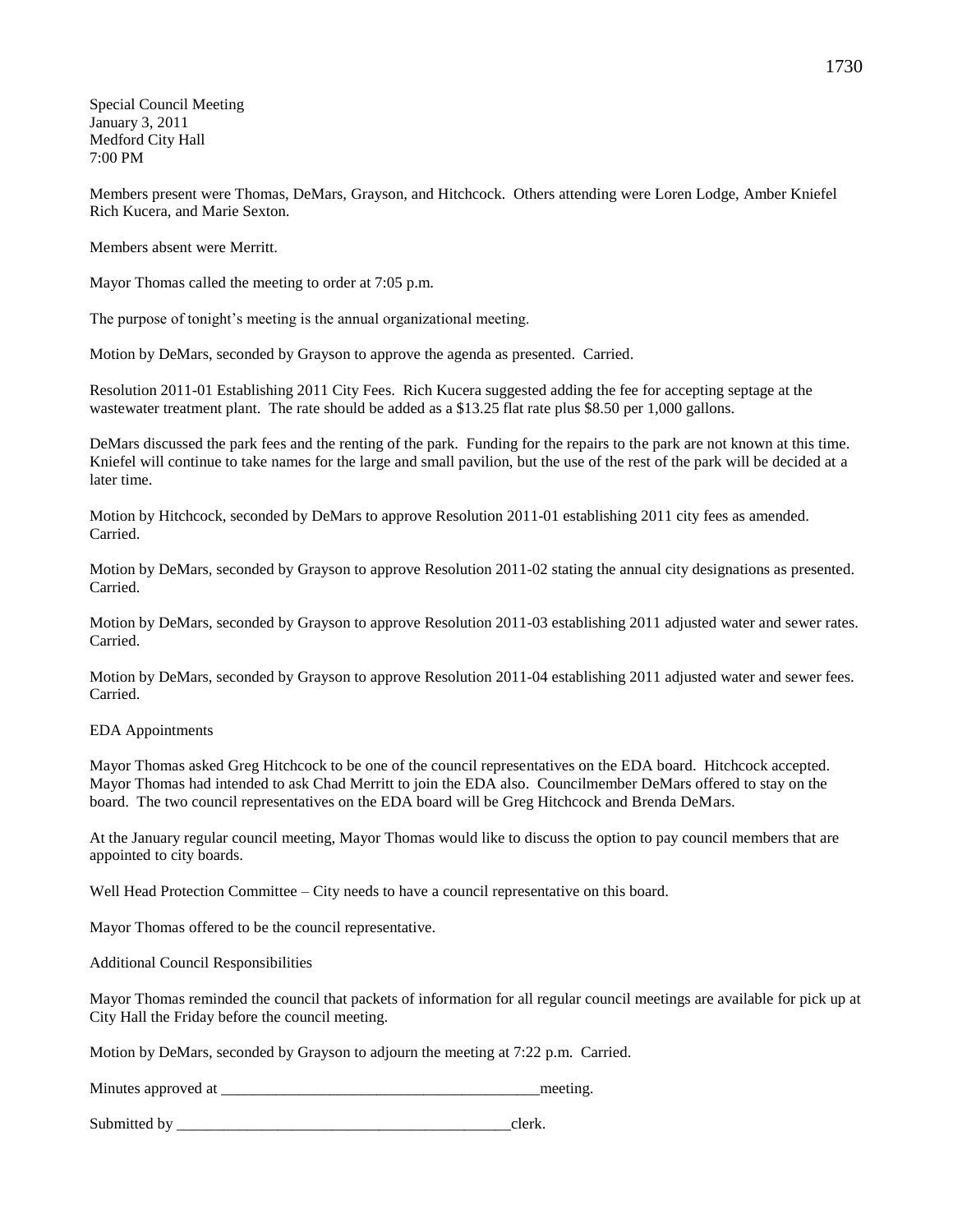Regular Council Meeting January 24, 2011 7:00 p.m. City Hall

Mayor Thomas called the meeting to order at 7:00 p.m. Members present were DeMars, Grayson, Hitchcock, and Merritt. Others attending were Loren Lodge, Rich Kucera, Rick Hager, Julie Bruessel, Zack Cates, Vonnie Cates, and Marie Sexton.

Motion by Grayson, seconded by DeMars to approve the agenda as presented. Carried

Motion by DeMars, seconded by Grayson to approve the minutes as presented. Carried

Motion by Grayson, seconded by DeMars to approve the December and January city and liquor store bills. Carried

Motion by DeMars, seconded by Grayson to approve the January 2011 check register. Carried

Concerns from the general public/requests from organizations. None.

Presentation from Mr. Rod Yates, OTB Destinations. Mr. Yates did not attend the meeting. The Mayor and City Administrator provided their opinion of OTB Destinations. Mr. Yates believed that a project would need between six months and a year to prepare due to the banking industry. The general consensus was that the project could be doable, but that more information would be needed.

Planning and Zoning Board did not meet.

EDA did not meet.

Parks Board did not meet. Marie Sexton gave an update on grants she had obtained for bike racks. Motion by Grayson, seconded by DeMars to have Sexton continue to look at other grants for the park. Motion by DeMars, seconded by Grayson to appoint Alicia Hermes to the Park Board.

Fire Chief Hager gave the Fire Department report. Motion by DeMars, second by Merritt to pass Resolution #2011-05. Carried. Motion by Grayson, second by DeMars to take sealed bids for old ambulance. Carried.

Zack Cates addressed the Council on a project he wanted to do in the park. Mr. Cates wanted to clean up the park to get a merit badge. Mayor Thomas said that due to the nebulous nature of the park Mr. Cates may want to reconsider his plans and do his cleanup later in the year. Mr. Cates to check back with the City later in the year.

City Engineer gave an update on the water project. Nothing new to report due to weather. Motion by Grayson, seconded by DeMars to approve Pay Request #6 from Wapasha Construction for \$91,701.61. Carried. An open house was discussed by Council.

Motion by Grayson, second by Hitchcock to approve Change Order #1 in the amount of \$64,846 for a generator. Carried.

City Attorney reported on Christ the King Church. A plat was submitted to Council. Council consensus to have the City Attorney submit the plat to Christ the King Church for action at the next meeting.

Motion by Thomas, second by DeMars to pass Resolution 2011-05 Certifying Unpaid Bills to Steele County. Carried.

City Administrator did not have anything in addition to his written report.

Public Works Director Kucera addressed the Council. Council consensus to take sealed bids on the League of Minnesota Cities website for the generator. Council consensus to call Celebrations new owner to have an agreement in place for parking. Ron Harmer is the new FEMA contact for Medford. The burden of proof is on the City to prove damage to the wastewater plant.

### Old Business

Motion by Thomas, second by Merritt to approve the policy for mailbox damage. The City will provide a replacement mailbox upon proof that the mailbox had been damaged by the snowplows.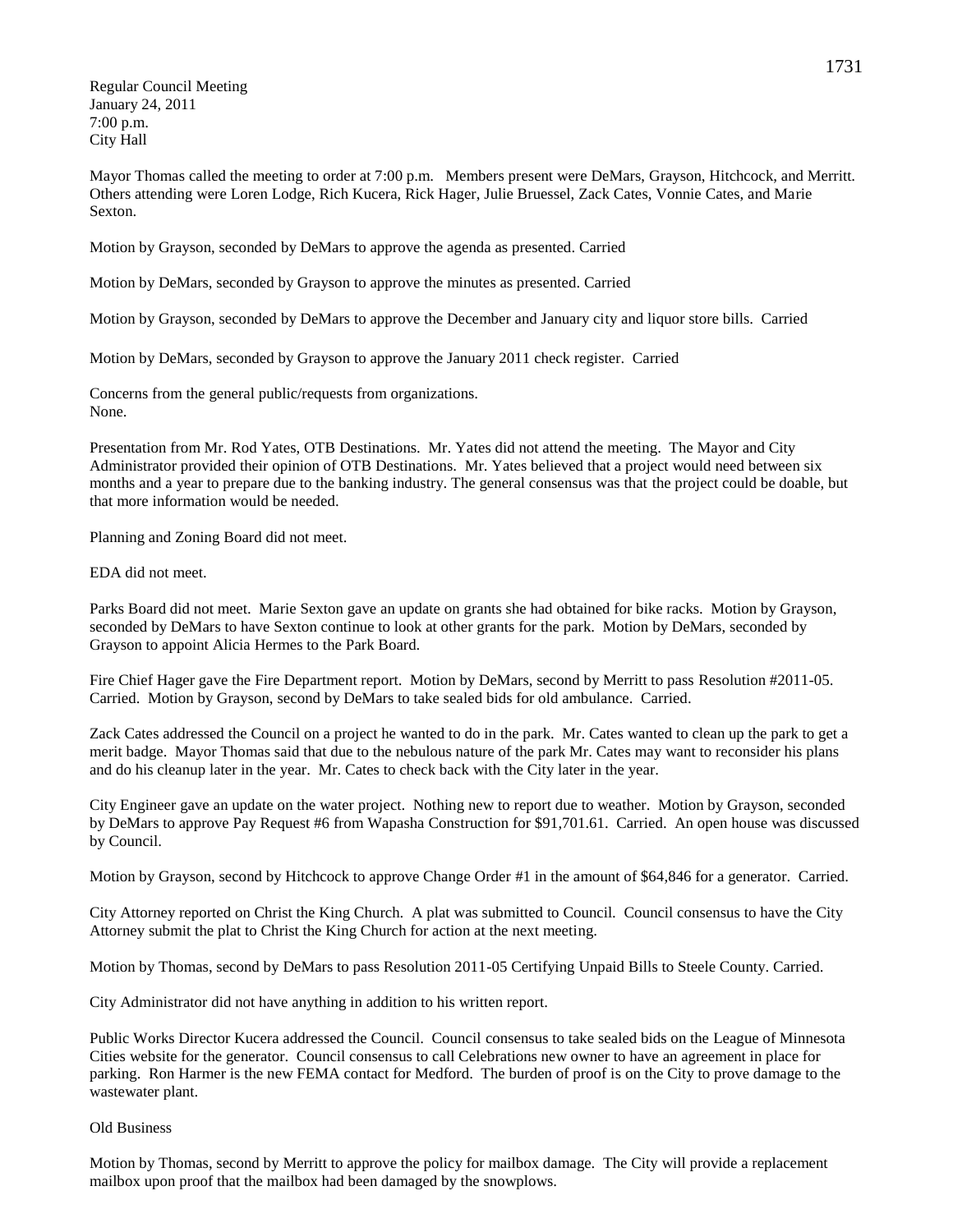The minute correction from October 25, 2010 Regular Meeting did not have any action.

Motion by Thomas, second by DeMars to allow for Council to be paid for EDA board attendance. Carried.

Council discussed the correspondence from the State Auditor regarding Medford's General Fund deficits. Council consensus to have the City Administrator provide a mock schedule for Council to look at for the next meeting.

Ms. Julie Bruessel gave an update on the warming house. There is an average of 8.6 people using the facility per day. The range of people has been from twenty to zero with the facility being closed some days due to weather. Grayson spoke regarding the donations. Council consensus to keep the facility open until at least the next meeting.

Council discussed snow plowing. Kucera has begun splitting out snow plowing time separately. Council consensus to split out the time and expenses for snow plowing starting in 2012. Lodge reminded Council that it would take between three and five years before a good trend could be established.

Council consensus for there to be two winners of the logo design for the water tower project. The logo picked by Council uses parts of two different designs. Lodge to let winners know.

Next regular council meeting will be Monday, February 28, 2011 at 7:00 p.m.

Motion by DeMars, seconded by Grayson to adjourn at 9:12 p.m. Carried

Minutes approved at \_\_\_\_\_\_\_\_\_\_\_\_\_\_\_\_\_\_\_\_\_\_\_\_\_\_\_\_\_\_\_\_\_\_\_\_\_\_\_\_\_meeting.

Submitted by  $\qquad \qquad \qquad \qquad$  City Administrator.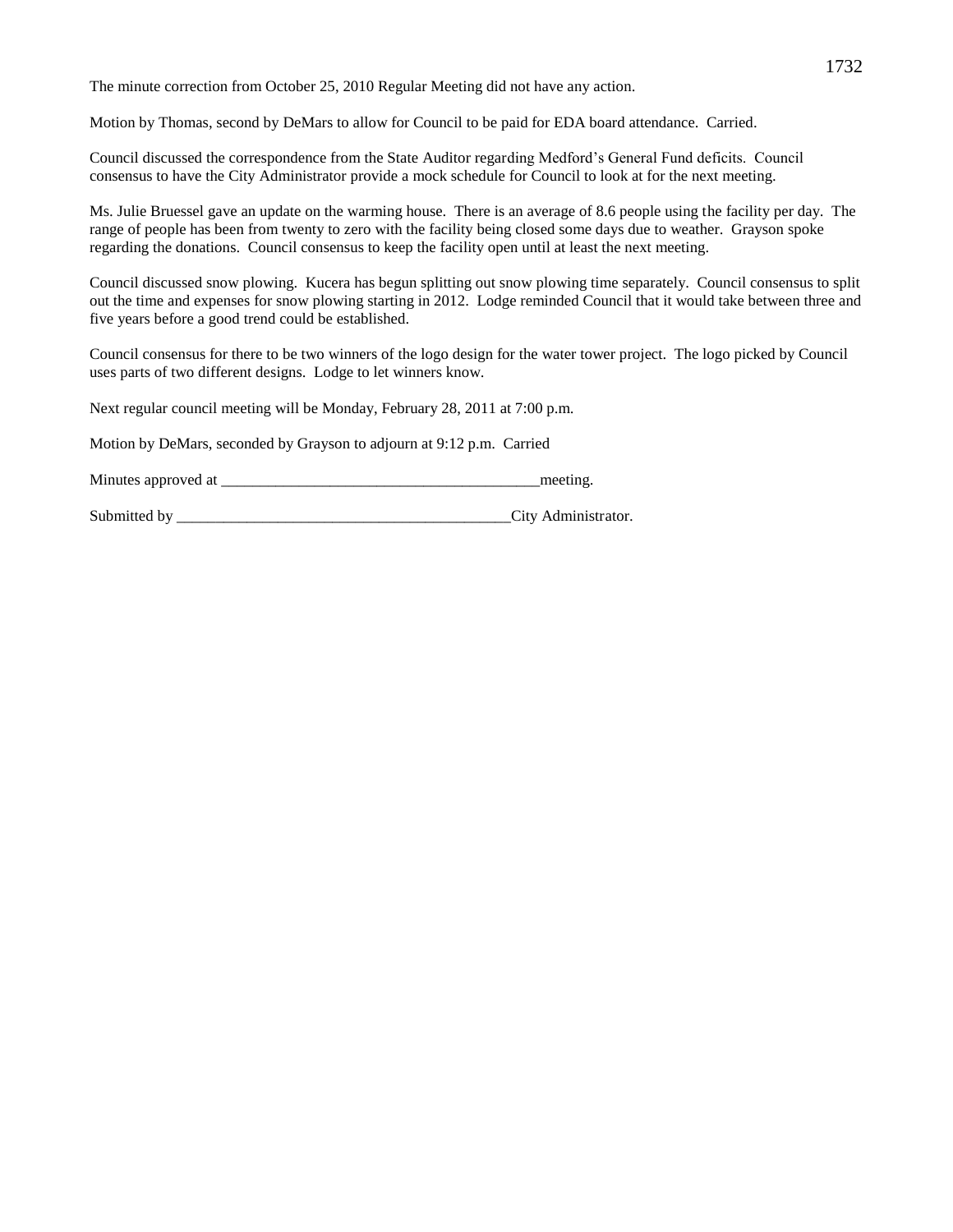Regular Council Meeting February 28, 2011 7:00 p.m. City Hall

Mayor Thomas called the meeting to order at 7:01 p.m. Members present were DeMars, Grayson, Hitchcock, and Merritt. Others attending were Loren Lodge, Rich Kucera, Rick Hager, Marie Sexton, Ric Hanson, Pat Merritt, and Theresa Sierakowski.

DeMars requested to add an item regarding a parade committee report to the agenda. Motion by DeMars, seconded by Grayson to approve the agenda as amended. Carried

Motion by Grayson, seconded by DeMars to approve the minutes as presented. Carried

Motion by DeMars, seconded by Grayson to approve the January. February and March city and liquor store bills. Carried

DeMars inquired as to the status of the law enforcement contract with Steele county. Motion by Grayson, seconded by Hitchcock to approve the February 2011 check register. Carried

Concerns from the general public/requests from organizations. None.

Presentation from Mr. Ric Hansen, Jaguar Communications. Mr. Hansen introduced his company which provides high speed internet and their interest in Medford. Jaguar Communications provides fiber to the home and has cable and high speed internet. Hansen explained that Medford is on their list for potential upgrades this year due to grant applications with the Mayor Clinic. The company would like to begin the process of obtaining a video franchise with the City. Council instructed Administrator Lodge and City Attorney Rahrick to work with Jaguar.

Mr. Pat Merritt reported on the Planning and Zoning February meeting. A public hearing was held on Scenic Heights Division, lots 4 and 5. Recommendation from the Planning and Zoning Committee to the Council to vacate the easement between lots 4 and 5 and to allow the combination of the two lots. Motion by DeMars, seconded by Grayson to have the City Attorney draw up the necessary resolutions on the property as set forth on the surveyor's certification. Motion carried.

Administrator Lodge and Councilmember DeMars reported on the EDA meeting. The Medford Bucks drawing was held and Lodge has contacted the winners. Lodge to have the content loaded into the website as soon as there are two people in the office. The election of officers was postponed until all EDA members are present.

Ms. Theresa Sierakowski spoke on behalf of the Park Board, inquiring as to the status of several park projects covered by FEMA. Mr. Rich Kucera, Public Works Director will be addressing this in his report.

Motion by Grayson, seconded by DeMars to pass Resolution #2011-08, accepting a \$700.00 SHIP grant for additional bike racks. Motion carried.

Administrator Lodge provided an update to the warming house. It was open 37 days with minimal closing during December through February  $13<sup>th</sup>$ . A total of 329 people utilized the warming house and ice rink this year. January had 207 people. No incidents were reported.

The Fire Department had nothing to report.

The City Engineer provided a written report to the Council. The Council liked the design for the water tower and requested that it be approved.

Motion by DeMars, seconded by Hitchcock to authorize payment #7 from Wapasha Construction, Co. Inc. for \$150,457.20. Motion carried.

Administrator Lodge explained the McDonald's engineering charge of \$650 .00 to the council. Discussion about the ability of McDonald's to use the plans if they didn't use the city contractor. Lodge explained that plans were not drawn up. No council action.

City Attorney Rahrick discussed the Christ the King Church situation. The Church is checking with the Diocese as to who can actually sign the document. North Park was also discussed. Rahrick's contention was that it is County property.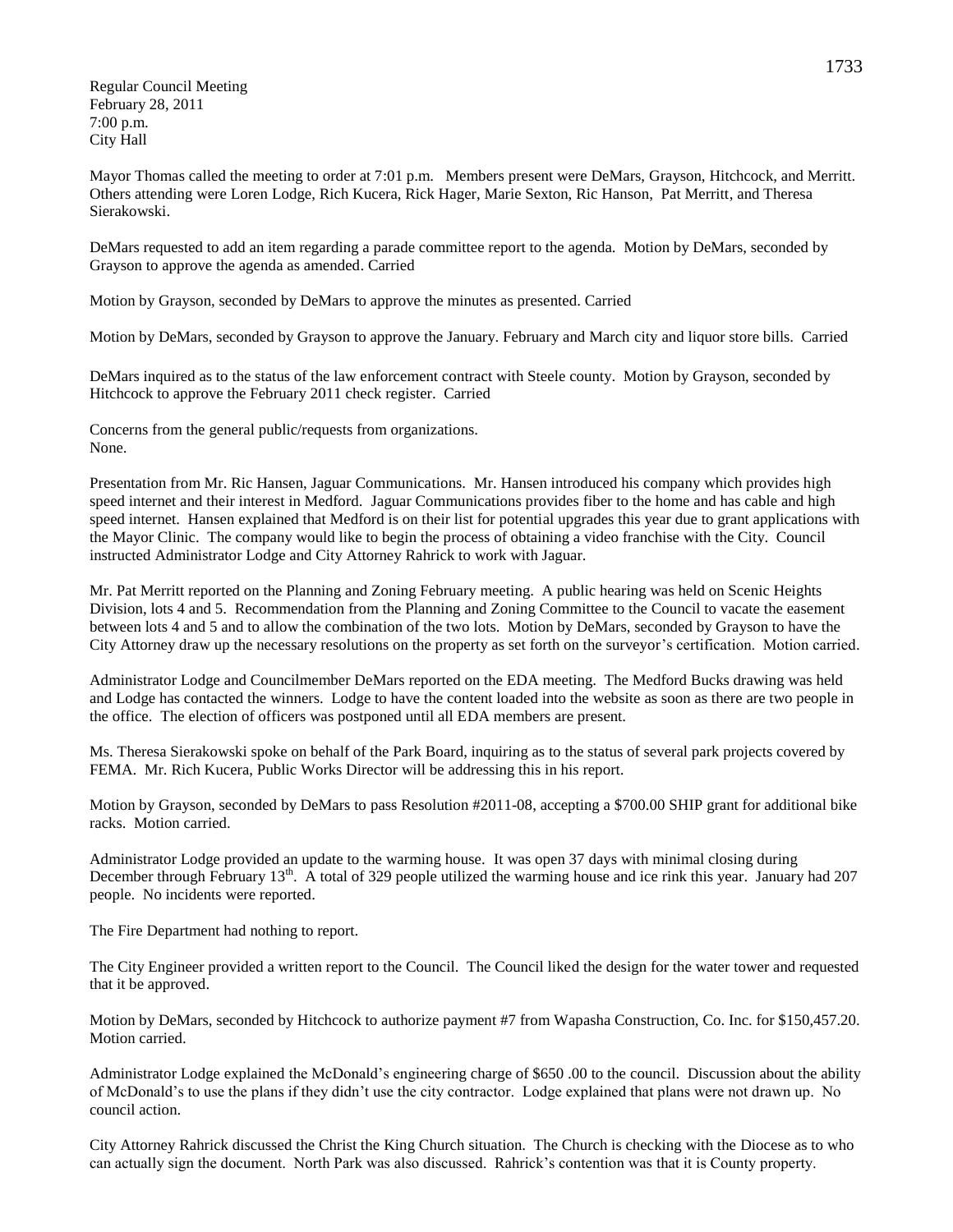Motion by Hitchcock, seconded by DeMars to pass Resolution #2011-07, accepting donation from the George Wilday Family. Motion carried.

Motion by DeMars, seconded by Grayson to pass Resolution #2011-09, accepting donation from Bubba's Bar. Motion carried.

There were no questions regarding the City Administrator's monthly report. Lodge informed council that he has contacted our state representatives regarding the sales tax election. Representative Fritz' office has gotten with Lodge. Senator Parry's office has not.

The Park Chalet was discussed. Lodge explained that FEMA would in all likely hood pay for the repair of the Chalet if it were repaired in the exact same place as it exists. The Minnesota DNR has sent a letter informing the City that the Chalet cannot be rebuilt in the exact same place as it currently exists. The DNR states that it must be moved. Mr. Kucera informed the Council that there are other grant programs that can be investigated to help pay for Chalet repair. However those are dependent upon both the FEMA and DNR processes and will take a long time. Kucera would be surprised if there was any construction on the Chalet before the fall. Lodge and Kucera inquired of the Council as to which direction they wanted to go. Discussion followed. Council consensus was to hold a joint Park Board and City Council meeting on April 5, 2011 to explain the issue to the public. Council consensus that Lodge and Kucera should investigate all avenues for federal and state programs to provide funding for the Chalet.

Kucera went over his public works report and the FEMA applications with the Council. There are three projects which have been submitted to FEMA for their review.

Lodge explained the analysis of the Council policy on unreserved funds. The general fund has been found by the State Auditor to be in severe deficit. Lodge presented a five year and seven year schedule of amounts that would need to be added to the existing tax levy. Motion by Grayson, seconded by DeMars to approve the Council policy on unreserved funds and to forward it to the State Auditor's office. Motion carried.

Motion by Hitchcock, seconded by Grayson to approve the draft report that Lodge presented. Motion carried.

In new business Councilmember DeMars talked about a parade to be held on June 17, 2001. DeMars is on the committee that is coordinating the parade.

Next Council meeting date is March 28, 2001 at 7:00 PM. Motion by DeMars, seconded by Grayson to adjourn. Motion carried.

Minutes approved at \_\_\_\_\_\_\_\_\_\_\_\_\_\_\_\_\_\_\_\_\_\_\_\_\_\_\_\_\_\_\_\_\_\_\_\_\_\_\_\_\_meeting.

Submitted by  $\qquad \qquad \qquad \qquad$  City Administrator.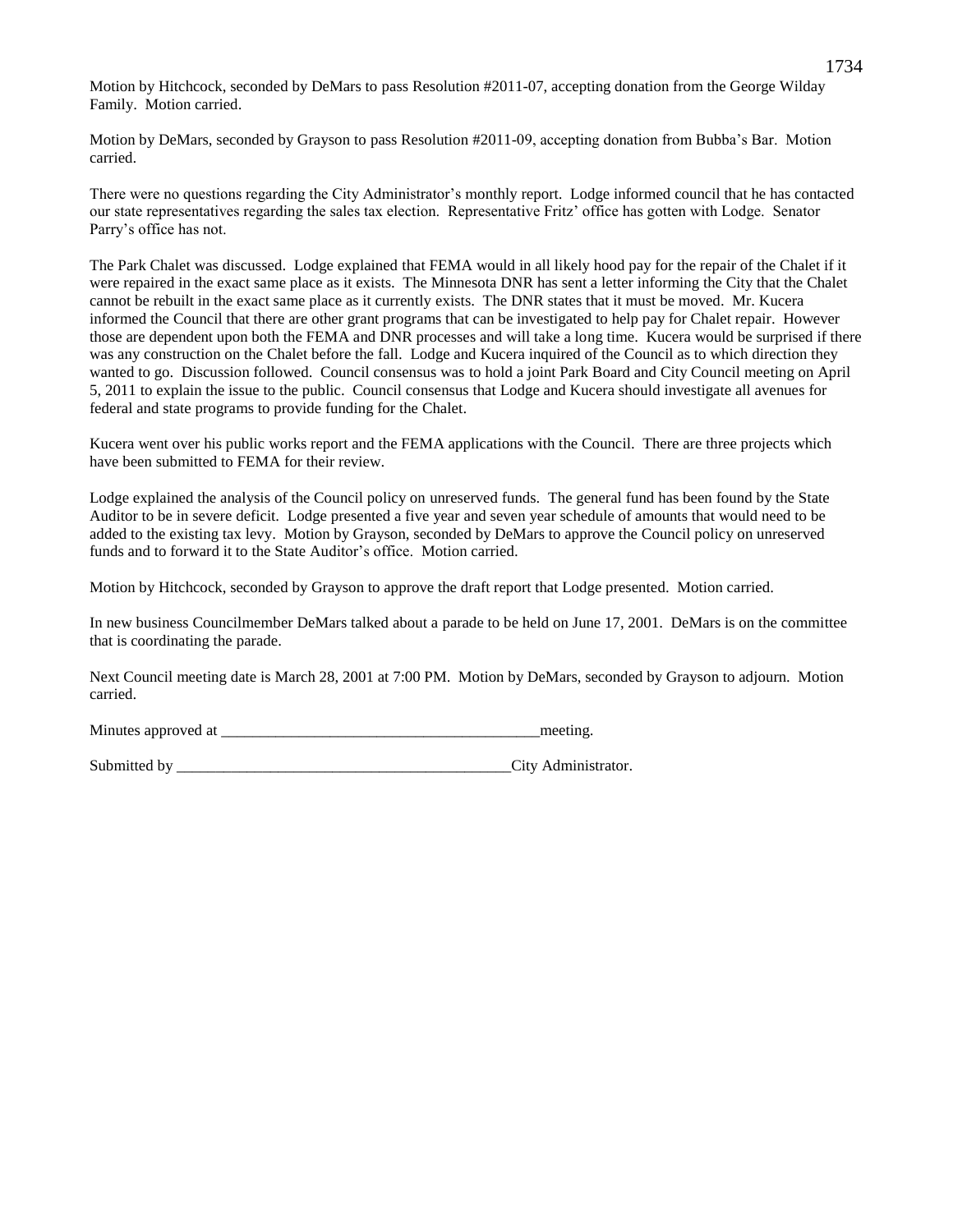Regular Council Meeting March 28, 2011 7:00 p.m. City Hall

Members present were Thomas, DeMars, Grayson, and Merritt.

Members absent were Hitchcock.

Others attending were Loren Lodge, Amber Kniefel, Rich Kucera, Marie Sexton, Pat Merritt, Seth Peterson, Mark Rahrick, Butch Schultz, Vern Wheeler, Paul Wencl, Scott Hanson, Del and Julie Sprank.

Mayor Thomas called the meeting to order at 7:01 p.m.

Agenda: Addition under Administration Department, i, g. Resolution #2011-15: Vacation of the Gillis Property Drainage and Utility Easement.

Motion by DeMars, seconded by Grayson to approve the agenda as amended. Carried

Motion by DeMars, seconded by Grayson to approve the February minutes as presented. Carried

Motion by Grayson, seconded by DeMars to approve the March city and liquor store bills as presented. Carried

Motion by Merritt, seconded by DeMars to approve the February 2011 check register numbers 1398-11323 as presented. Carried

Concerns from the general public/requests from organizations.

Chief Deputy Sheriff, Scott Hanson introduced himself to the council. Mr. Hanson informed the council that a law enforcement representative will begin attending council meetings to answer questions and hear concerns. The council will also get an update of law enforcement activity each month.

Del and Julie Sprank gave a presentation to the council concerning a possible adult care facility in Medford. Mr. and Mrs. Sprank own Heritage House in Faribault and would like to expand to Medford. Steele County currently has a moratorium on the new construction of adult care facilities. Mr. and Mrs. Sprank are asking the council for a letter of support to be given to Steele County expressing the need for an adult care facility in Medford.

On behalf of the council, Mayor Thomas, expressed the interest of having an adult care facility in Medford. Mayor Thomas sees no problem with sending a letter of support to Steele County. The Mayor also informed Mr. and Mrs. Sprank to contact Pastor Rudloff, Trinity Lutheran Church, for more information on senior citizen programs in our community.

Planning and Zoning Board. Pat Merritt, Zoning Board Chairperson, presented the minutes from the March Planning and Zoning meeting. The Planning and Zoning Board gave a recommendation to the City Council to move the chalet at the Straight River Park so that it is out of the 100 year floodplain.

No action needed by the council.

EDA did not meet.

Park Board did not meet. City Administrator, Loren Lodge, presented information to the council concerning the Park Endowment Fund interest earned in 2010. The interest from the Park Endowment Fund can be used for park related expenses or can remain in the savings account to continue to collect interest.

Lodge recommended to the city council to transfer the \$244.66 to the general fund to be used for park related expenses.

Motion by Grayson, seconded by DeMars to transfer the \$244.66 worth of interest from the savings account to the general fund for park expenses. Carried.

Administrator Lodge reported that Marie Sexton would like to apply for another SHIP Grant to promote the Medford Pool. The grant would offset the cost of having a few free swim days. Council agreed to allow Sexton to apply for the grant.

City Engineer gave an update on the water project. Pay request #8 from Wapasha Construction in the amount of \$85,040.20.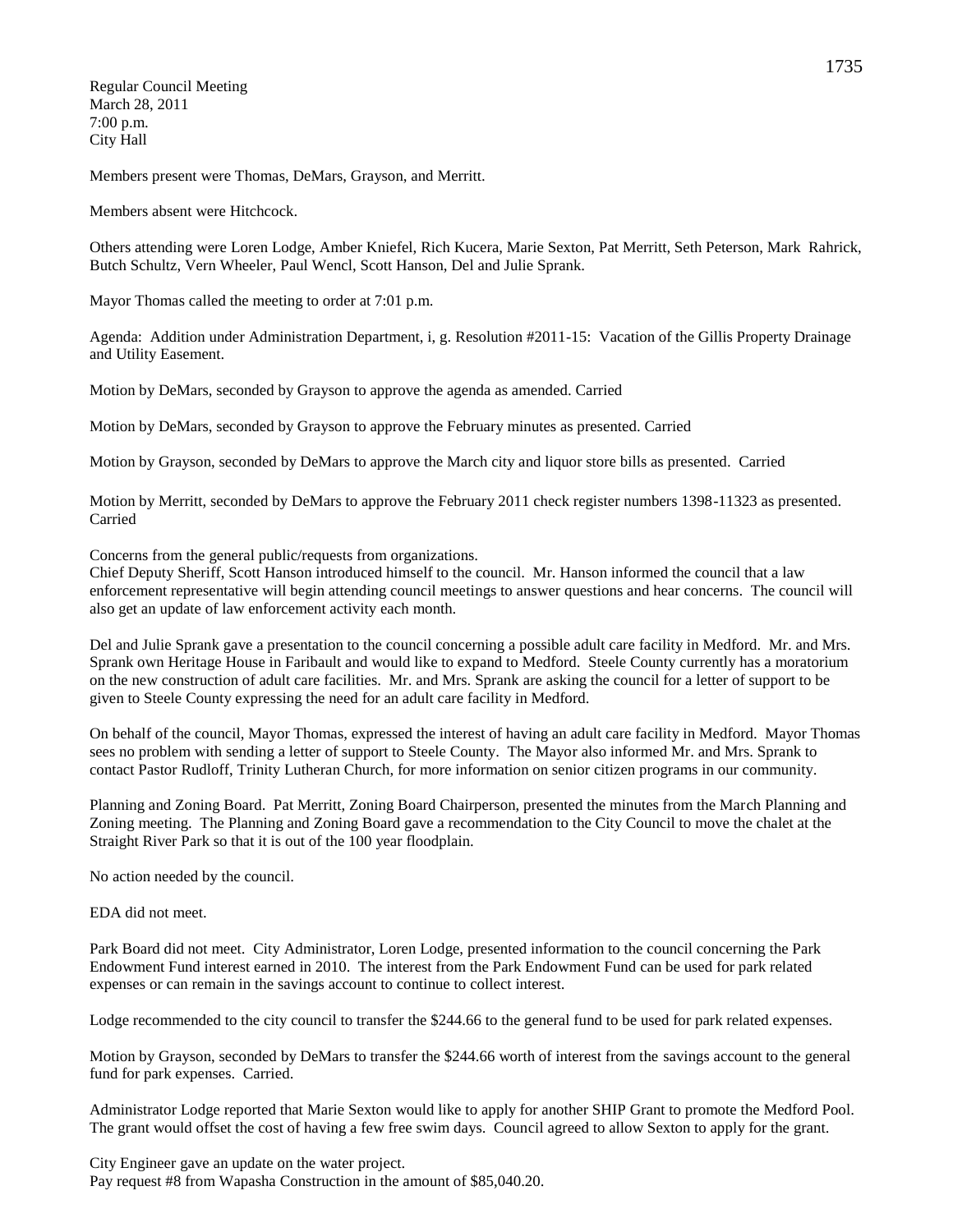Motion by Grayson, seconded by DeMars to approve Pay Request #8 from Wapasha Construction for \$85,040.20. Carried.

1736

Mayor Thomas informed the council on his meeting with Roger Borwege. Mr. Borwege is concerned with the pumping at the Wastewater Treatment Plant. Water is being pumped from the plant so that the buildings do not flood. The water is flowing to Mr. Borwege's property. Mr. Borwege does not want the water to be pumped towards his property. Rich Kucera and Seth Peterson have been working on a plan to keep the water from being pumped to Borwege's property. Mark Rahrick will be working with Borwege's attorney on other possible solutions.

City Attorney. Mark Rahrick presented an amendment to section 4.51 the recording and conveying ordinance. The Planning and Zoning Board will need to hold a public hearing to discuss the amendment to this section.

# City Clerk

Motion by DeMars, seconded by Grayson to approve resolution 2011-10 accepting the \$5 donation from Bryce Butler for the Medford Park Endowment Fund. Carried.

Motion by Grayson, seconded by Merritt to approve resolution 2011-11 accepting the \$10 donation from Randy Hrdlichka for the Medford Park Endowment Fund. Carried.

Motion by DeMars, seconded by Grayson to approve resolution 2011-12 accepting the \$1,030 grant from SHIP for the purchase of bicycle racks for the Medford Park. Carried.

Motion by DeMars, seconded by Grayson to approve resolution 2011-14 authorizing the City of Medford to be a party to the Minnesota Water Agency Response Network (MnWARN). Carried.

Motion by Grayson, seconded by DeMars to approve the amendment to section 4.33 of the Medford City Code. Carried.

Motion by DeMars, seconded by Merritt to approve resolution 2011-13 approving the publication of an ordinance by title and summary section 4.33. Carried.

Motion by DeMars, seconded by Grayson to approve resolution 2011-15 approving the vacation of a drainage and utility easement on the Gillis property in the Scenic Heights Addition. Carried.

### City Administrator

Loren Lodge presented an award to Rich Kucera and the public works staff from the Minnesota Pollution Control Agency recognizing their efforts to comply with the MPCA's permit program. The City of Medford is winner of 6 certificates of commendation since 1980.

Mayor Thomas and City Administrator Lodge went to the capitol to testify on the City's behalf for the need of a 1/2% sales tax. The bill is currently in the House and awaiting approval.

Rich Kucera will be giving a presentation on the chalet at the meeting being held on Tuesday, April 5, 2010.

Cell Phone Policy – The policy allows for public works staff to use their personal cell phones instead of city issued phones. Employees would be reimbursed \$10 per month to use their own phones.

Motion by Grayson, seconded by DeMars to adopt the personal cell phone policy. Carried.

# Public Works Department

Public Works Director, Rich Kucera addressed the Council. Kucera would like to move forward on the repairs and renovations needed to open Straight River Park. Kucera is recommending to the city council to use the funds from the budget under capital outlay for the fire hall repairs and truck and equipment repairs. If FEMA decides to reimburse for the park repairs, the money would replenish the outlay that was used.

Councilmember DeMars is concerned with making the repairs to the park too early in case of additional flooding. Kucera reassured the council that additional flooding will have no effect on the repairs he is intending to do.

Kucera is researching possibilities on keeping the electrical damage free in case we get a flood of that magnitude again.

Street sweeping bids – Kucera received two street sweeping bids and is asking for council direction on the company to attain for this year's street sweeping.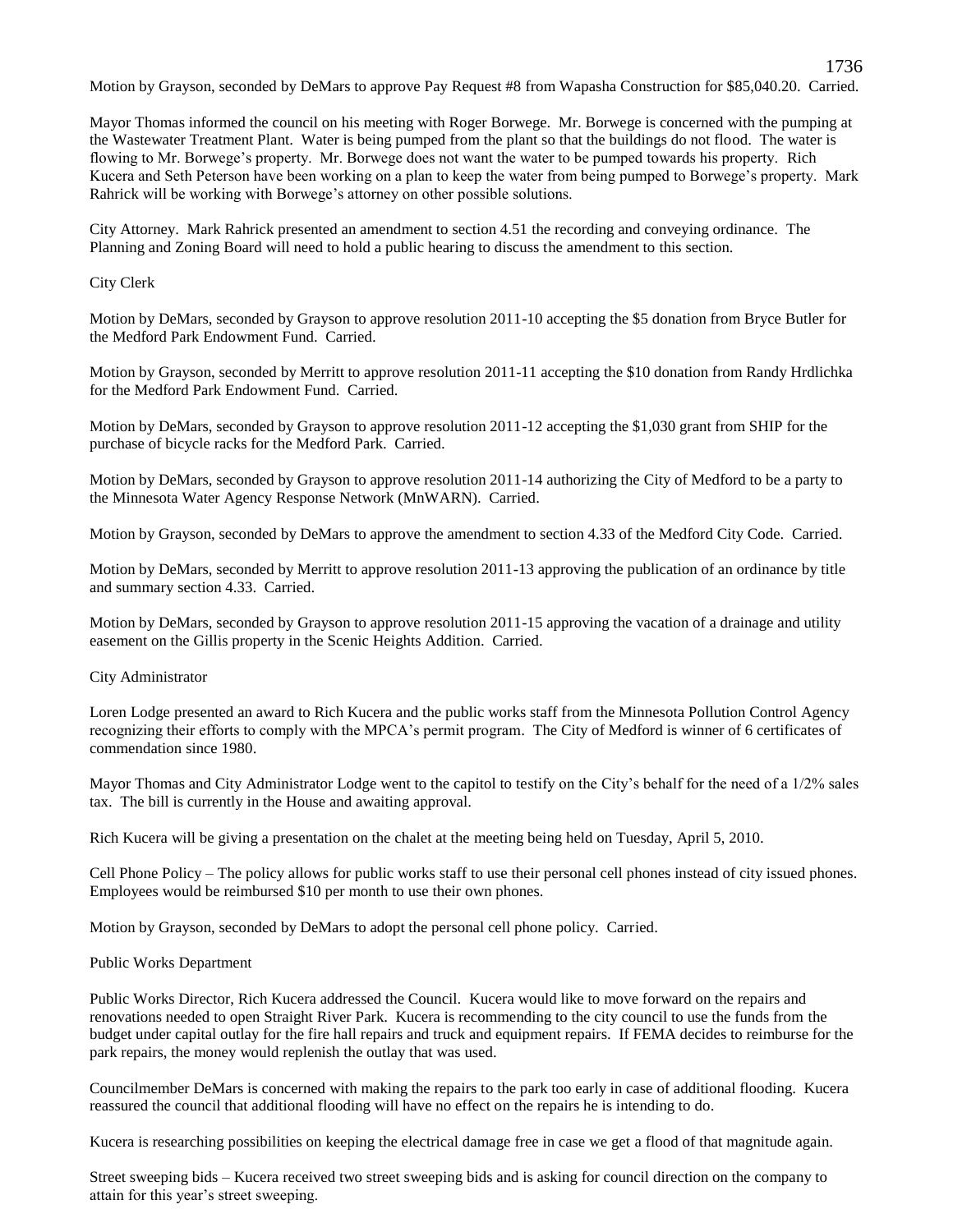Wigham Services has done the street sweeping in the past. Wigham Services bid the sweeping at \$1,995.00. Wolff & Son's Yard Services is a local company and bid the sweeping at \$1,865 plus tax.

Motion by Grayson, seconded by DeMars to approve and hire Wolff & Son's Yard Services for the 2011 street sweeping at the bid quote of \$1,865 plus tax. Carried.

Councilmember Grayson asked Kucera about the main break and shutting down the entire city from the use of water. The valves used to control the water flow need to be exercised and some possibly need to be fixed. This is a large expense and should be budgeted for. In the future, when the water tower is emptied, the city may have to be on a boil order.

Old Business

Councilmember Merritt asked about the status of Jaguar Communications. Administrator Lodge has sent a draft franchise agreement for Jaguar Communications to review. Attorney Rahrick is reviewing the US Cable franchise agreement.

Next regular council meeting will be Monday, April 25, 2011 at 7:00 p.m.

Board of Appeal and Equalization meeting will be Wednesday, April 27, 2011 at 7:00 p.m.

Motion by Grayson, seconded by Merritt to adjourn at 8:40 p.m. Carried

Minutes approved at \_\_\_\_\_\_\_\_\_\_\_\_\_\_\_\_\_\_\_\_\_\_\_\_\_\_\_\_\_\_\_\_\_\_\_\_\_\_\_\_\_meeting.

Submitted by  $\qquad \qquad \text{City} \text{Clerk.}$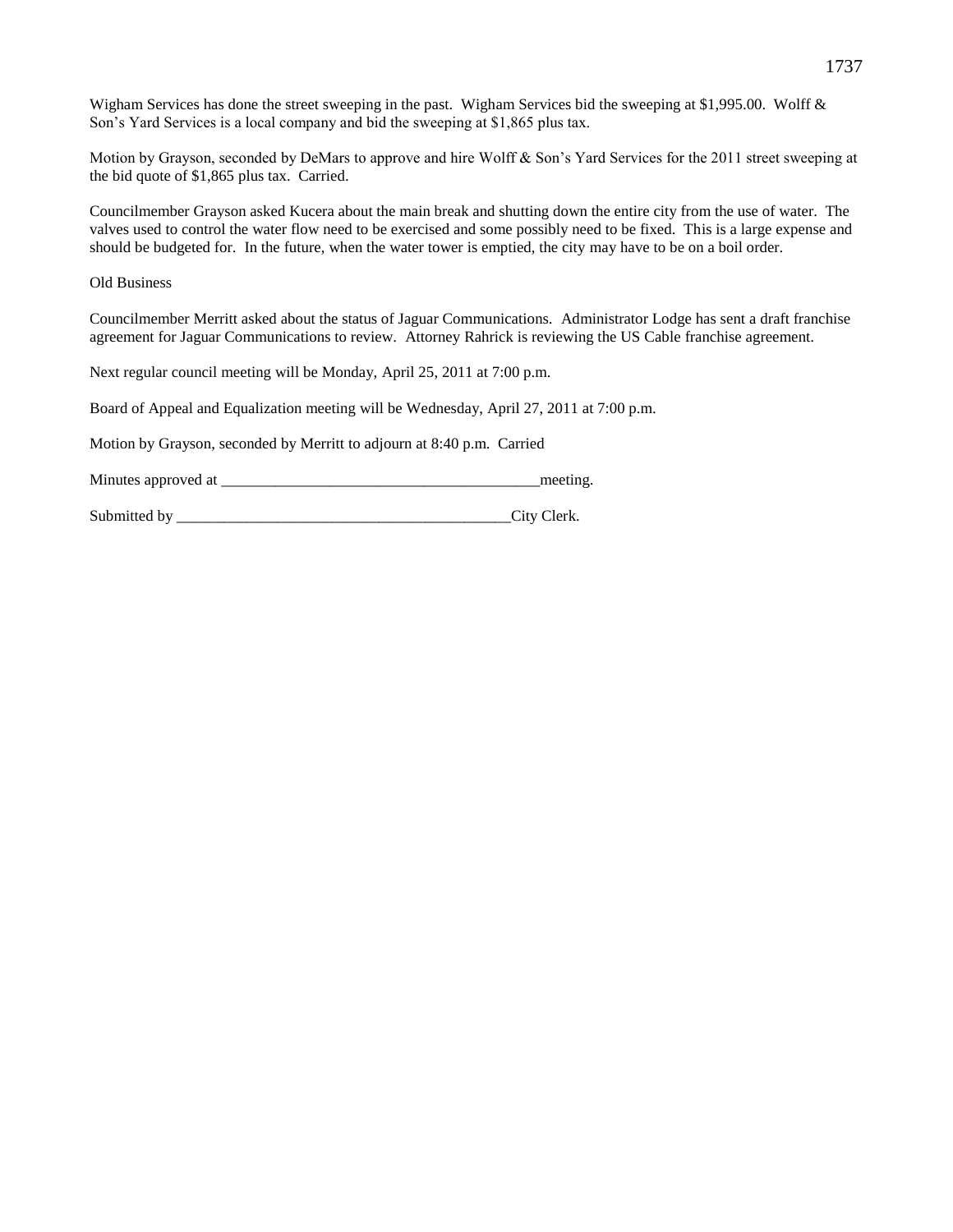Special Joint Council Meeting with the Park Board April 5, 2011 Medford City Hall 7:00 PM

Council members present were Thomas, Merritt, and Grayson

Council members absent were DeMars and Hitchcock

Park Board members present were Theresa Sierakowski and Alicia Hermes

Park Board member absent was Sharon VanEsch

Others attending were Loren Lodge, Amber Kniefel, Rich Kucera, Marie Sexton, Pat Merritt, Keith Maas, Christian Hanson, Art Hanson, Emma Kniefel, and Clara Kniefel.

Mayor Thomas called the meeting to order at 7:05 p.m.

The purpose of tonight's meeting is to discuss the Straight River Park repair and renovation costs and to get an update on where the City is at with FEMA funding and other options. Comments and questions from the community were encouraged.

Motion by Merritt, seconded by Grayson to approve the agenda as presented. Carried.

Rich Kucera presented a power point presentation on the damage to the park.

- a. Playground needs fabric and woodchips \$6,800.00
- b. All the electrical needs to be replaced All the panels, outlets and switches were under water \$8,600.00
- c. Sand needs to be brought in for the volleyball court, sandbox, and horseshoe pits \$1,177.90
- d. Tennis court and basketball court needs to be cleaned \$2,060.00
- e. Chain link fence needs to be replaced \$7,390.00
- f. Work needs to be done to the parking lot, pathways, picnic tables, softball infield Cost to replace the 9 picnic tables that were lost - \$2,501.26
- g. Chalet repair cost \$96,071.00

The focus was on two parts – the chalet by itself and then the rest of the park assets grouped together

Keith Maas shared his concern with the chalet. Mr. Maas does not want to see the chalet get torn down. He feels the building is already there and the city should just fix it. Administrator Lodge explained that the chalet had been inspected by Mike Nelson, Steele County Building Inspector. The finding was that the chalet was more than 51% damaged. The chalet would need to be completely cleaned out and repaired and brought into ADA compliance. The repair cost of \$96,071 is the estimate to do this. The Minnesota Department of Natural Resources has expressed their dismay with the city involving the chalet. The chalet was built in violation to the city's floodplain ordinance and against the recommendation of the DNR. The DNR will not give approval to fix the chalet were it currently stands. The DNR also recommended to FEMA to deny all funding requests submitted for the chalet. FEMA took the DNR recommendation and denied funding for the chalet. The only way to fund the repair/replacement of the chalet is through donations and/or tax payer dollars.

Mr. Maas suggested that the city go ahead and fix the chalet where it stands. He feels the DNR never responded to the chalet in the past and will not respond to it now.

Mayor Thomas stated he has not personally decided whether or not the city should challenge the DNR's stance on the chalet situation.

Marie Sexton was completely against the idea of not complying with the DNR. The DNR has helped the city on numerous occasions with grant funding. If the city challenges the DNR on the floodplain, it will hurt the community on all levels. Mrs. Sexton feels it is time to bring the chalet in compliance with both the city floodplain ordinance and the DNR. She feels it was built with volunteers and donations before and it can be done this way again.

Administrator Lodge explained that the DNR has put in writing that if the city violates the floodplain ordinance again, they will remove the city from the National Flood Insurance Program. If the city is not a member of the NFIP, no one in town will be able to get flood insurance. The DNR has been very clear with the city that the chalet was in direct violation of the codes and that the city will not be rewarded with state or federal funding to fix the problem.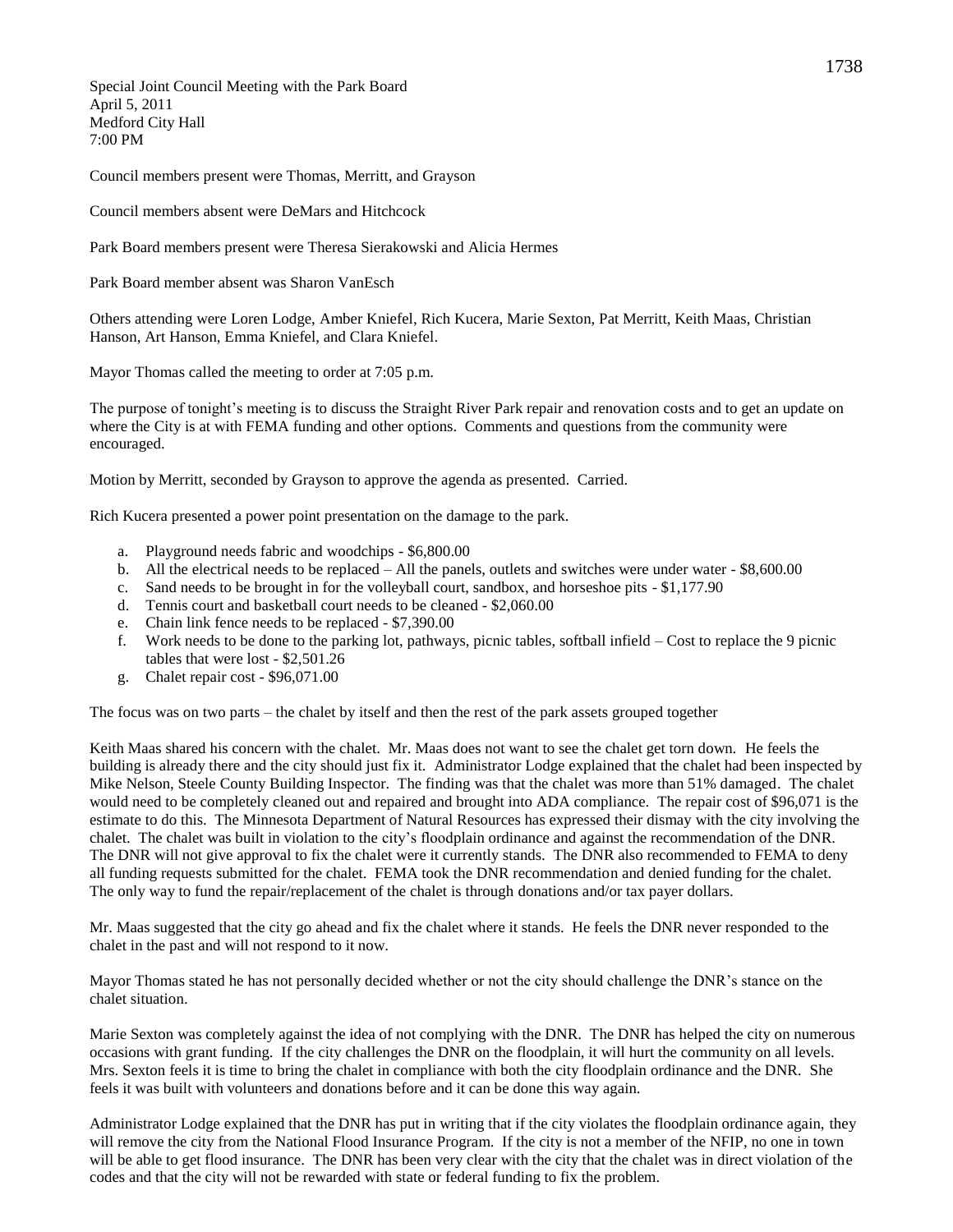Pat Merritt suggested to move the chalet and possibly ask the public how they feel about paying for the repair/rebuild with tax payer dollars.

Overall group consensus is to move the chalet out of the floodway and to try and raise donations and funds through volunteerism.

On the topic of the rest of the park assets, group consensus is to move forward and fix the park so that it can be opened up the spring.

Mr. Maas questioned the costs for the different aspects of the cost that Kucera presented. Lodge and Kucera explained that the costs presented were to repair each piece to the way that it was before. Those costs were submitted to FEMA. If the city is granted the funds from FEMA for these projects, the city must follow what was submitted. If the city decides to change something from what was originally submitted, FEMA could decide not to fund. Any changes would then have to be resubmitted and reapproved.

Art Hanson felt the electrical could wait, but the rest needed to be taken care of for the safety of the children.

Sierakowski and Hermes stated that they would like the park to be repaired and get it open to the public.

Sexton and Kniefel felt the electrical could not wait due to renting the pavilions and the need for lights and electricity.

Mayor Thomas advised the council that the purpose of this meeting was for the council to listen to the presentation and the comments from the public. A special meeting will be set up for the council to take action on the next steps. The special meeting will be held on Wednesday, April 13, 2011 at 7:00 PM.

| Minutes approved at | meeting. |
|---------------------|----------|
|                     |          |

| Submitted by |  |  | City Clerk. |
|--------------|--|--|-------------|
|--------------|--|--|-------------|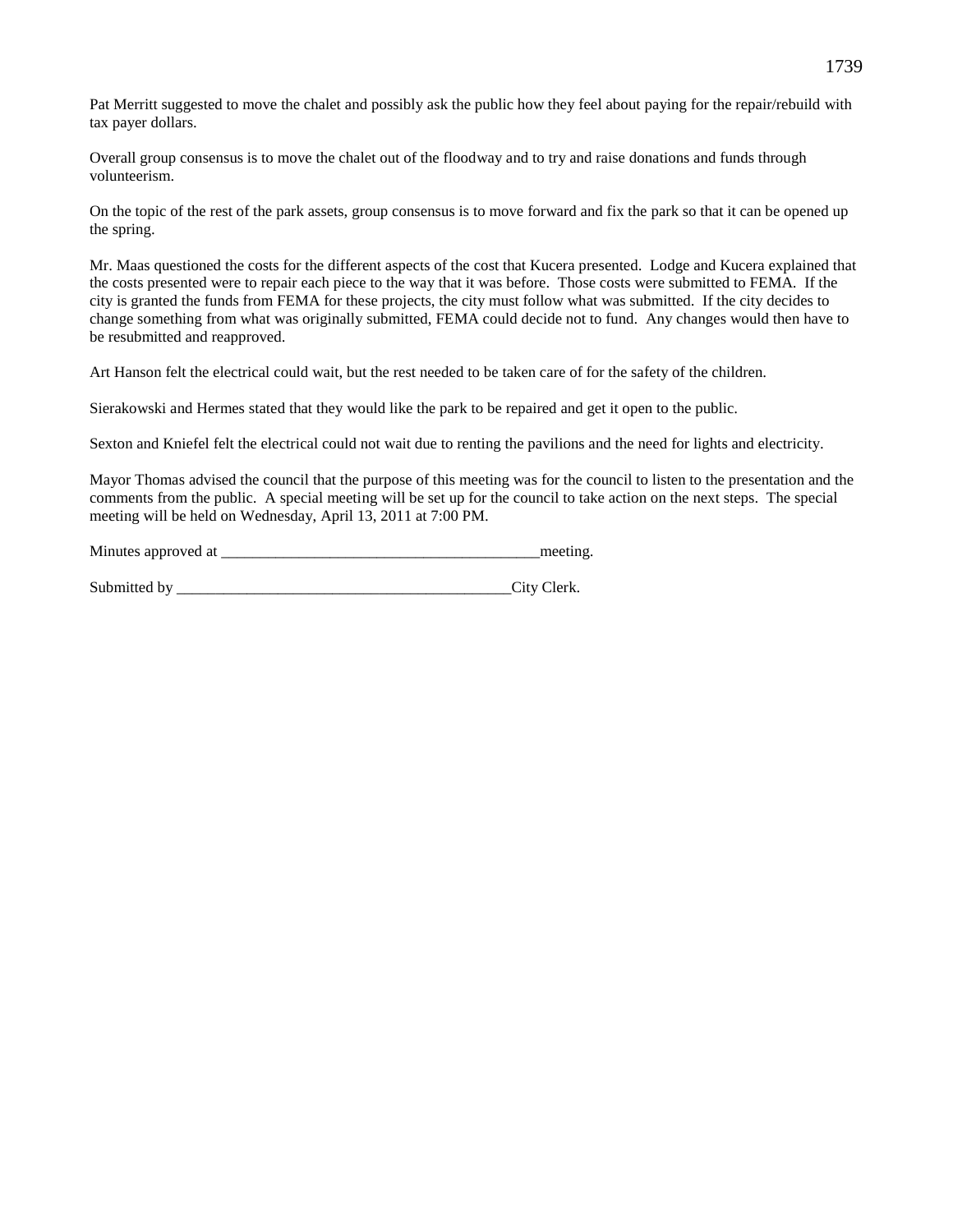Special Council Meeting April 13, 2011 Medford City Hall 7:00 PM

Council members present were Thomas, Merritt, DeMars, and Grayson

Council members absent were Hitchcock

Others attending were Amber Kniefel, Rich Kucera, Marie Sexton, Pat Merritt, Keith Maas, Alicia Hermes, Theresa Sierakowski, Sharon VanEsch, and Ron Karow.

Mayor Thomas called the meeting to order at 7:00 p.m.

The purpose of tonight's meeting is to discuss and take action on the Straight River Park repairs and get an update on the chalet.

Motion by Grayson, seconded by Merritt to approve the agenda as presented. Carried.

The council needs to take action on whether or not the city will move forward with the park repairs before getting approval from FEMA on possible funding. The council will handle each park item separately:

• Picnic Tables – replacing 9 picnic tables -  $$2,501.26$ 

If the city alters in any way from what was submitted to FEMA on the project reports, the city will have to submit the changes and risk being denied funding for the changes.

Keith Maas asked about getting the tables out of the Straight River.

Ron Karow commented on the danger of leaving the tables in the river.

Councilmember DeMars asked if the tables were accessible for removal.

Kucera stated that some of the tables are accessible and will be removed when the river levels drop. Kucera has also spoken with Steele County Tactical Response for possibly removing these tables for training.

Motion by Grayson, seconded by DeMars to wait to build the picnic tables until we hear back from FEMA and to retrieve the picnic tables that are in the river as soon as they are accessible. Carried.

Chain Link Fence \$7,390.00

Councilmember Grayson asked about replacing the fence along the right side of the ball diamond.

Consensus was that the ball diamond does not get used very often. Discussion on the option of not replacing the fence and if funding gets approved by FEMA, the option of using the funds for another park project. Kucera stated we would have to apply for an alternate project.

Motion by Grayson, seconded by Merritt to wait to replace the chain link fence until FEMA funds are approved or to use the funds for an alternate project. Carried.

Sand in the sandbox and volleyball courts - \$1,177.90

Kucera explained that a certain sand type was submitted to FEMA that would restore the sand back to the way it was originally done. This is special sand that comes from Mankato.

Mayor Thomas spoke with representatives from Owatonna and Faribault that told him they get the washed mason sand from the Medford block plant. Keith Maas stated that the sand is the same.

Motion by DeMars, seconded by Thomas to get the washed mason sand from the Medford block plant. Carried.

Cleaning of the tennis court and basketball court - \$2,060.00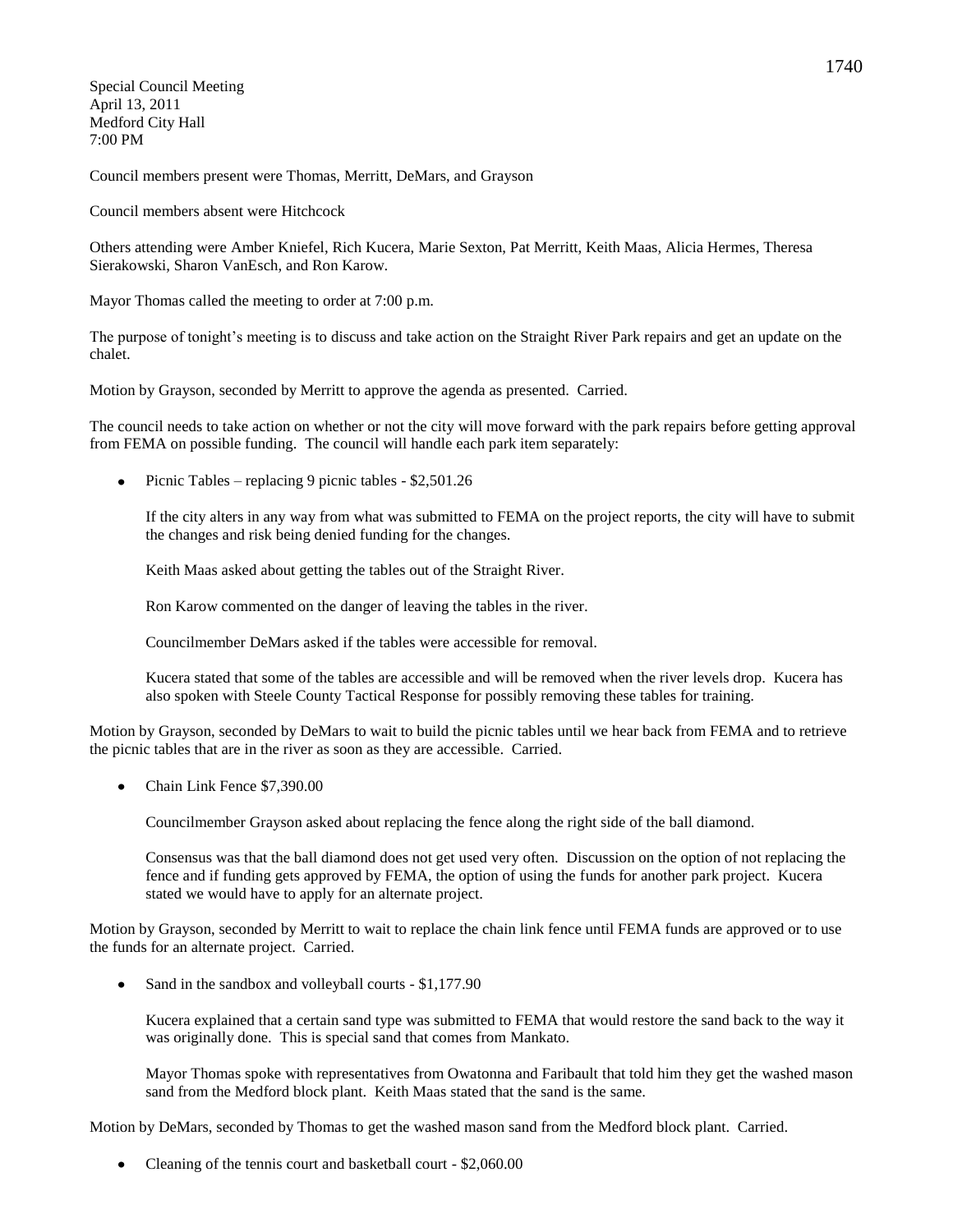This quote includes hiring a professional to come in and clean the tennis courts. City staff could clean the tennis courts with a power washer and a fire truck, but this could destroy the new surface and paint.

Motion by DeMars, seconded by Merritt to wait to professionally clean the tennis courts until FEMA funds are approved. Carried.

Playground woodchips and fiber - \$6,825.00  $\bullet$ 

Pat Merritt feels that getting the playground equipment safe is very important. Council discussed the option of using city staff to do all the labor of installing the fiber and woodchips. Marie Sexton stated that this is a massive project and should be done by the professionals. Kucera explained to the council that city staff is virtually booked until the second week of May.

Councilmember Merritt felt the other projects could wait and city staff should do the work in order to save the city money in case FEMA funds are not approved.

Councilmember Grayson was concerned with the amount of time it will take city staff to complete this project. Kids are using the park everyday and we need to make it safe for them as soon as possible.

If city staff does the work, Kucera will need to submit a change request to FEMA because this varies from the original plan that was submitted.

Motion by Merritt, seconded by DeMars to have city staff do the work and finish the playground project by May 11, 2011. Yes: Merritt, DeMars, Thomas No: Grayson Motion Carried.

 $\bullet$ Repair all the electrical - \$8,600.00

> Electrical work has to be done by a licensed electrician. Kucera will send out a request for proposal for the electrical work. Kucera will send the RFP to R & K Electric, Cole's Electric, Cedar Lake Electrical, Dynamic Electric, and McMartin Electric.

The city will not be raising the electrical panels.

Motion by Thomas, seconded by Grayson to allow Kucera to let out for bids with a closing date of April 20, 2011 with a work completion date of May 11, 2011, making sure there is a \$100 fine per day if the project is not completed by May 11, 2011. Carried.

Chalet

Mayor Thomas has done some research and found that the city will not be given state or federal funding for the project. There is a possibility of being removed from the National Flood Insurance Program. There could be possibilities of raising the chalet. A meeting has been set up with our DNR representatives to give city staff flood ordinance training. The meeting will be held on Tuesday, April 19, 2011 at 10:00 AM.

The county is in the process of updating all the floodplain maps in the county. The maps should be ready by this Friday.

Ron Karow asked if the DNR can tell the city to tear down the chalet.

Mayor Thomas answered that the DNR will not make the city tear the chalet down, but they will request that FEMA remove the City of Medford from the National Flood Insurance Program.

Ron Karow does not feel that there is more than 50% damage to the chalet.

Councilmember Grayson stated that the city still needs to have a plan for how to pay for the chalet, whether we repair or rebuild.

Motion by DeMars, seconded by Grayson to adjourn the special meeting at 8:05 PM.

Minutes approved at the meeting.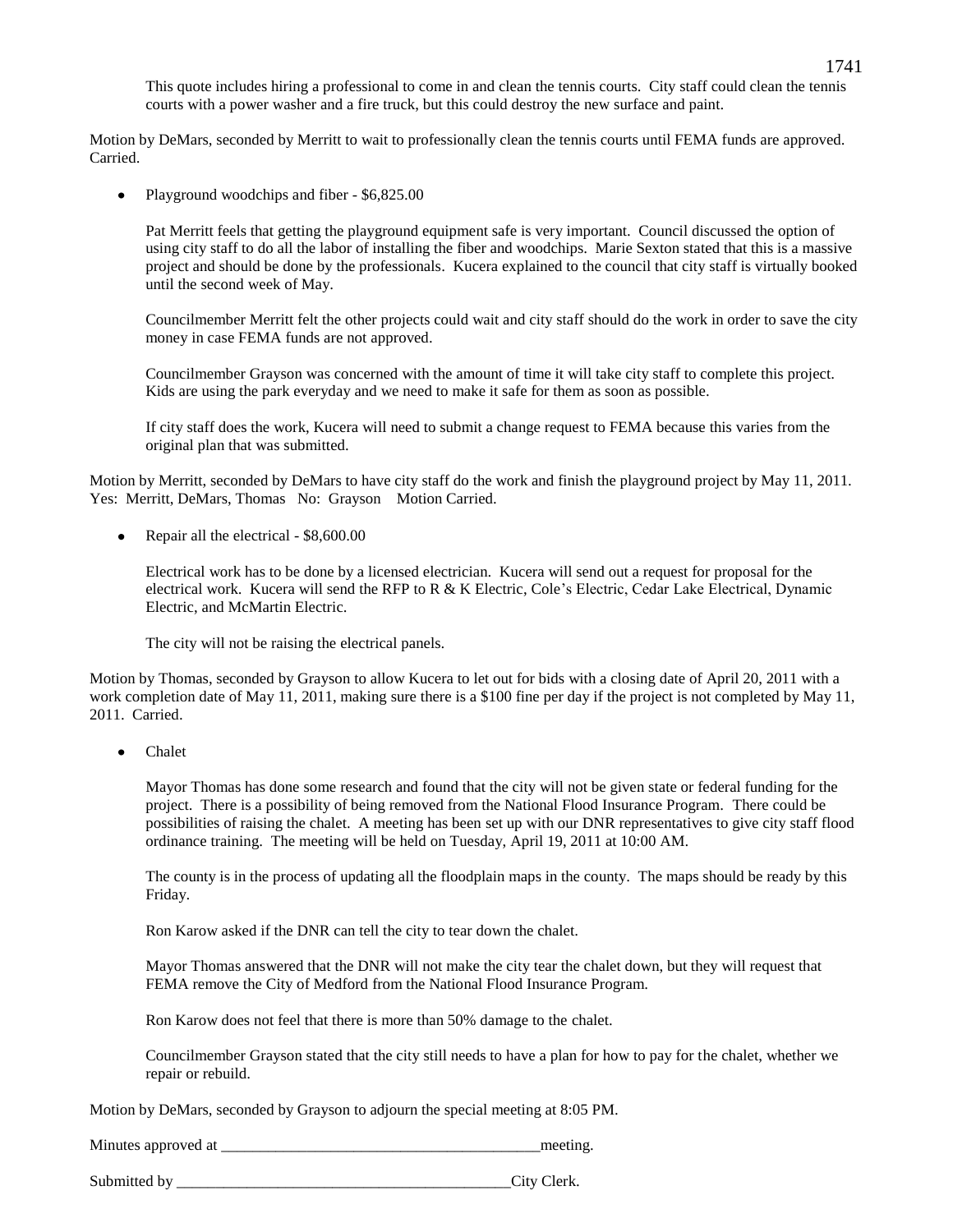Regular Council Meeting April 25, 2011 7:00 p.m. City Hall

Members present were Thomas, DeMars, Grayson, Merritt, and Hitchcock.

Members absent: None.

Others attending were Amber Kniefel, Rich Kucera, Marie Sexton, Pat Merritt, Seth Peterson, Mark Rahrick, Bill Goldy, Todd Kavitz, Tracy Linse, Debra Tenold, Ally Linse, Krystal Hanson, Natalya Decordova, Kori Dodge, Lexi Mechura, Alison Ryan, Kristina Niner, John Vick, and Lon Thiele

Mayor Thomas called the meeting to order at 7:00 p.m.

Agenda: Under Park Board add #3 SHIP Grant, #4 Sand at the Park, under Public Works Department ii. FEMA update, under New Business v. Employee Injury at Muni

Motion by DeMars, seconded by Grayson to approve the agenda as amended. Carried

Motion by DeMars, seconded by Grayson to approve the March regular meeting minutes and the April 5 and 13 special meeting minutes as presented. Carried

Motion by DeMars, seconded by Grayson to approve the March and April city and liquor store bills as presented. Carried

Motion by Hitchcock, seconded by DeMars to approve the March 2011 check register numbers E1415-1442, 4389-5351, 11324-11353, and 38804-38982 as presented. Carried

Concerns from the general public/requests from organizations.

Sheriff, Lon Thiele, introduced himself to the council. Council asked Sheriff Thiele about a signed 2011 law enforcement agreement between Steele County and Medford. Sheriff Thiele will check into this and get the city a signed copy of the agreement.

Update on the Adult Care Facility in Medford – Mayor Thomas spoke with the Steele County Administrator, Riaz Aziz. Mr. Aziz would like to speak with Julie Spronk and Paul Wencl.

Deb Tenold – Girl Scout Day Camp – Ms. Tenold would like to hold the Girl Scout day camp at the Straight River Park on the ball field. Ms. Tenold is asking the council to waive the park rental fee for the group.

Motion by DeMars, seconded by Grayson to waive the park rental fee for the Girl Scout day camp. Carried.

Civic Club – Parade Permit – John Vick requested approval for the annual City of Medford parade and for the council to waive the parade permit fee of \$25.

Motion by Grayson, seconded by Hitchcock to approve the parade permit and waive the \$25 parade permit fee. Yes: Grayson, Hitchcock, Merritt, Thomas Abstain: DeMars Carried.

Planning and Zoning Board. Pat Merritt, Zoning Board Chairperson, presented the minutes from the April Planning and Zoning meeting. The Zoning Board held a public hearing on the amendment of city code ordinance section 4.51 recording and conveying real property. The Planning and Zoning Board gave a recommendation to the City Council to approve the amendment of section 4.51 as presented.

Motion by Merritt, seconded by Grayson to approve the amendment to section 4.51 recording and conveying real property. Carried.

Merritt, Zoning Board Chair, asked about the 30 minute meeting minimum requirement. He explained that not all meetings require 30 minutes. If there is nothing for the board to discuss, the meeting will be cancelled. Kniefel will put the cancelled meeting notice in the paper and on the window at City Hall.

Councilmember DeMars felt that all boards should stay for a meeting at least 15 minutes in order for the meeting to be counted as a meeting and therefore get compensated for attending.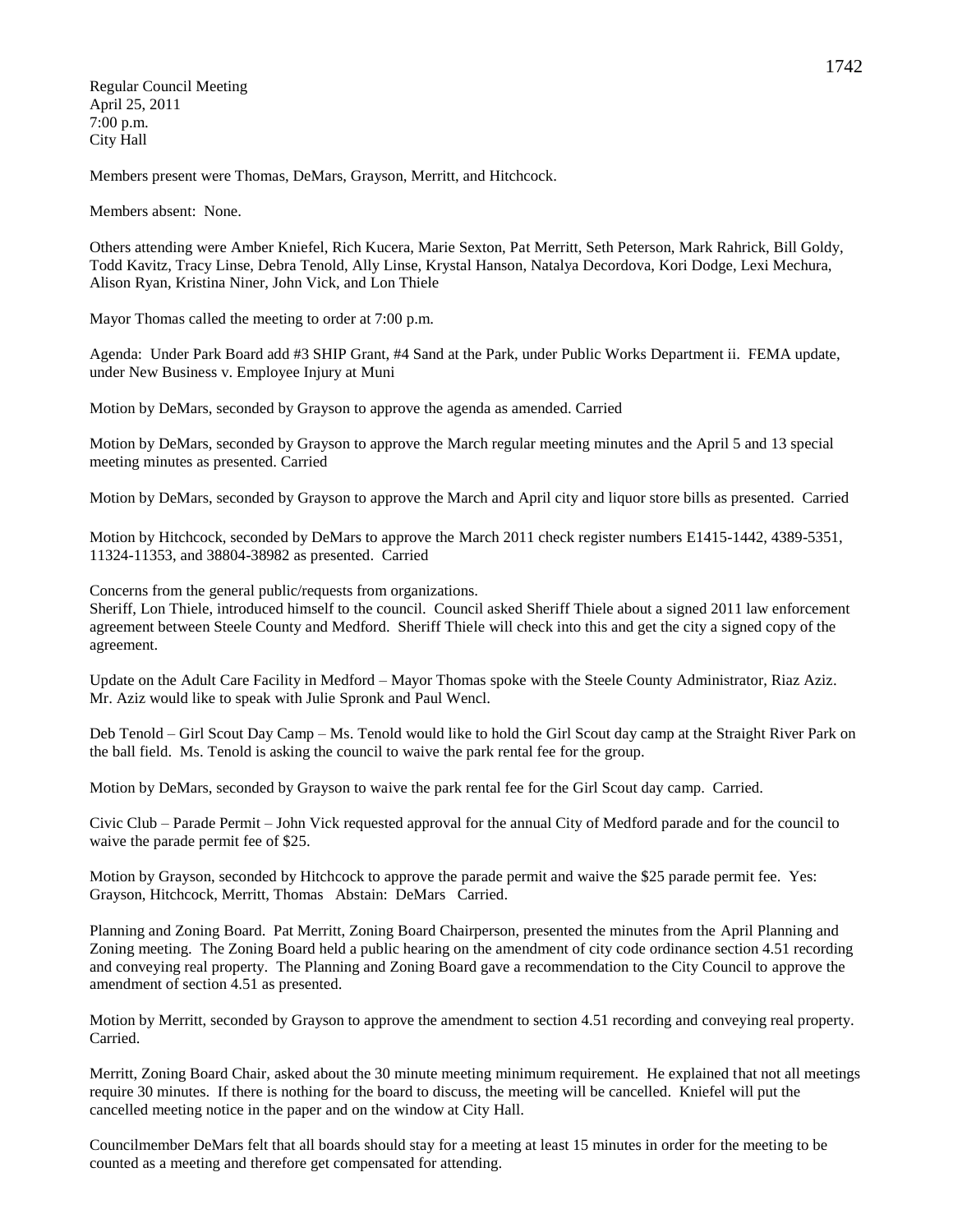Motion by DeMars, seconded by Hitchcock to reduce the minimum time requirement down to 15 minutes in order for the meeting to count as a meeting and get compensated for attending. Carried.

EDA – Brenda DeMars presented the minutes from the EDA meeting. Dennis Burgess is requesting an EDA loan to remodel office space in the building on Main Street. Mr. Burgess already has an EDA loan with the city and this would get added to that loan. The application will be reviewed at the next EDA meeting on Wednesday, May 18, 2011.

Park Board – Mayor Thomas would like the council to appoint Heather Grambart to the Park Board.

Motion by Thomas, seconded by Merritt to appoint Heather Grambart to the Park Board. Carried.

SHIP Grant – Marie Sexton – presented a letter from Steele County stating that the city has been approved for a SHIP Grant to cover a free swim day at the Medford Pool. The SHIP logo will need to be used when advertising for this event.

Motion by Grayson, seconded by DeMars to accept the SHIP Grant for the free swim day at the Medford Pool. Carried.

Councilmember Merritt asked the council and Rich Kucera about the sand at the park. He felt there was enough sand in the volleyball court and asked if the public works staff could just rake the sand.

Motion by Merritt, seconded by Grayson to hold off on installing any new sand until the city gets a response from FEMA. Carried.

City Engineer gave an update on the water project.

Pay request #9 from Wapasha Construction in the amount of \$167,586.16.

Motion by Grayson, seconded by DeMars to approve Pay Request #9 from Wapasha Construction for \$167,586.16. Carried.

Pay request #4 from General Construction in the amount of \$32,300.00

Motion by Hitchcock, seconded by Grayson to approve Pay Request #4 from General Construction for \$32,300.00 Carried.

City Attorney. Mark Rahrick, presented information regarding an agreement between the City of Medford and Roger Borwege. This agreement would pertain to emergencies and would allow the city to discharge water across Borwege's property. Rahrick will draft the agreement and present at the May council meeting.

Christ the King Church – Rahrick presented a proposed agreement between the City of Medford and Christ the King Church. The diocese would rather have a parking lot use agreement than grant the city an easement. Council wants verbiage that agrees to having access to the parking lot a certain percentage of everyday. The length of the agreement needs to be changed from 20 years to 99 years. The church would like a certificate of liability insurance listing them as additionally insured. Rahrick will report back to the diocese on these amendments.

City Clerk

Motion by DeMars, seconded by Hitchcock to approve resolution 2011-16 certifying unpaid water bills to Steele County payable on 2012 taxes. Carried.

Reliance Bank CD – The City of Medford has a CD with Reliance Bank in the amount of \$126,742.29. Mayor Thomas is requesting of the council to withdraw this CD early due to lack of cooperation between the city clerk, the mayor and Reliance Bank staff. The early withdraw fee is about \$350. Mayor Thomas would like to bring the money back to the Medford bank.

Motion by DeMars, seconded by Grayson to cash in the CD at Reliance Bank and deposit the funds in the city's checking or savings account until research is done on different banks and CD rates to be presented at May's regular meeting. Carried.

### City Administrator Resignation

Motion by DeMars, seconded by Merritt to accept Loren Lodge's resignation as city administrator for the City of Medford. Carried.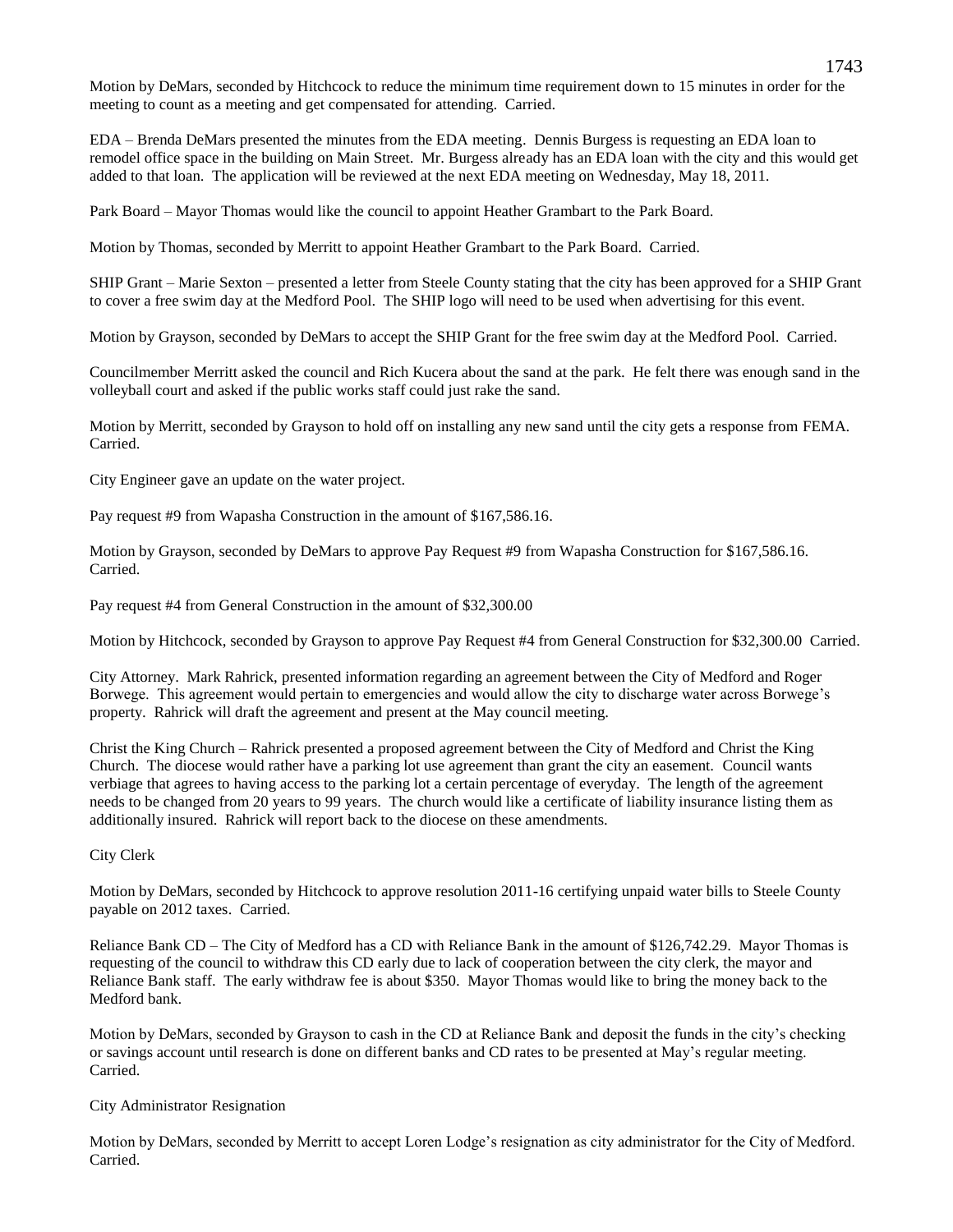Motion by Thomas, seconded by DeMars to hire Bill Goldy from  $I \& S$  Group in the interim to focus on financials, budgeting, research, etc. for up to 8 hours per week at \$65 per hour. Carried.

Public Works Department

Public Works Director, Rich Kucera addressed the Council. Kucera presented that the lease on the John Deere Loader is up this year. The city could put the current loader up for sale. If the loader does not sell, we could trade it in. Kucera recommends to the council to approve the order and lease of a 2011 John Deere 544K for \$150,778.00. Leasing a new loader saves the city \$18,815.00 this year. The lease payments starting next year, for the next 5 years would be \$13,287.00.

Council asked about buying the loader. Kucera and Goldy will look into loan rates and present at the next council meeting.

FEMA – The city received a letter stating the approval of \$47,304.62 for the emergency response and the debris removal projects Kucera submitted.

Cole's Electric won the bid for the electrical work at the park.

Kucera is working on a new ordinance pertaining to fats, oils, and grease.

New Business

Motion by DeMars, seconded by Grayson to approve resolution 2011-15 accepting the \$20 donation from Reliance Bank for the Medford Park Endowment Fund. Carried.

Medford Senior High Students – Town Clean-up Day – The council is in favor of the clean-up day and is willing to offer garbage bags and the disposal of the garbage collected on that day. Mayor Thomas would like all the grades involved to coordinate to do the clean-up day on the same day.

City Staffing – Mayor Thomas proposed gathering bids for the city administrator position and engineering services.

The administrator bids would include eight hours of service per week proposed as one yearly rate. The main duties would include attending council meetings and working with the EDA.

The engineering bids would include eight hours of service per week proposed as one yearly rate with special projects being negotiated project by project at an hourly rate.

Additional staffing ideas were:

- Code Enforcement being handled by an independent contractor
- Kniefel to work with the zoning board
- Kucera to work with the park board
- Dennis Clark to be moved to full-time and pick-up additional responsibilities
- Kucera to handle some administrative duties
- City council to handle all personnel issues
- Mayor to meet with all department heads on a regular basis

Proposals are to be in the council packets in sealed envelopes.

Additional city council concerns. An employee fell on the ice at the Muni while on duty.

Next regular council meeting will be Monday, May 23, 2011 at 7:00 p.m.

Motion by DeMars, seconded by Grayson to adjourn at 9:05 p.m. Carried

Minutes approved at \_\_\_\_\_\_\_\_\_\_\_\_\_\_\_\_\_\_\_\_\_\_\_\_\_\_\_\_\_\_\_\_\_\_\_\_\_\_\_\_\_meeting.

Submitted by  $\qquad \qquad \text{City Clark}.$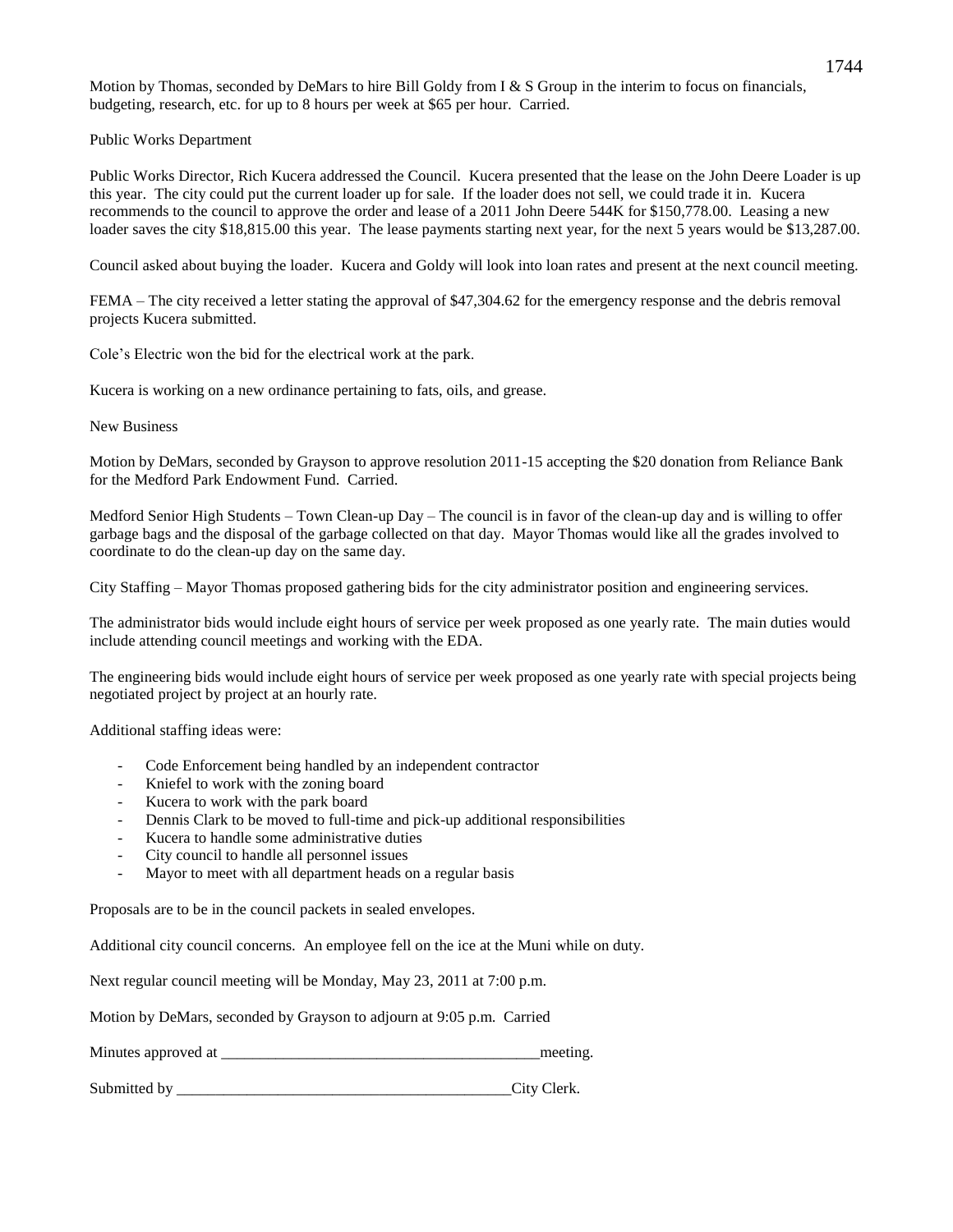Special Council Meeting Board of Appeal and Equalization April 27, 2011 7:00 p.m. City Hall

Mayor Thomas called the meeting to order at 7:00 p.m. Members present were Thomas, DeMars, Merritt, Hitchcock and Grayson.

Others attending were Amber Kniefel, Steve Halverson, Greg Nelson, and Bill Effertz.

The purpose of this meeting is to allow property owners the opportunity to review the market values for tax purposes as set by the Steele County Assessor's office.

Steve Halverson gave an overview which compared Medford's tax base and taxable market values to other communities in Steele County.

John Prondzinski, parcel #16-101-1808, contacted the county assessor with concerns with his property valuation. Mr. Prondzinski asked that the valuation be increased from \$129,900 to \$133,400.

Motion by Grayson, seconded by DeMars to accept the assessor's recommendation of increasing the valuation for parcel #16-101-1808. Carried

1<sup>st</sup> State Bank of Red Wing, parcel #16-101-0213, contacted the county assessor and asked for the valuation to be decreased from \$167,400 to \$160,100.

Council questioned the reasoning behind the recommended decrease. The assessors explained the overall decrease, number of commercial sales, and condition of the building all factored into the decision.

Motion by Grayson, seconded by Thomas to leave the valuation as originally noticed and defer back to the county. Carried.

Jon Possehl, parcel # 16-111-0207, contacted the county assessor with concerns with his property valuation. Mr. Possehl would requested to have the property reviewed and possibly have the valuation decreased. The assessor's presented a decrease in valuation from \$241,900 to \$224,500.

Council questioned the reasoning behind the recommended decrease. The assessors explained the overall decrease and the number of residential sales in the area all factored into the decision.

Motion by Grayson not to accept the recommendation from the assessor's office and leave the valuation as originally noticed. Motion dies for lack of second.

Motion by Merritt to defer this property valuation back to the county. Motion dies for lack of second.

Motion by DeMars, seconded by Hitchcock to reduce the valuation by \$5,000 to a valuation of \$236,900. Carried.

County Board meeting is June 16, 2011 at 4:00 p.m.

Motion by DeMars, seconded by Merritt to adjourn the board of appeal and equalization at 7:35 p.m. Carried.

| Minutes approved at | meeting |
|---------------------|---------|
|                     |         |

Submitted by clerk.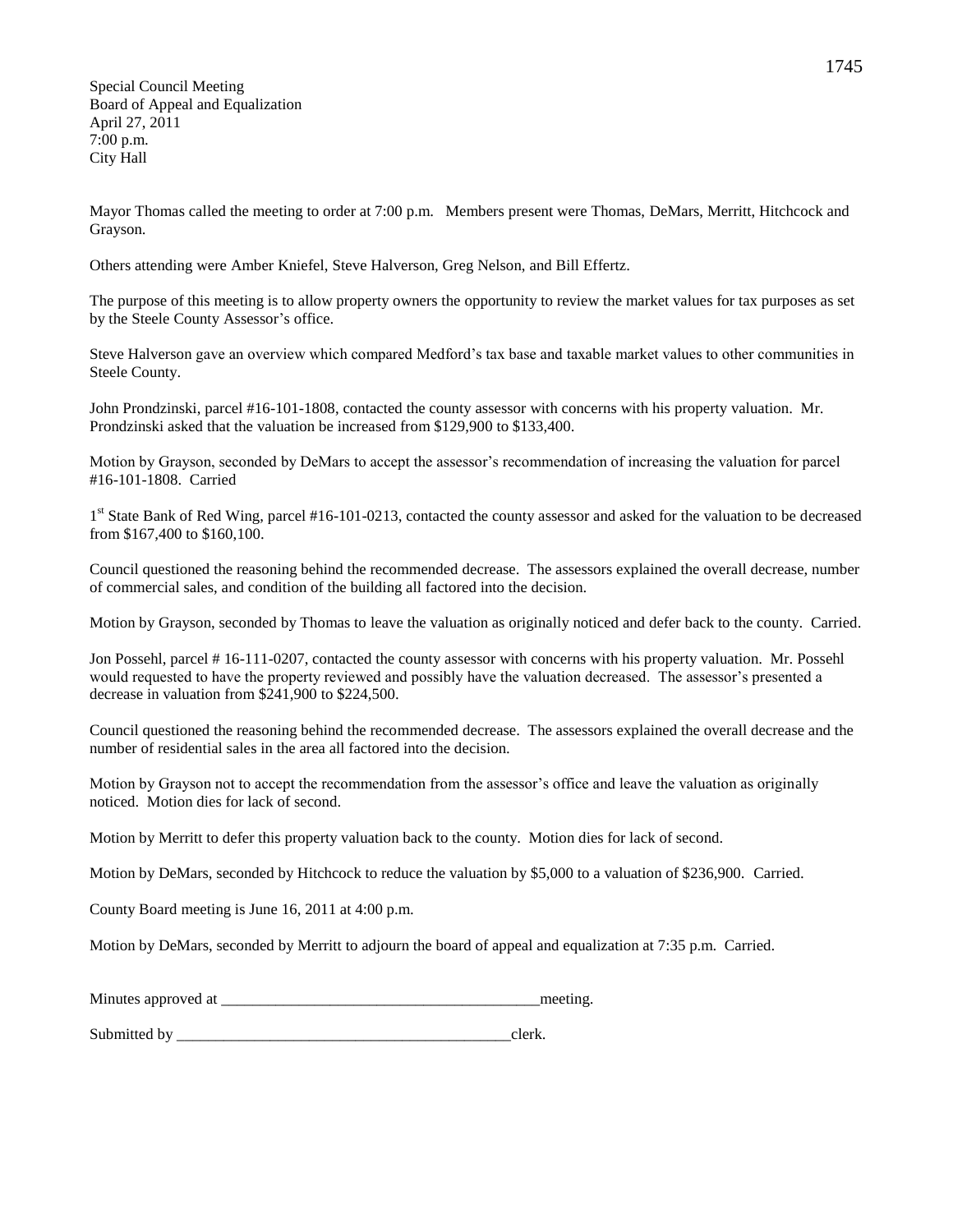Regular Council Meeting May 23, 2011 7:00 p.m. City Hall

Members present were Thomas, DeMars, Grayson, Merritt, and Hitchcock.

Members absent: None.

Others attending were Amber Kniefel, Rich Kucera, Marie Sexton, Pat Merritt, Seth Peterson, Bill Goldy, Todd Kavitz, Brent Kavitz, Lon Thiele, Pat McCauley, Andy Brandel, Gene Luedtke, Kris Stinocher, Malonna Krogh, Michael Collins, Tom Olinger, Vern Wheeler, Dennis Clark, Mike Nelson, Riaz Aziz, Brian Johnson, Becca Rodenborg, Rick Hager, John Anhorn, and Butch Schultz.

Mayor Thomas called the meeting to order at 7:00 p.m.

Agenda: No changes.

Motion by DeMars, seconded by Grayson to approve the agenda as presented. Carried

Motion by DeMars, seconded by Grayson to approve the April 25 and 27 meeting minutes as presented. Carried

Motion by DeMars, seconded by Merritt to approve the April and May city and liquor store bills as presented. Carried

Motion by Grayson, seconded by DeMars to approve the April 2011 check register numbers E1443-1459, 11354-11386, and 38983-39064 as presented. Carried

Concerns from the general public/requests from organizations. None.

Abdo, Eick & Meyers – Tom Olinger presented the 2010 annual city audit. Mr. Olinger summarized the audit and explained to the council that the general fund deficit is at (\$253,520). The State Auditor's office recommends having at least a positive \$200,000 in the general fund. Mr. Olinger offered to the city to have Abdo, Eick & Meyers develop a five year cash flow chart that will guide the council to correct the general fund deficit. Mayor Thomas asked Mr. Olinger to put together a proposal that will show the expense to the city to develop the cash flow chart.

Planning and Zoning Board. No meeting this month.

EDA – Brenda DeMars presented the minutes from the EDA meeting. Dennis Burgess is requesting an EDA loan to remodel office space in the building on Main Street. Mr. Burgess already has an EDA loan with the city and this would get added to that loan. Mr. Burgess is requesting a \$13,000 loan at 2.5% interest.

EDA recommendation to the council is to approve Dennis Burgess's loan request.

Motion by DeMars, seconded by Grayson to approve the loan request of \$13,000 at 2.5% interest for 3 years secured by a second mortgage. Carried.

Park Board – No meeting this month.

Riaz Aziz, Steele County Administrator, gave the council an update on the 800 MHz Radio System agreement. This is an agreement with Steele County to have access to the system. The system is called Allied Radio Matrix for Emergency Response (ARMER). It is a communication system designed to provide outdoor portable radio coverage throughout the State of Minnesota.

Mayor Thomas would like city attorney, Mark Rahrick, review the agreement before the city signs it.

Motion by DeMars, seconded by Grayson to allow the Mayor and clerk to sign the agreement after the attorney reviews it. Carried.

City Engineer gave an update on the water project.

Pay request #10 from Wapasha Construction in the amount of \$20,987.44.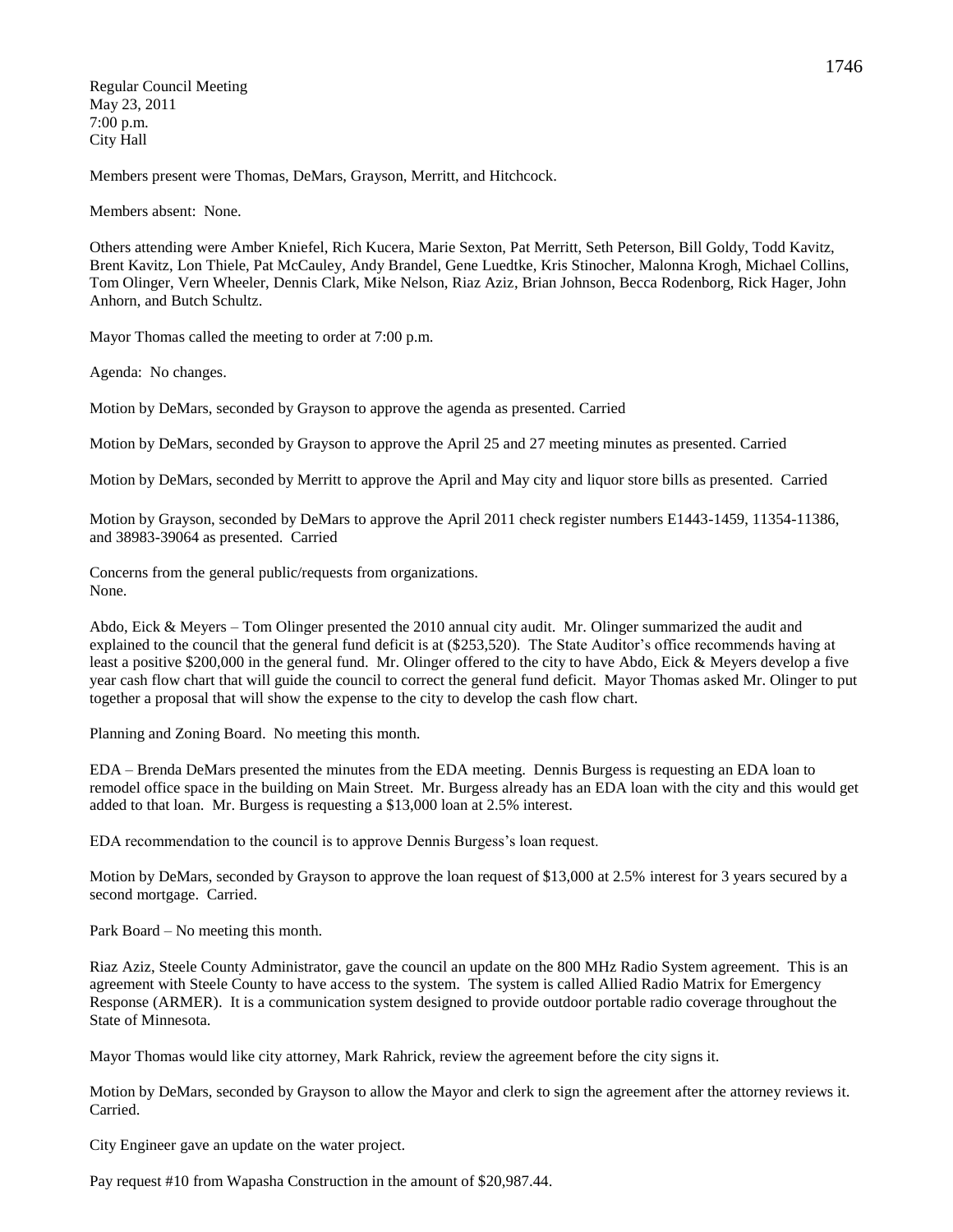Motion by Grayson, seconded by DeMars to approve Pay Request #10 from Wapasha Construction for \$20,987.44. Carried.

Pay request #5 from General Construction in the amount of \$34,200.00.

Motion by Hitchcock, seconded by Merritt to approve Pay Request #5 from General Construction for \$34,200.00. Carried.

Steele County Building Inspector – Mike Nelson – Updated the council on the progress made on rental housing inspections. The most problematic regulation has been with the bedroom egress windows.

Pat McCauley is the owner of one of the houses that is used for rental housing. Mr. McCauley is asking for council direction on the regulations for bedroom egress windows. Mr. McCauley would like the city to follow the way the City of Owatonna regulates windows.

Mike Nelson checked with the Owatonna Fire Department and would like to continue the inspections using the information from them as a guide.

Mayor Thomas stated that the ordinance needs to be followed. He requested that Mike Nelson and Pat McCauley work together to come to an agreeable solution. Both parties said they would work together.

City Clerk – Amber Kniefel – researched different banks and CD rates for investing \$125,000 for one year. The highest CD rate was offered from First State Bank of Red Wing at 1.30%.

Councilmember Grayson suggested putting the \$125,000 in a savings account at United Prairie Bank at 1.18%.

Councilmember DeMars stated that the money should stay in a CD.

Motion by Hitchcock, seconded by DeMars to allow Kniefel to invest the \$125,000 in a CD at First State Bank of Red Wing for one year. Carried.

Motion by Grayson, seconded by DeMars to approve resolution 2011-20 certifying unpaid water bills to Steele County payable on 2012 taxes. Carried.

City Administrator

Bill Goldy informed the council that he would be attending the PFA audit on Thursday, May 26, 2011 at 2:00 p.m.

Public Works Department

Public Works Director, Rich Kucera addressed the Council. Kucera reported that the Straight River Park is now open. FEMA approved the park repair projects in the amount of \$38,168.36.

Bolton and Menk quoted the city to perform a flood study to be able to leave the chalet in its current location. The study would cost approximately \$5,700.00. A flood study would be required in order to have a building in the floodplain.

Motion by Thomas, seconded by Hitchcock to remove the chalet from its current location. Carried.

Mayor Thomas asked that the zoning board and city staff discuss ways of removing the chalet.

Steele County Recycling Center – Kucera would like to contact Mary Overlee-Olson to discuss building an enclosed area in the parking lot once the project is complete. Possibly having larger dumpsters instead of the small cans that are currently being used. Council is in favor of Kucera calling Ms. Overlee-Olson.

Kucera is working with Anita Benson on an agreement for North Park for snow storage and maintenance.

Vern Wheeler and Dennis Clark are now Certified Pool Operators.

Kucera presented that the lease on the John Deere Loader is up this year. The city could put the current loader up for sale. If the loader does not sell, we could trade it in. Kucera presented a memo that researched the option of purchasing the loader with different terms. Kucera recommends to the council to approve the order and lease of a 2011 John Deere 544K for \$150,778.00. Leasing a new loader saves the city \$18,815.00 this year. The lease payments starting next year, for the next 5 years would be \$13,287.00.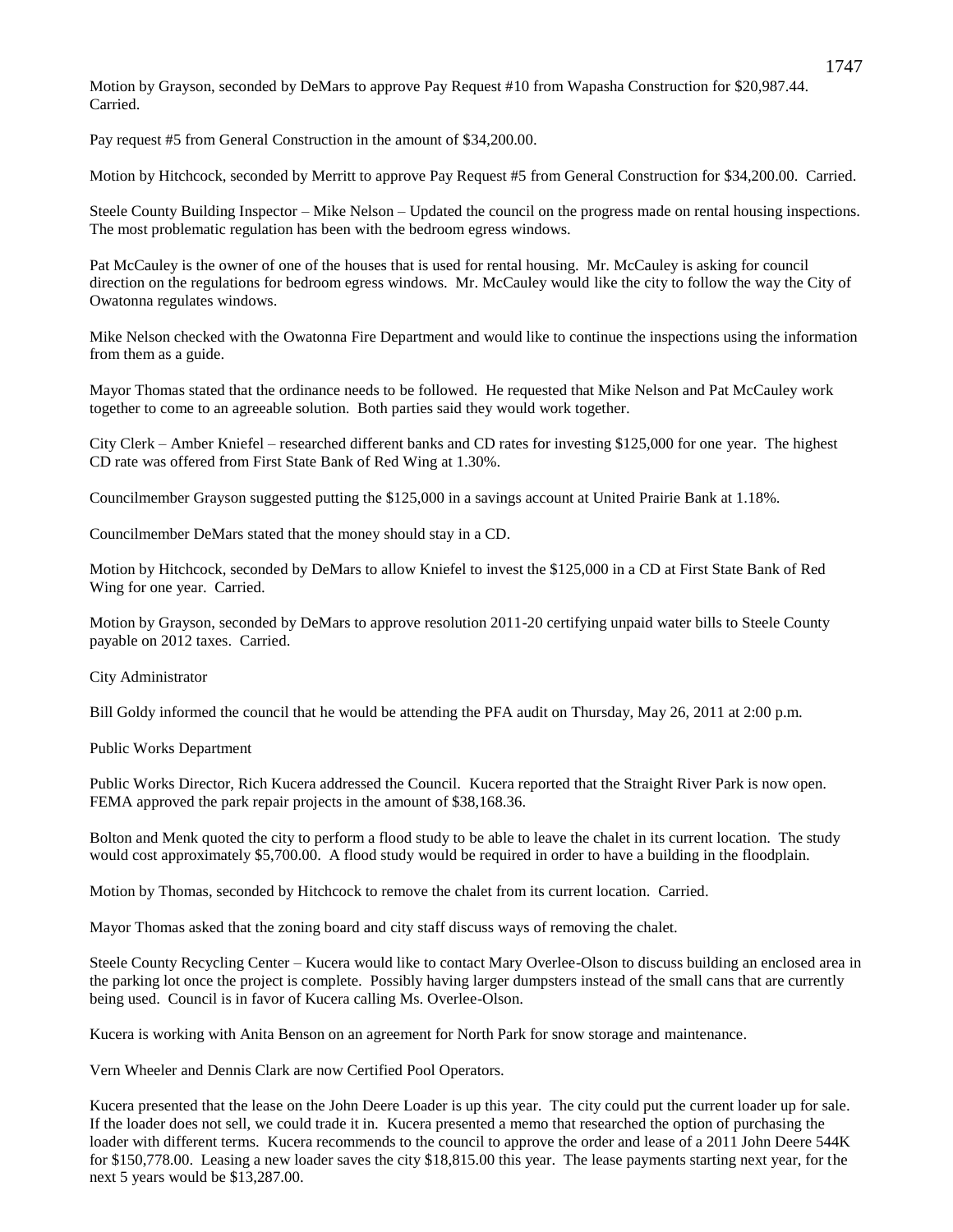Councilmember Grayson asked questions regarding purchasing a used loader.

Councilmember Merritt asked about renting a loader for just certain months of the year.

Kucera felt the best option for the city would be to continue leasing. Mayor Thomas agreed.

Motion by Grayson, seconded by Hitchcock to allow Kucera to put the loader up for sealed bids with a minimum purchase price of \$96,000 and to approve the order and lease of the 2011 John Deere 544K for \$150,778.00 with the stipulation that Kucera call one more leasing company to verify that we are getting the best deal. No: Merritt Yes: Grayson, Hitchcock, Thomas, DeMars Carried.

Wastewater Treatment Plant – Biosolids handling and treatment. The capacity for biosolids is 220,000 gallons. The city hauled and applied 290,500. Kucera would like Bolton & Menk to do a study on how to fix this issue. Bolton & Menk quoted the study would cost \$3,500.00.

Motion by Grayson, seconded by DeMars to allow Bolton & Menk to the wastewater treatment plant study for \$3,500.00. Carried.

# New Business

Motion by DeMars, seconded by Grayson to approve resolution 2011-17 accepting the SHIP Grant of \$400 for the free swim day at the Medford Pool. Carried

Motion by DeMars, seconded by Merritt to approve resolution 2011-18 accepting the \$250 donation from First State Bank of Red Wing, Medford for the Medford Park Endowment Fund. Carried.

Motion by DeMars, seconded by Grayson to approve resolution 2011-19 accepting the \$20 donation from Pat and Kay Merritt for the Medford Park Endowment Fund. Carried.

Proposals for City Administrative Services – Pete Connor presented a quote to be hired as the city's administrative consultant. Mr. Connor would charge \$40 per hour for regular city administrative duties for 8 hours of work a week. Regular administrative duties beyond the set 8 hours would also be charged \$40 per hour. The charge for project work, such as code enforcement, will be \$30 per hour. Mr. Connor will be an independent contractor. Mark Rahrick will need to draft the contract to be agreed upon by both parties.

Motion by Thomas, seconded by DeMars to allow Mark Rahrick to draft a contract for Pete Connor to be contracted for administrative services at \$40 per hour for regular duties and \$30 for special projects. Carried.

Proposals for City Engineering Services – The city had four proposals given to the council for engineering services.

I & S Group – Andy Brandel and Bill Goldy – Mr. Brandel spoke on behalf of I & S Group. I & S Group is an engineering and architectural firm in which all services are located in house. All the general engineering services would be billed at \$55 per hour.

Bolton & Menk – Seth Peterson – Mr. Peterson is the current city engineer. Bolton & Menk specializes in water, wastewater, and storm water. Bolton & Menk presented that they would develop for the city, a capital improvement plan free of charge. General engineering services would be billed at \$60 per hour.

Jones, Haugh, and Smith – Brian Johnson spoke on behalf of Jones, Haugh, and Smith. This is a local company that does engineering work around Owatonna, Albert Lea, and Austin. General engineering services would be billed at \$60 per hour.

Civil Enterprises – Todd Kavitz and Brent Kavitz – Todd Kavitz spoke to the council. Mr. Kavitz presented that Civil Enterprises would be able to keep costs and over head to the city down by having limited staff. Civil Enterprises would consult with other firms to be able to execute projects. General engineering services would be bill at \$1,000.00 per month including one council meeting a month and 8 hours of general engineering per week.

Mayor Thomas asked Mr. Kavitz about him being a current developer and owning land within the city and how being city engineer would be affected.

Mr. Kavitz responded that he was not aware of any conflicts this would cause. Any future development projects would need to be addressed at that time.

Council discussion.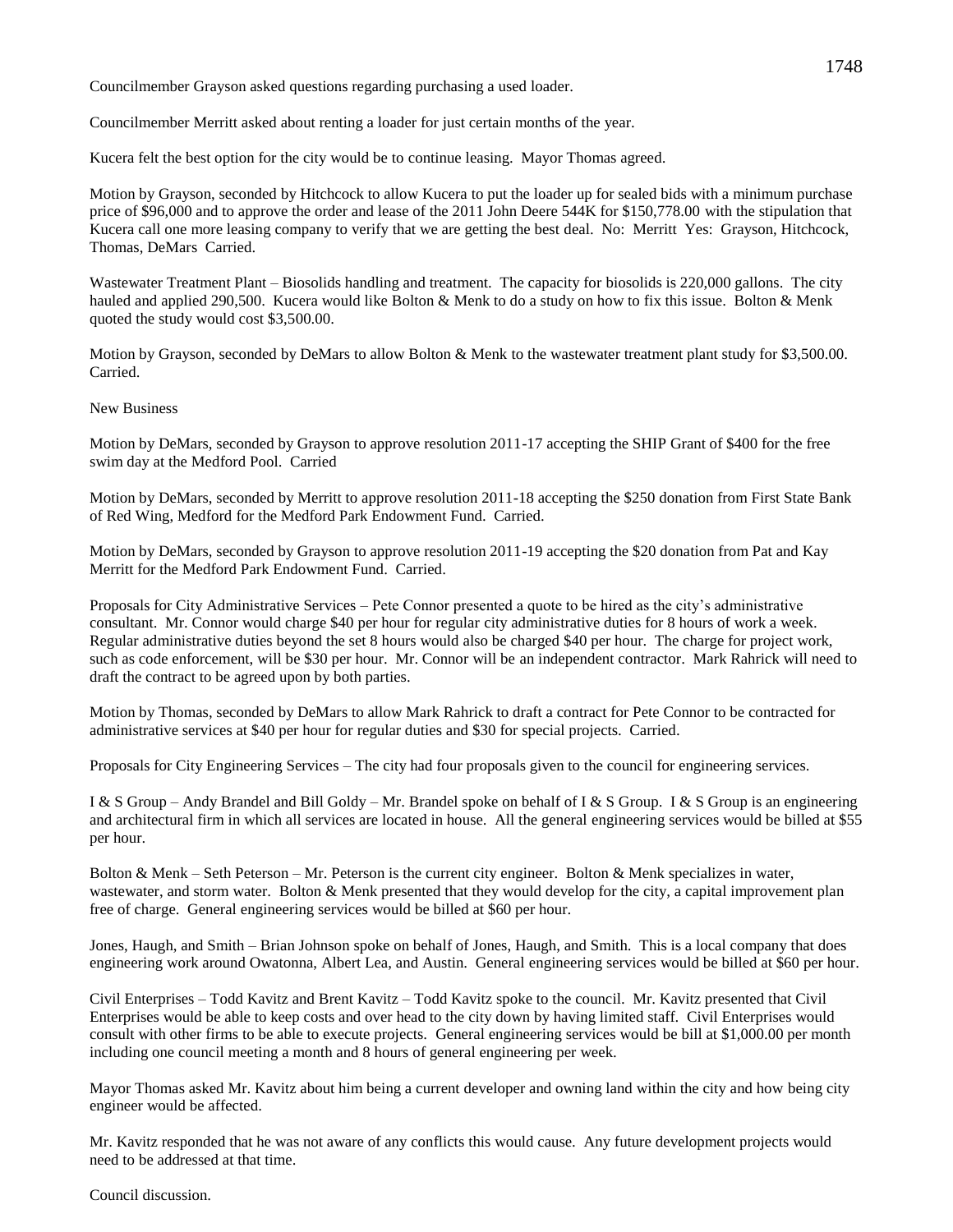Councilmember Hitchcock has been impressed with Bolton & Menk.

Councilmember DeMars agrees.

Councilmember Grayson would like to see I & S Group be hired on as the city engineer with the benefit of still having Bill Goldy to ask questions to.

Public Works Director – Rich Kucera – stated that the city needs an engineering firm that specializes in water, wastewater, and storm water.

Motion by Thomas, seconded by DeMars to continue with Bolton & Menk as our city engineers and stay with the current contract through 2011. Carried.

Public Works Staffing – Rich Kucera presented an extensive list of all the public works duties.

Mayor Thomas stated that the he and the council need to start listening and relying on city staff more. Mayor Thomas would like to move Dennis Clark to full-time. The city needs to do more with less and do it with the staff we already have.

Councilmember Grayson agrees.

Vern Wheeler, full-time public works worker, stated that it takes time to learn all the public works duties, and especially now with the new water treatment plant coming on line they will be very busy.

Motion by Hitchcock, seconded by Grayson to move Dennis Clark to full time status range 9, step 2. Carried.

Sales Tax Update – Mayor Thomas would like to thank John Anhorn for going to the capital to testify on behalf of the city for the ½ percent sales tax. Patti Fritz and Mike Perry spoke on behalf of the city as well. Mayor Thomas reported that everything went very well that day.

Council Member Resignation – Greg Hitchcock submitted a letter of resignation from the Medford city council. The resignation will be effective July 1, 2011.

Mayor Thomas would like to put this open seat up for application. The council can appoint to fill the seat until the next general election in which a special election will need to be held. Kniefel will get this in the CAST.

Chad Merritt agreed to replace Hitchcock as council representative on the EDA board.

Motion by Thomas, seconded by Grayson to accept Greg Hitchcock's resignation from the Medford city council. Carried.

Additional city council concerns. Rich Kucera asked about starting the rest of the park projects. The park projects submitted to FEMA have been approved. Kucera would like approval to add sugar sand to the volleyball courts since this is one of the approved projects.

Motion by Grayson, seconded by Merritt to allow Kucera to add sugar sand to the volleyball courts. Carried.

Kniefel will get information to the CAST about the chalet.

Next regular council meeting will be Monday, June 27, 2011 at 7:00 p.m.

Motion by DeMars, seconded by Merritt to adjourn at 9:52 p.m. Carried

| Minutes approved at |  | meeting |
|---------------------|--|---------|
|---------------------|--|---------|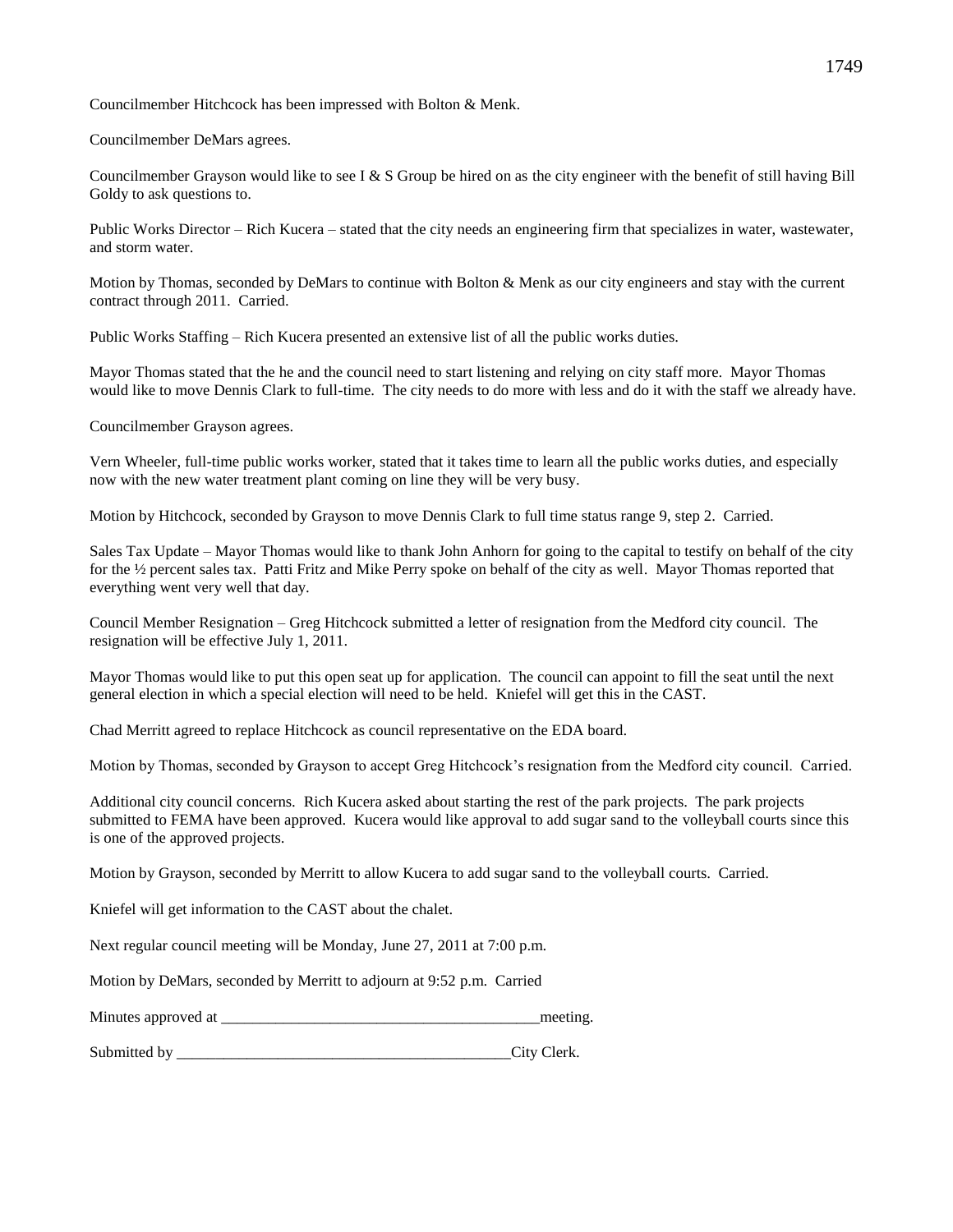Regular Council Meeting June 27, 2011 7:00 p.m. City Hall

Members present were Thomas, DeMars, Grayson, and Merritt.

Members absent: Hitchcock

Others attending were Pete Connor, Amber Kniefel, Rich Kucera, Marie Sexton, Pat Merritt, Seth Peterson, Mark Rahrick, Lon Thiele, Becca Rodenborg, and Theresa Sierakowski.

Mayor Thomas called the meeting to order at 7:00 p.m.

Agenda: Under city engineer add Jones' concerns with water main project.

Motion by Merritt, seconded by DeMars to approve the agenda as amended. Carried

Motion by DeMars, seconded by Merritt to approve the May 23, 2011 meeting minutes as presented. Carried

City and Liquor Store Bills – Councilmember Merritt asked Kucera about the jetter truck storage bill and the bill for the new computer at the water treatment facility.

Motion by DeMars, seconded by Grayson to approve the May and June city and liquor store bills as presented. Carried

Motion by DeMars, seconded by Grayson to approve the May 2011 check register numbers E1460-1477, 11387-11414, and 39065-39138 as presented. Carried

Concerns from the general public/requests from organizations. None.

Steele County Law Enforcement – Sheriff Thiele informed the council that there will be extra patrol around Medford due to an increase of reported nuisances.

Planning and Zoning Board. Pat Merritt presented the minutes from the June Planning and Zoning Board meeting. Zoning Board will be holding a public hearing in July for the amendment to the city code pertaining to variances. Merritt asked the city attorney for research on storage containers. Rahrick responded that storage containers would more than likely follow under the code for storage sheds, but he would look into it further and get back to us.

Park Board – Theresa Sierakowski presented the minutes from the June Park Board meeting. The Park Board recommends to the City Council to allow Pat Merritt and the Boy Scouts to clean up the sign area at Frank Woodfill Wildlife Refuge.

Motion by DeMars, seconded by Grayson to allow Pat Merritt and the Boy Scouts to clean up the sign area at Frank Woodfill Wildlife Refuge. Carried.

EDA – No meeting.

City Engineer – Seth Peterson gave an update on the water project.

Pay request #11 from Wapasha Construction in the amount of \$89,388.83.

Motion by Grayson, seconded by DeMars to approve Pay Request #11 from Wapasha Construction for \$89,388.83. Carried.

Pay request #6 from General Construction in the amount of \$33,535.00.

Motion by DeMars, seconded by Grayson to approve Pay Request #6 from General Construction for \$33,535.00. Carried.

Councilmember Grayson would like the city to host an open house event on Tuesday, August 2, 2011. This is the annual "Night to Unite". Grayson felt that could be the night to give tours and answer questions involving the city facilities. Peterson volunteered on behalf of Bolton & Menk to donate funds for food. All city staff and board members could be here, as well as Peterson to help answer questions. Grayson will begin organizing the event.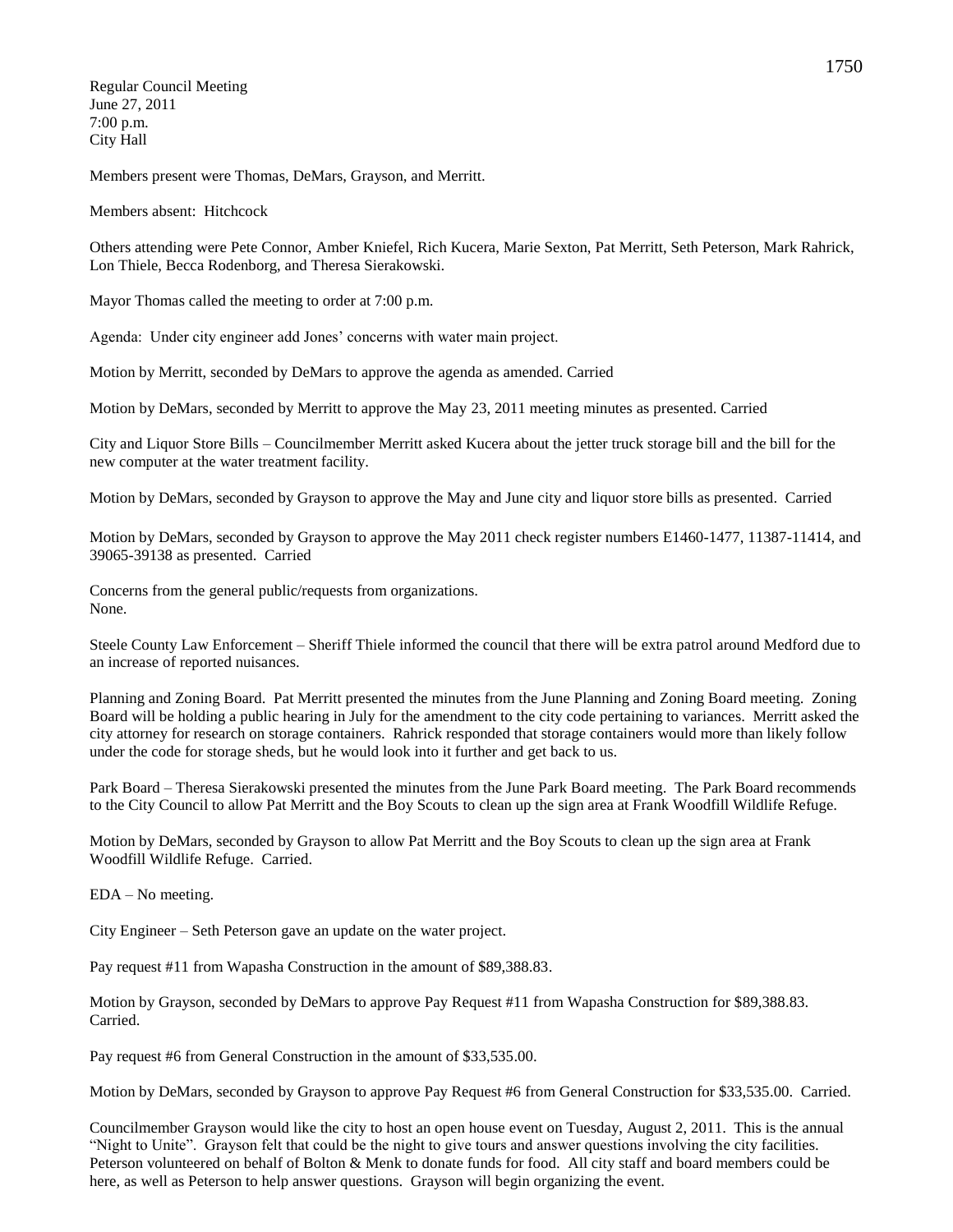Councilmember DeMars presented a concern on behalf of the Jones family about the water main project. The City has a 30 foot easement across the Jones' property. Jones would like to meet with the city engineer and go over specific concerns. Peterson said he would meet with Jones.

City Attorney – Mark Rahrick informed the council that the Burgess loan has been completed.

Rahrick is waiting for the final agreement from the Christ the King Church.

Borwege Easement Agreement at the wastewater treatment plant. Borwege met with Mayor Thomas and would like to go over the proposed agreement that Rahrick drafted. Borwege would like to do this without involving his own attorney.

City Clerk – Amber Kniefel – City Hall Hours and Staffing. The city hall will be closed when Kniefel and Connor are not in the office. Kniefel will post the hours that city hall will be closed as far in advance as possible.

First State Bank Signature Cards – Mayor Thomas, Councilmember DeMars and Kniefel need to sign the paperwork at the bank.

City Administrator – Pete Connor addressed the council concerning the agreement for services. Connor will begin focusing on the budget, financials, and the bonds. Connor will get to code enforcing, but stresses to the council that there are very important matters to begin working on.

Mayor Thomas would like to get approval from the council to be able to approve additional hours for Connor as needed. Councilmember Grayson would like to review the budget every month.

Motion by Grayson, seconded by DeMars to approve the city administrative services agreement. Carried

Motion by Grayson, seconded by DeMars to allow the Mayor to approve up to 8 hours of additional time as needed for Connor per week. Carried.

#### Public Works Department

Public Works Director, Rich Kucera addressed the Council. Kucera informed the council about new requirements for the pool that have to be implemented. The city will have to install a handicap lift chair. Kucera will look at this for the budget for 2012.

The fats, oils, and grease ordinance was presented. Councilmember Merritt asked how the proposed ordinance pertains to McDonald's. Rahrick and Kucera stated that McDonald's would be reviewed and would possibly have to come into compliance with the new code.

Motion by Thomas, seconded by DeMars to approve Ordinance 2011-3 an ordinance regulating fats, oils, and grease into the city system. Carried.

Motion by Grayson, seconded by DeMars to approve resolution 2011-22 allowing the city to publish this ordinance by title and summary. Carried.

Kucera will attend the next Park Board meeting to discuss the park and pool with the board.

Street Maintenance – Mayor Thomas and Councilmember Merritt would like to look at the roads Kucera is proposing to do maintenance on before the work is started.

City Green Space – The city owns green space in the Jones addition. Kucera uses this area for brush, street sweeping accumulation, etc. Kucera would like to build a fence to screen the area from public view. This would help with staffing hours trying to keep the area maintained at all times.

Council consensus is that the fence is not needed at this time. City staff needs to continue maintaining the area to keep it free of grass and weed growth.

New Business

Connor attended a local option sales tax meeting that was held with the Department of Revenue. Connor felt the commissioner sounded very supportive.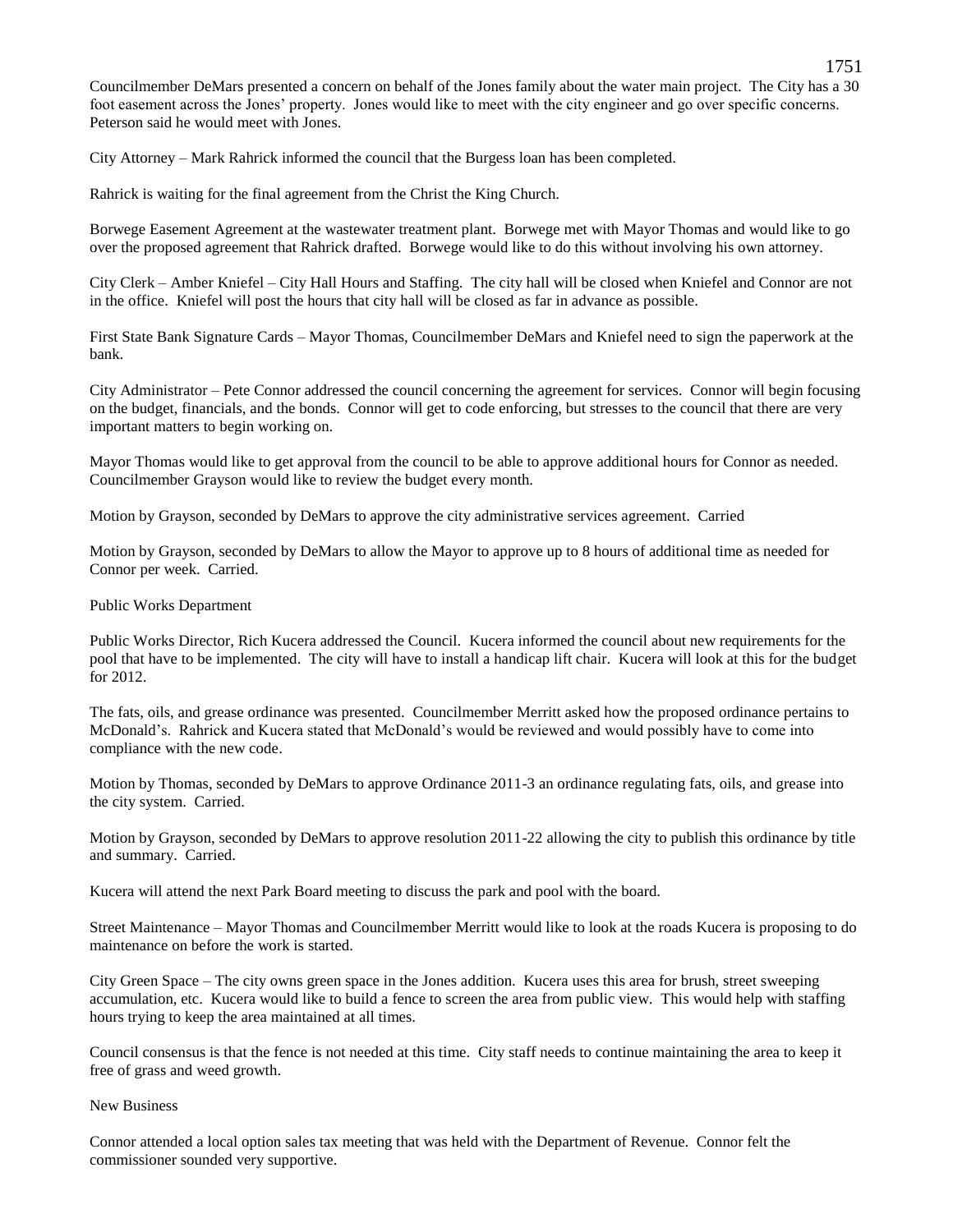Chalet Removal – Originally, it was understood that parts of the chalet would be given away to people that requested them. Kucera drafted a material request form and the information went to the CAST that way. The council would like to have someone take the entire building, not give away pieces of the chalet. Kucera and Kniefel will continue taking the requests and present the information at the July meeting.

Applications for the open council seat. Kniefel sent this information to the CAST. City Hall will continue collecting the applications until the July packets go out. The appointment will be made at the July meeting.

Motion by Grayson, seconded by DeMars to approve resolution 2011-21 accepting the donations from United Snack Group, Wal-Mart, Gopher Sport and Culver's for the free swim day at the Medford Pool. Carried

League of MN Cities Insurance Renewal – Councilmember Grayson would like to research the city's insurance. Council would like to have Dave Rubey attend a council meeting to go over the city policy.

Motion by Thomas, seconded by DeMars to accept the liability coverage waiver form and the city does not waive the monetary limits on municipal tort liability established by MN Statute 466.04. Carried.

Five Year Financial Plan – Abdo, Eick & Meyer proposed to create a five year financial plan to assist the city in correcting the general fund deficit.

Council decided not to accept the proposed plan in hopes that Connor will be able to assist the city with the deficit.

The Medford Diamond Association would like to do work on the ball fields at Straight River Park for their little league teams. The Park Board will discuss this at their next meeting.

Kniefel will look into a towing contract to assist with code enforcement.

Additional city council concerns.

Council would like to give a huge thank you to the volunteers who coordinated the Medford Parade this year!

Patti Fritz will be in attendance at the July meeting for a presentation to the Medford Fire Department volunteers who helped with the flood of 2010.

Next regular council meeting will be Monday, July 25, 2011 at 7:00 p.m.

Motion by Grayson, seconded by Merritt to adjourn at 9:17 p.m. Carried

Minutes approved at  $\blacksquare$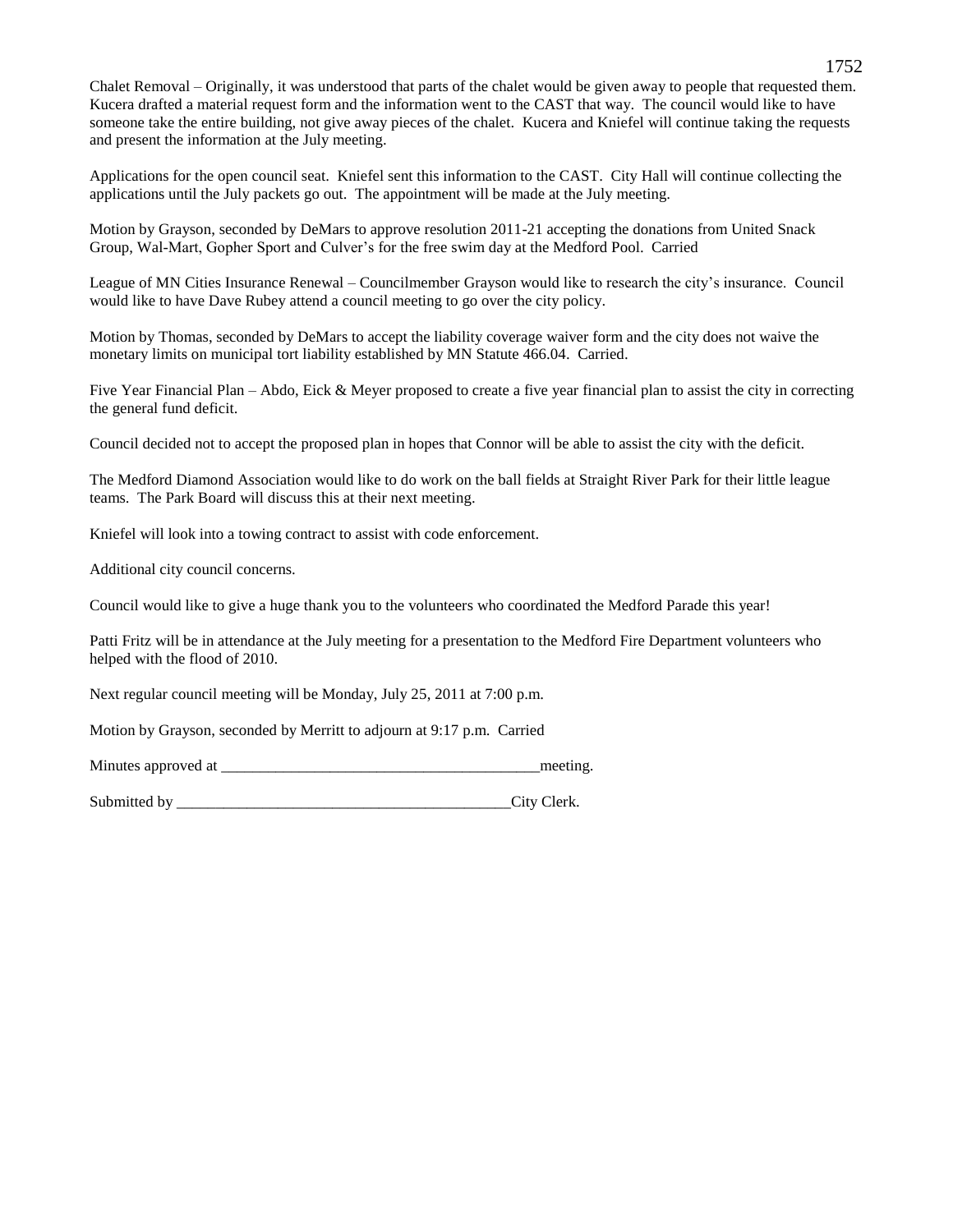Special Council Meeting July 18, 2011 Medford City Hall 7:00 PM

Council members present were Merritt, DeMars, and Grayson

Council members absent were Thomas.

Others attending were Pete Connor, Amber Kniefel, Rich Kucera, Bill Goldy, and Tom Olinger.

Acting Mayor DeMars called the meeting to order at 7:01 p.m.

Motion by Grayson, seconded by Merritt to approve the agenda as presented. Carried.

City Financial Plan – Tom Olinger of Abdo, Eick & Meyers – presented a sample of what a five year financial plan would look like. Mr. Olinger spoke to the council of the importance of a long range plan and the City getting on track to fixing deficits. Abdo, Eick, & Meyers would develop a specific plan for the City of Medford addressing every financial need and giving direction for five years out. City Administrator Connor illustrated to the council to have vision beyond 2012, further into the future. The city needs to take a serious look at planning ahead. The five year financial plan with definitely help the city plan for the future.

Motion by Grayson, seconded by DeMars to approve Abdo, Eick, & Meyers to develop a five year financial plan for the City of Medford for the amount of \$5,000.00 payable in two installments, \$2,500.00 in 2011 and \$2,500.00 in 2012. Carried.

Proposed 2012 Preliminary City Budget – Bill Goldy presented a memo explaining key points of the proposed 2012 preliminary budget. The approved preliminary budget is due to the county by September 15, 2011.

The council will need to study the proposed budget and the options laid out by Goldy and Connor. Three levy increase options were presented; a 7.5%, a 10%, and a 12.5%. The budget also includes significant increases to the water and sewer bills. In order to cash flow the debt service payments on the wastewater facility PFA loan and the water treatment facility PFA loan, the flat rates will need to be increased. Projected water flat rate is \$26.00 and projected sewer flat rate is \$16.75.

No action was taken on the budget at this time. The budget will continue to be discussed over the next couple council meetings until it needs to be submitted to the county.

Motion by Merritt, seconded by Grayson to adjourn at 8:45 p.m. Carried

Minutes approved at  $\blacksquare$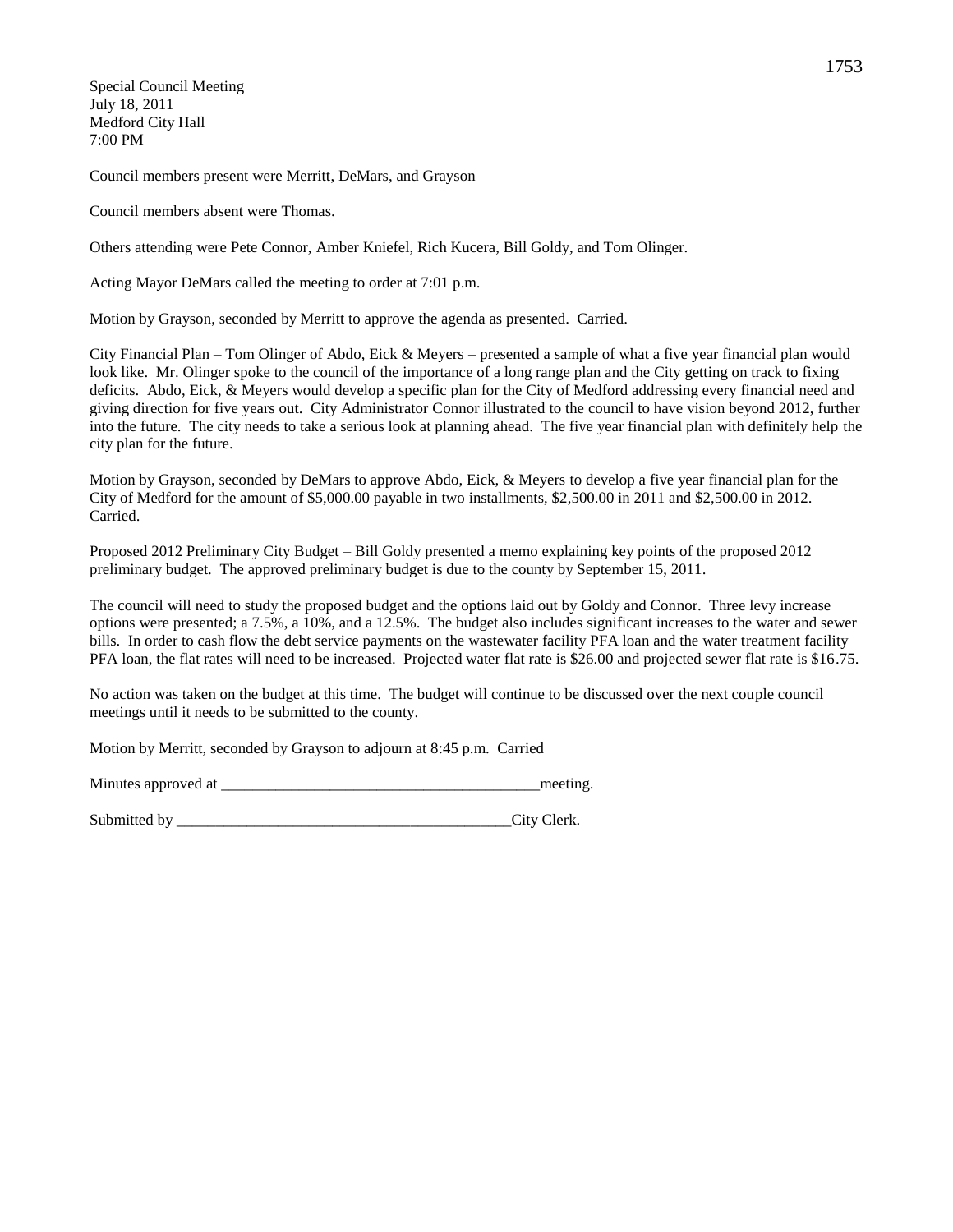Regular Council Meeting July 25, 2011 7:00 p.m. City Hall

Members present were Thomas, DeMars, Grayson, and Merritt.

Members absent: None

Others attending were Pete Connor, Amber Kniefel, Rich Kucera, Marie Sexton, Pat Merritt, Seth Peterson, Mark Rahrick, Lon Thiele, Becca Rodenborg, Theresa Sierakowski, Dave Rubey, Joan Pirkl, Martha Arnold, Dennis Morgan, Jon Chappuis, Tim Amberg, John Anhorn, Trevor Davis, Curt Edel, Eric Finholdt, Nick Goodnature, Brad Hager, Rick Hager, Matt Mullenbach, Todd Peterson, Tony Renchin, Dan Simon, Mike Smith, Shane Yule.

Mayor Thomas called the meeting to order at 7:01 p.m.

Agenda: Under X. B. instead of the EDA add Dave Rubey, under X. C. add karaoke request at Straight River Park, under XI. A Fire Department add Fire Truck Usage for turkey barns, under Vii. After Christ the King Agreements add Christ the King bingo permit request, under XI. E Public Works Department add jetter truck.

Motion by DeMars, seconded by Merritt to approve the agenda as amended. Carried

Motion by DeMars, seconded by Grayson to approve the June 20, 2011 regular meeting minutes and the July 18, 2011 special meeting minutes as presented. Carried

City and Liquor Store Bills – Mayor Thomas asked Kucera about the reimbursement request submitted by Kucera for \$200 for truck rental. Kucera gave specific reasons for the use of the truck.

Motion by Merritt, seconded by DeMars to approve the June and July city and liquor store bills as presented. Carried

Council would like to review the city's policy for use of personal employee equipment.

Check Register: Grayson asked about the NSF checks and the fees.

Motion by DeMars, seconded by Grayson to approve the June 2011 check register numbers E1478-E1503, 11415-11459, and 39139-39202 as presented. Carried

State Representative, Patti Fritz, gave a presentation honoring the Medford Fire Department for their efforts dealing with the 2010 flooding. Patti Fritz personally acknowledged fire department staff with a resolution of recognition.

Christ the King Church Agreements – General Agreement and the Parking Lot Use Agreement

The General Agreement basically fixes the property lines to officially record what everyone thought the property lines were to begin with.

Motion by Grayson, seconded by DeMars to approve the general agreement and authorize the Mayor to sign the agreement. Carried.

Parking Lot Use Agreement – Mayor Thomas asked about the plowing portion of the agreement. Thomas asked that verbiage be added for instances of "special events" at the church. Kucera explained that the code specifies city plowing procedures. Rahrick will add to the agreement that city staff will follow current snow plowing policy.

Motion by DeMars, seconded by Grayson to approve the Parking Lot Use Agreement as amended. Carried.

Christ the King Church Request to Conduct Bingo

Motion by Grayson, seconded by DeMars to approve the bingo application from Christ the King Church. Carried.

Concerns from the general public/requests from organizations. None.

Steele County Law Enforcement – Sheriff Thiele spoke about "Night to Unite". The City of Medford will be hosting an Open House that evening. Thiele will add the City's information to the Steele County newsletter.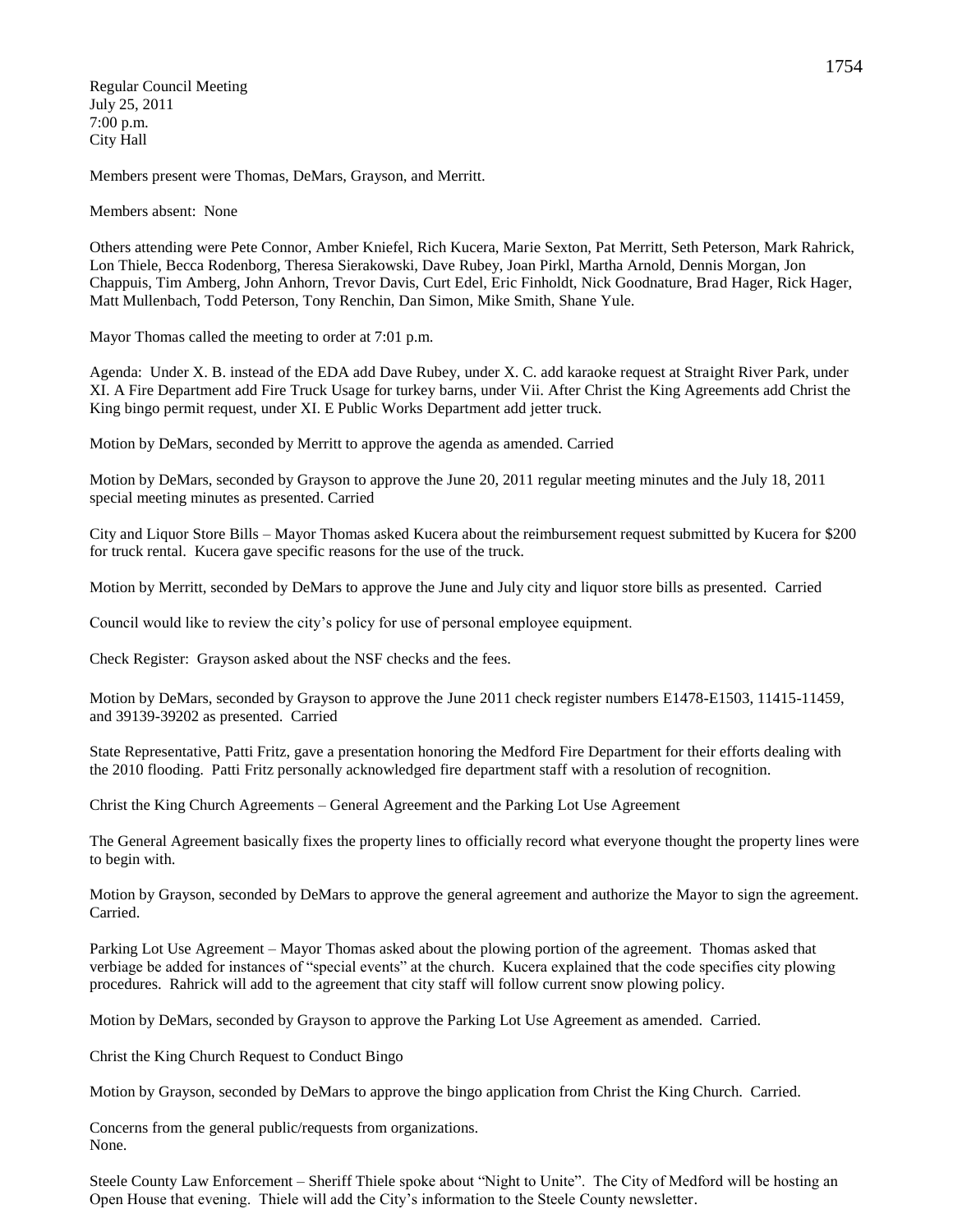Planning and Zoning Board. Pat Merritt presented the minutes from the July Planning and Zoning Board meeting. Planning & Zoning Board held a public hearing to amend the verbiage of the code relating to variances. No public were in attendance. Zoning Board is making a recommendation to approve the variance amendments as presented.

Motion by DeMars, seconded by Merritt to approve Ordinance 2011-4 amending Medford City Code Section 4.10 relating to the definition of variance. Carried.

Motion by Merritt, seconded by DeMars to approve Ordinance 2011-5 amending Medford City Code Section 4.12, Subd. 3, Subsection A relating to variances. Carried.

Motion by Grayson, seconded by DeMars to approve Resolution 2011-25 allowing the city clerk to publish these ordinance amendments by title and summary. Carried.

Dave Rubey – City Insurance Policy. Mr. Rubey presented to the council a breakdown of the what the city premiums would be with different deductibles. The liquor liability has been completed and proof of insurance has been sent to the State.

Mr. Rubey cut his commission this year.

Motion by DeMars, seconded by Grayson to increase the property deductible to \$1,000. Carried.

Fire Trucks Spraying Turkey Barns – For many years the City of Medford fire trucks and fire department staff have been hired by Jennie-O Turkey Store to spray water over the turkey barns in extreme heat. The city double checked with Dave Rubey and the League of MN Cities as to whether insurance would cover the fire trucks and staff for this use. Mr. Rubey verified to the council that using the trucks and staff in this manner is covered by insurance. The underwriters did suggest that the city have a hold harmless agreement in place with the Turkey Store. Rahrick will work on this.

Park Board – Theresa Sierakowski presented the minutes from the July Park Board meeting. The Medford Diamond Association attended the Park Board meeting and is asking for approval to do work on the ball field in Straight River Park. Jon Chappuis was in attendance to answer questions from the council. The Diamond Association would like to turn the ball field into a little league field. They will cover the expenses to needed to get the field to the standard that is needed for little league. The City would still need to take care of the mowing. The fence would be replaced using the money from FEMA.

Mayor Thomas asked about concession stands and possibly drafting a maintenance agreement between the Diamond Association and the City.

The Diamond Association would like to begin working on the field this year in order to begin holding tournaments starting next year's season. The season runs June to July and usually is Monday through Thursday with some weekends.

Rahrick will contact Mr. Chappius and draft an agreement for the council to review at the next council meeting.

Motion by Grayson, seconded by DeMars to use FEMA money to install a new fence around the ball field the same as it was before the flood. Carried.

Park Board would like the Public Works staff to install more signage listing the park rules.

The remembrance plaque for Pam Mueller has not been installed yet. Kucera will get this done.

The city council will hold a special meeting about the pool to discuss new handicap requirements and maintenance issues.

Karaoke Request – A group renting the large pavilion would like approval to have karaoke at their party on Sunday, August 7, 2011. It will be for a couple of hours in the afternoon.

Motion by DeMars, seconded by Thomas to allow karaoke in the park on Sunday, August 7, 2011. Carried.

City Engineer – Seth Peterson gave an update on the water project. The water treatment facility is fully operational. The old water tower will be coming down the first week of August.

Pay request #12 from Wapasha Construction in the amount of \$31,800.71.

Motion by Grayson, seconded by DeMars to approve Pay Request #12 from Wapasha Construction for \$31,800.71. Carried.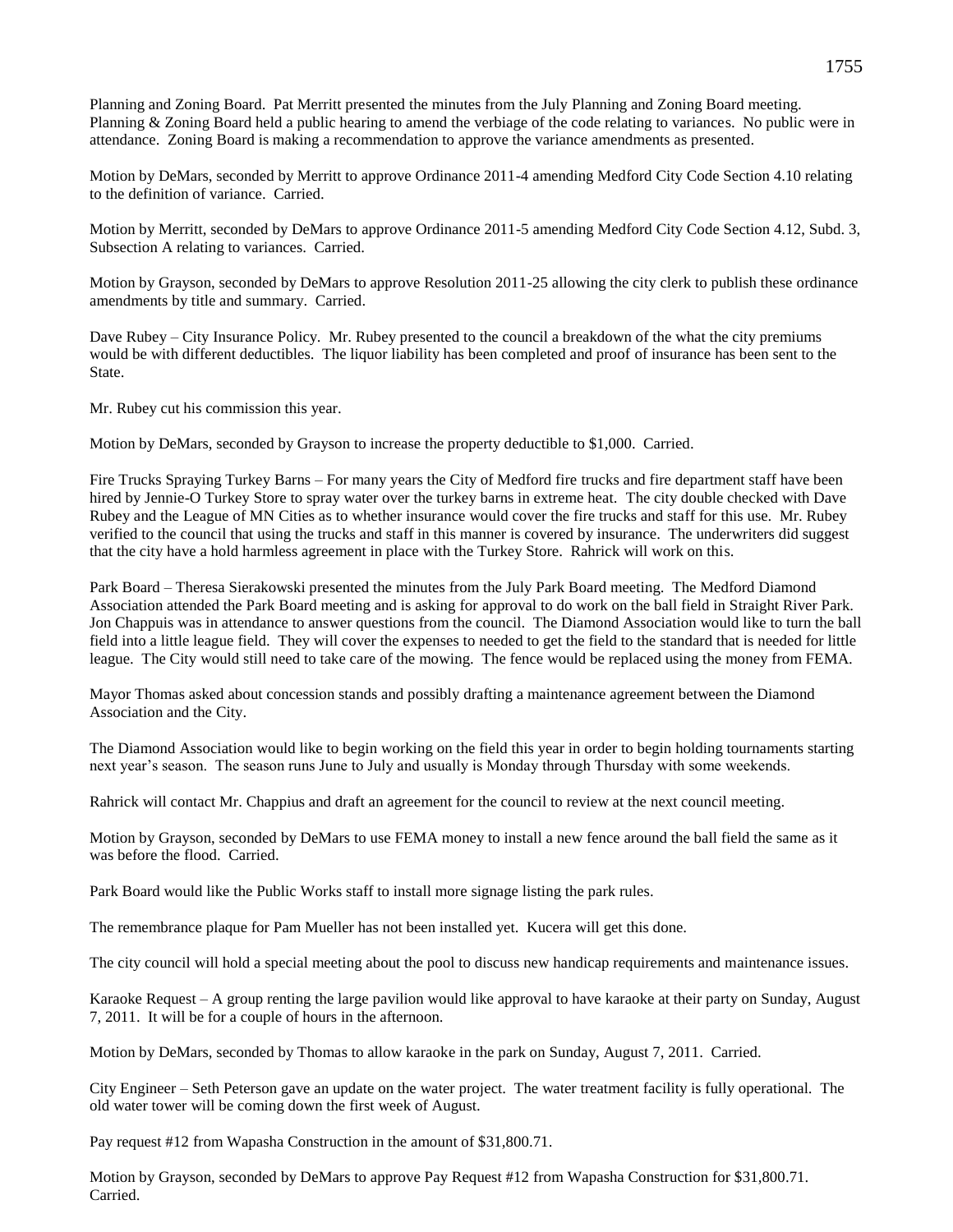Pay request #7 from General Construction in the amount of \$18,525.00.

Motion by Grayson, seconded by DeMars to approve Pay Request #7 from General Construction for \$18,525.00. Carried.

Pay request #3 from Hesselton Construction in the amount of \$41,306.62.

Motion by Grayson, seconded by DeMars to approve Pay Request #3 from Hesselton Construction for \$41,306.62. Carried.

City Attorney – Discussion has been completed.

City Clerk – None.

City Administrator – Pete Connor presented a code enforcement update. There are questions arising about a fence that has been recently installed. The main topic of discussion was the city code ordinance that requires a fence to be two feet off the property line. After a lengthy discussion, the city council directed Mr. Connor to meet with the property owner to discuss the city code and means to rectify the situation.

# Public Works Department

Public Works Director, Rich Kucera addressed the Council. Kucera presented two bids for the removal of the chalet. One bid from Wolff & Son's Yard Services came in at \$5,095.00 to install silt fence, demolish the building, remove the debris & concrete, remove the tile and linoleum from the floor. The other bid was from Hagen Excavation in the amount of \$1,950 to remove, dispose of and clean up the chalet site. All disposed of material will be taken to the Steele County landfill.

City Hall received two requests for materials from the chalet. Gene Luedtke would like the two ceiling fans and two bathroom light fixtures. Vince Steinbauer would like four of the white plastic tables. For liability reasons, city staff will need to remove these items from the chalet. Luedtke will be billed for the labor.

Motion by Grayson, seconded by Thomas to approve the Hagen Excavation bid for \$1,950.00 to remove, dispose, and clean up the chalet site and for city staff to remove the ceiling fans and light fixtures at the expense of Luedtke. Carried.

Bulk Water Rates – Our current rate structure is a minimum fee of \$20.00 per time plus \$6.00 per thousand gallons. The new bulk water system we have installed is programmed to bill per thousand gallons. Kucera recommends to the city council to amend the bulk water rates to charge \$7.00 per thousand gallons.

Motion by Grayson, seconded by Merritt to change the bulk water rates to \$7.00 per thousand gallons without the \$20.00 per time minimum charge. Carried.

Loader Lease – John Deere increased their offer to purchase back the loader from \$89,000.00 to \$97,000.00. The city will then pay off the lease and use the additional revenue towards the lease of a new loader. This will reduce the payments for the next five years to roughly \$9,000.00 per year. Saving the city approximately \$4,500.00 in the 2012 budget.

Motion by DeMars, seconded by Grayson to approve the sale of the loader to John Deere in the amount of \$97,000.00 and to lease a new loader according to the recommendation made by Kucera. Yes: Thomas, Grayson, DeMars No: Merritt Carried.

### Old Business

Applications for Open Council Seat – The council called a special meeting on Monday, August 1, 2011 starting at 6:30 p.m. to hold interviews of the interested applicants for the council seat.

### New Business

Motion by Merritt, seconded by DeMars to accept resolution 2011-23 a \$20 donation from Eldred and Mary Phillips for the Park Endowment Fund. Carried.

Motion by DeMars, seconded by Grayson to accept resolution 2011-24 a \$10 donation from Pat and Kay Merritt for the Park Endowment Fund in memory of George Dusek. Carried.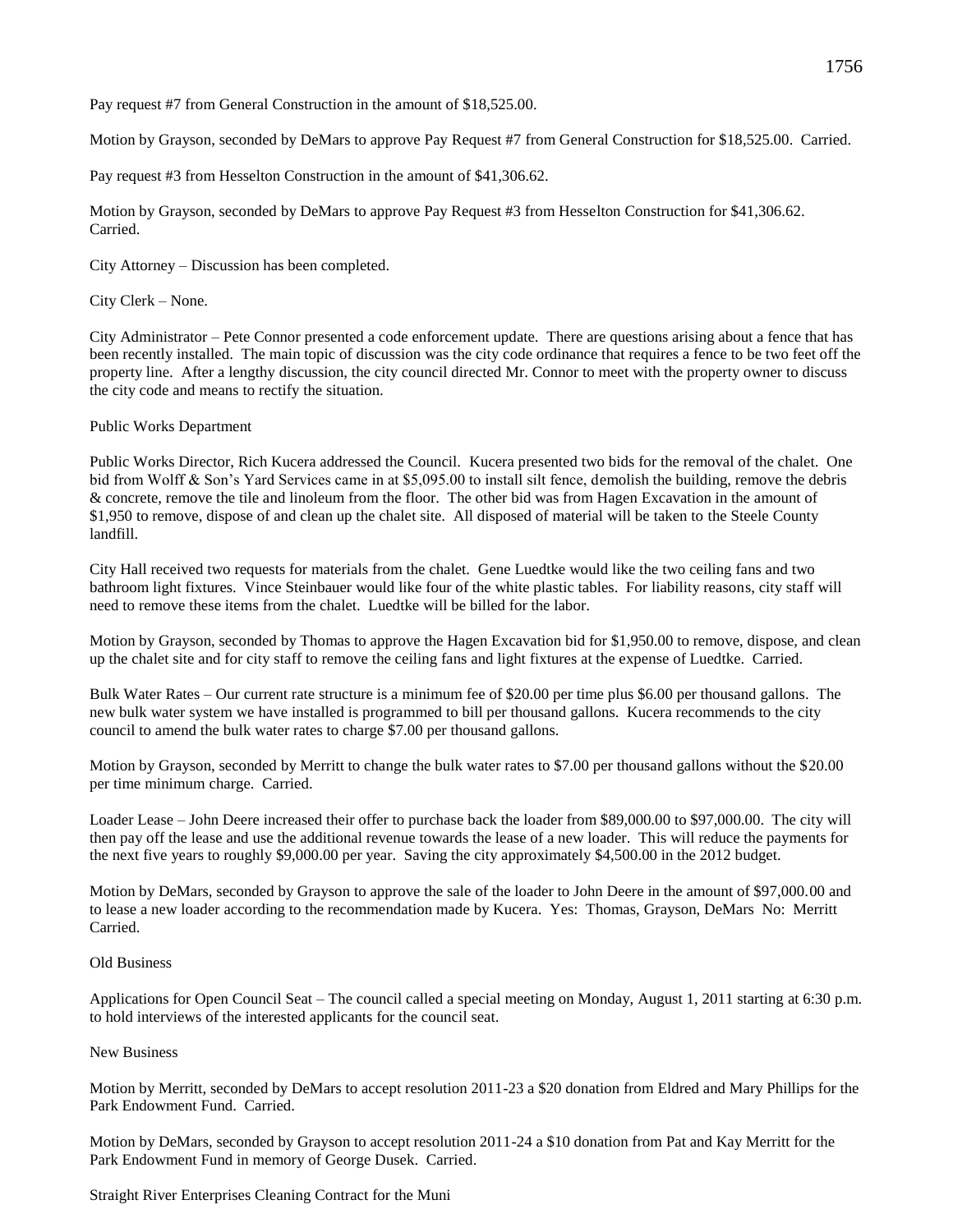Motion by Merritt, seconded by DeMars to approve the Straight River Enterprises cleaning contract for the Muni. Carried.

1757

Additional city council concerns.

The local option sales tax request was approved by the legislature. The sales tax question will be on the ballet at the November 2012 general election.

Grayson gave an update on Night to Unite. Fire trucks will be at the old football field, Owatonna Bus Company is donating the buses and drivers, Bolton & Menk donated \$200.00, Wapasha Construction donated \$150.00.

Council gives a huge thank you to all those who donated to the Night to Unite Open House!

Grayson would to create a certificate to acknowledge the Medford students whose drawings were picked for the new water tower logo.

Next regular council meeting will be Monday, August 22, 2011 at 7:00 p.m.

Motion by DeMars, seconded by Merritt to adjourn at 9:57 p.m. Carried

| Minutes approved at |  | meeting |
|---------------------|--|---------|
|---------------------|--|---------|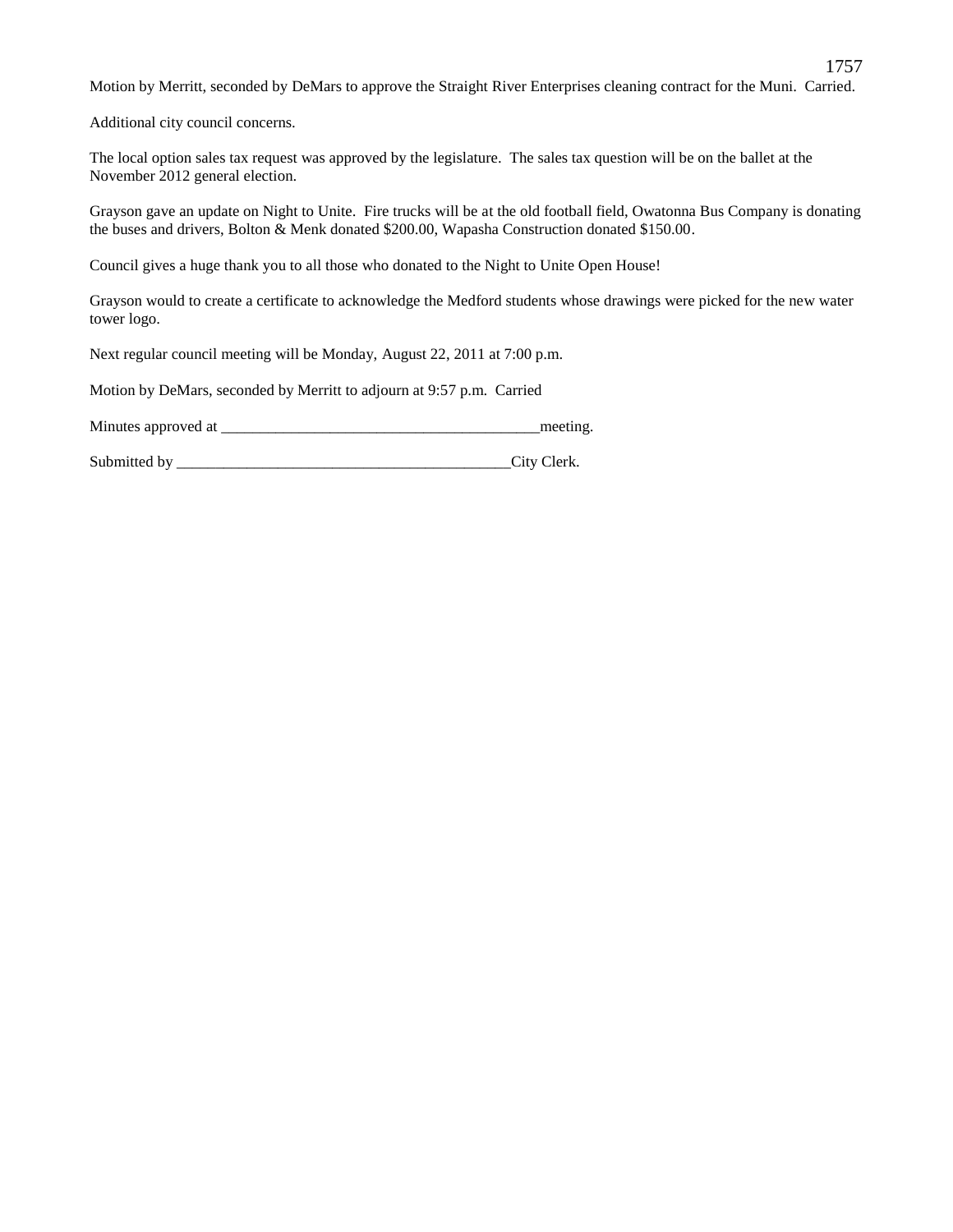Special Council Meeting August 1, 2011 Medford City Hall 6:30 PM

Council members present were Thomas, Merritt, DeMars, and Grayson

Council members absent: None

Others attending were Pete Connor, Amber Kniefel, Pat Merritt, Theresa Sierakowski, Jason Winter, Marie Sexton.

Mayor Thomas called the meeting to order at 6:33 p.m.

Motion by Merritt, seconded by DeMars to approve the agenda as presented. Carried.

The purpose of the special meeting is interview the applicants interested in the open council seat. Upon the resignation of Greg Hitchcock, the city council chose to open the council seat up for applications. This term will run until the end of 2012. A special election will be held at the November 2012 general election to finish the four year term.

The applicants are Theresa Sierakowski, Jason Winter, and Marie Sexton.

Each applicant was given one half hour to answer various questions from the council. The topics of interest were the city pool, answering questions of residents, the general fund deficit, and water bills.

Theresa Sierakowski feels issues of concern are the general fund deficit and keeping the small town feel in the City of Medford. Sierakowski feels our parks and pool are an asset that benefits the community by drawing people to Medford. Sierakowski feels she would be able to handle concerned citizens by speaking with them in a calm manner without being rash or harsh.

Jason Winter feels his four years experience on the Merton Township Board could be a benefit on the council. Winter's concerns are the general fund deficit and the parks. When responding to citizen concerns, Winter will do his best to answer questions, but also encourage citizens to come to council meetings. Winter's goals would be to help get the budget turned around and figure out new revenue sources for the City.

Marie Sexton has been on the city council almost consecutively since 1997. Sexton feels her experience with facilitating grants and recruiting people to donate time, money and efforts to the city is very important. Sexton feels that concerned citizens need to feel that they have been heard and their concern is taken seriously, that they can trust you. Sexton's main concerns are the general fund deficit and the parks and pool.

Mayor Thomas stated that each of the applicants are qualified and would deserve a seat on the council. The Mayor asked each of the council members to state who they would like to vote for.

Mayor Thomas voted for Marie Sexton. Chad Merritt voted for Marie Sexton. Jessica Grayson voted for Marie Sexton. Brenda DeMars voted for Marie Sexton.

Motion by Thomas, seconded by DeMars to appoint Marie Sexton to the open council seat to be sworn in at the August regular meeting. Carried.

Motion by Merritt, seconded by DeMars to adjourn at 7:45 p.m. Carried

| Minutes approved at | meeting. |
|---------------------|----------|
|                     |          |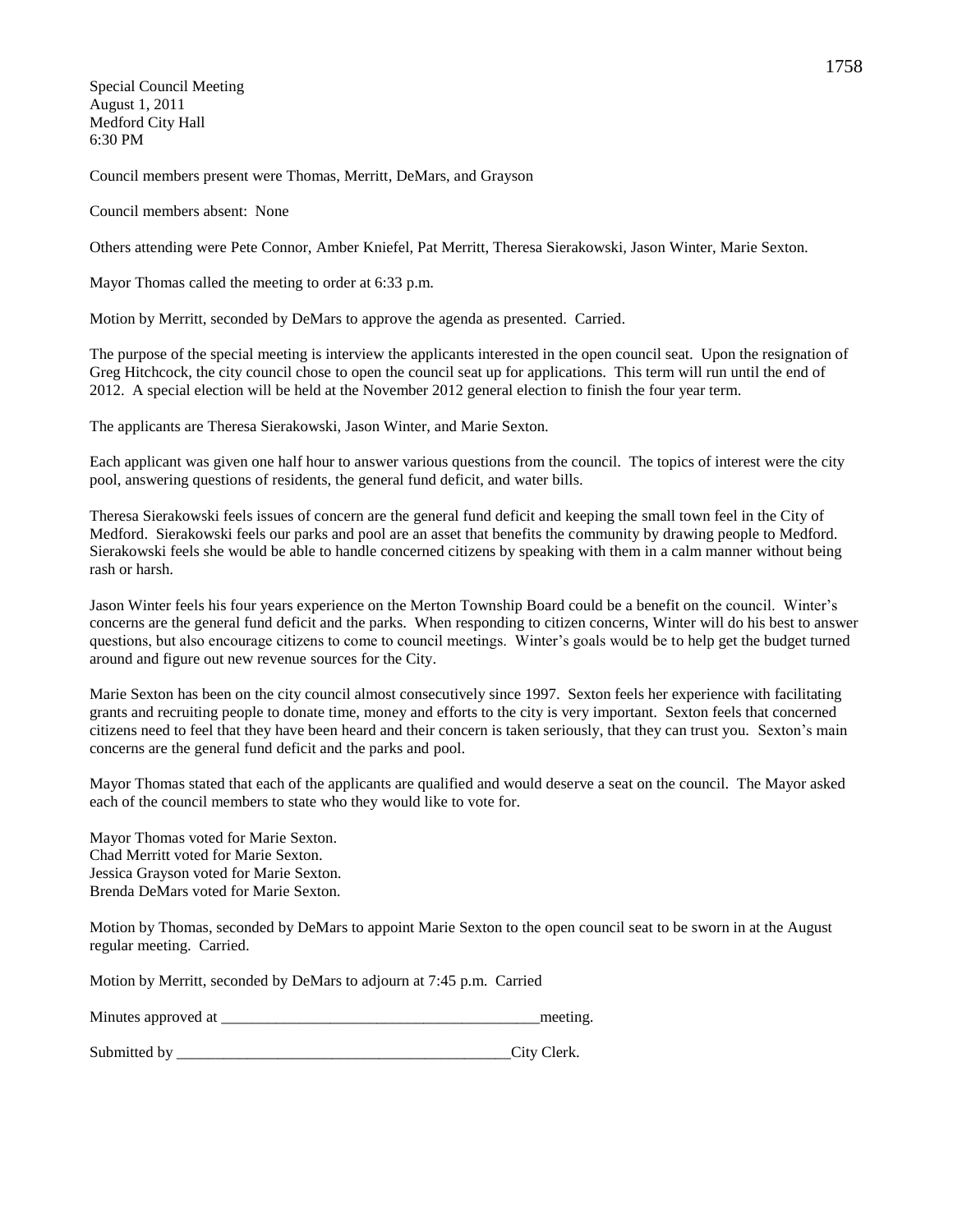Regular Council Meeting August 22, 2011 7:00 p.m. City Hall

Members present were Thomas, DeMars, Grayson, Merritt, and Sexton.

Members absent: None

City staff and consultants in attendance were Pete Connor, Amber Kniefel, Rich Kucera, Vern Wheeler, Butch Schultz, and Seth Peterson.

Others attending were Pat Merritt, Becca Rodenborg, Frank Panos, Jeff Irvine, Don Katra, and Rick Hanson.

Mayor Thomas called the meeting to order at 7:00 p.m.

Agenda: Move Jaguar Communications up on the agenda before Planning & Zoning and add under city attorney ii resolution setting a public hearing on vacation.

Motion by Grayson, seconded by Merritt to approve the agenda as amended. Carried

The oath of office was given to Marie Sexton.

Motion by Sexton, seconded by Merritt to approve the July 25, 2011 regular meeting minutes and the August 1, 2011 special meeting minutes as presented. Carried

City and Liquor Store Bills – Councilmember Grayson asked about the I & S Group bill and the township road maintenance agreement. The Shane Yule bill for the jetter truck storage was inputted incorrectly. Mayor Thomas asked for an explanation of the boot allowance for city staff.

Motion by DeMars, seconded by Grayson to approve the July and August city and liquor store bills as corrected. Carried

Check Register: Councilmember DeMars asked about the NSF checks and the fees, the Gopher State One Call locate checks, and the old payroll checks that were re-issued.

Motion by DeMars, seconded by Sexton to approve the July 2011 check register numbers E1504-E1520, 11460-11509, and 39203-39339 as presented. Carried

Concerns from the general public/requests from organizations. None.

Steele County Law Enforcement – None.

Jaguar Communications – Rick Hanson spoke with the council about the interest to move forward with a franchise agreement with the City of Medford to install fiber optic cable. The installation would include the entire city limits. Connor called for references from the cities of Dundas and Hayfield. Neither city gave a negative response for the work done by Jaguar Communications. Rahrick and Connor will draft a franchise agreement for the council review.

Motion by Sexton, seconded by Merritt to allow Jaguar Communications to move forward with the process of installing fiber optic in Medford pending the approval of a franchise agreement. Carried.

Planning and Zoning Board. Pat Merritt presented the minutes from the August Planning and Zoning Board meeting. Planning & Zoning Board held two public hearings.

The first hearing was for a replat of the north two lots of the Medford Furniture Outlet. Design Homes will be purchasing these lots and the replat is to combine the two lots into one.

Jeff Irvine and Don Katra, Design Homes, were in attendance. Mr. Irvine gave an explanation of the business and the proposed site plan for the property. Mr. Irvine and Mr. Katra met with Anita Benson, Steele County Engineer, about the driveway access and a possible turn lane. The Zoning Board recommendation to the city council is to approve the proposed preliminary/final plat as presented.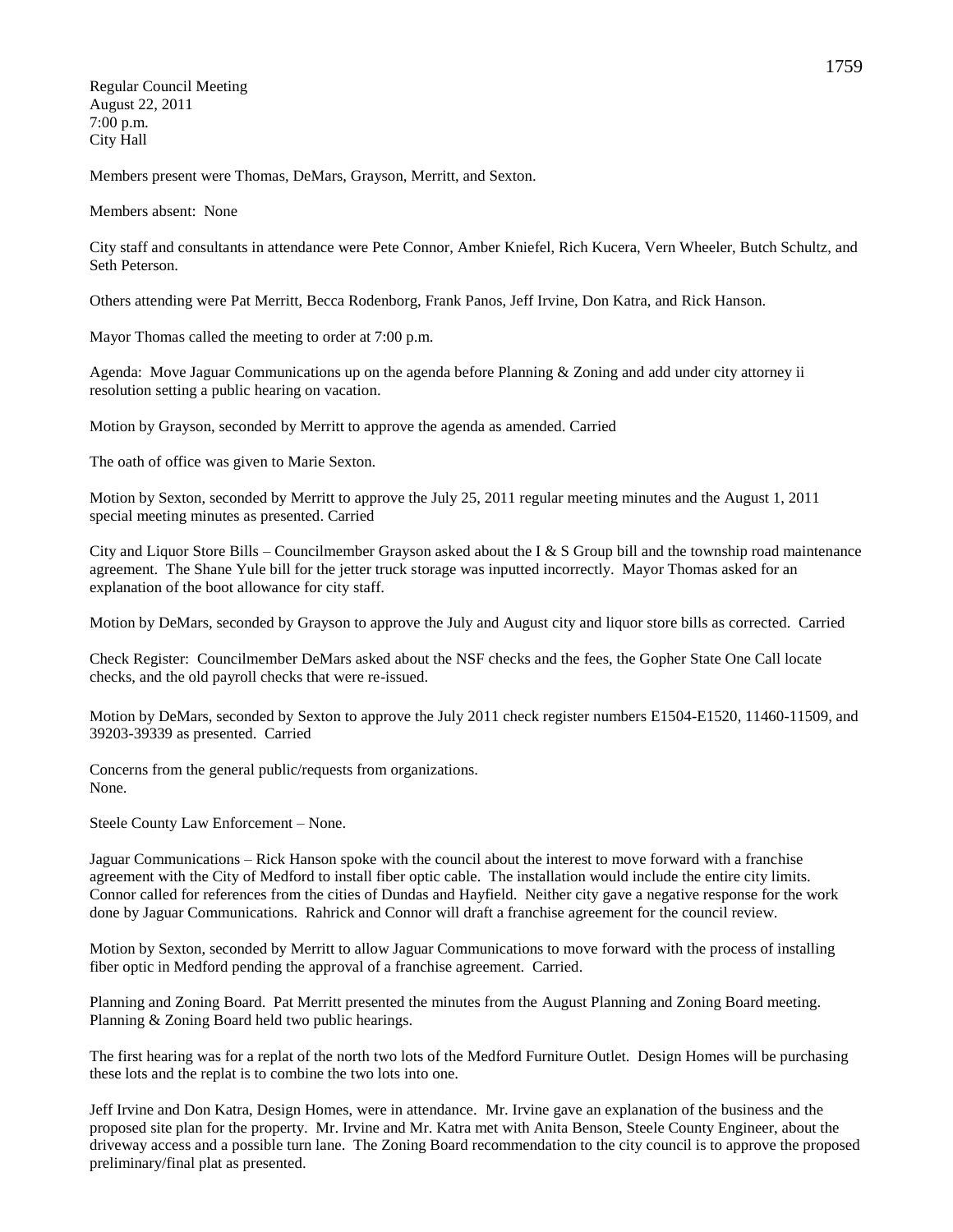Motion by Sexton, seconded by Merritt to approve the preliminary/final plat for Block 1, Lot 1 Design Homes Addition. Carried.

The second public hearing was for the Panos Property. The Zoning Board was presented with a plat making the property two parcels. The minimum requirement for a lot frontage is 75 feet. The preliminary/final plat presented is showing a 65 foot frontage. A variance request was submitted for the frontage on the Cabinet Shop parcel. The proposed plat also shows a side set back on the Cabinet Shop parcel of 9.3 feet and a fence running through both properties. The Zoning Board's recommendation to the City Council is to have the Panos' move the west side line .7 feet to come into compliance with the 10 foot side set back and also to move the fence two feet off the property line to come into compliance on fence set backs. The board then recommends approving the variance of 9.3 feet to the lot frontage requirement making the frontage 65.7 feet. The board recommends approving the preliminary/final plat as amended, moving the west line .7 feet, moving the fence two feet from the property line, and approving the variance of 9.3 feet to the lot frontage requirement.

Motion by Sexton, seconded by Grayson to approve the preliminary/final plat subject to the line being moved to 10 feet on the west side,

Motion was rescinded by Sexton and Grayson.

Motion by Sexton, seconded by Grayson to approve the preliminary/final plat subject to the line being moved .7 feet on the west side and the fence being moved to comply with the two foot setback. Carried.

Motion by Grayson, seconded by DeMars to approve the variance request to the lot frontage of 9.3 feet making the frontage 65.7 feet instead of 75 feet. Carried.

Panos Rezone Request – The Cabinet Shop parcel is zoned residential. The request is to rezone the parcel to commercial. The grandfathering provision was discussed and the city attorney clarified that the property can continue to run as a woodworking shop. The property can be sold and it can still run as a woodworking shop. If someone wants to change the use, they would need to come to the city and ask for approval.

Mr. Panos withdrew his rezone request. Kniefel will draft a letter confirming the understanding of the withdrawn rezone request.

EDA – None.

Park Board – Appointment of Jeanette Sanford to the Park Board.

Motion by Thomas, seconded by Merritt to appoint Jeanette Sanford to the Park Board.

Park Board minutes need to be clarified. Connor will speak with the board.

City Engineer – Seth Peterson gave an update on the water project. The water treatment facility is fully operational.

Peterson presented that there are some contingency funds available through the water project that if used, would not affect the ending load amount, water bills, etc. The City operates a water treatment facility, two water towers, four wells, a pressure reducing/booster station on the water side. Also, three lift stations and a wastewater treatment facility.

The metering system on the all the facilities need to be updated. The existing meters do not function properly and need to be replaced so proper reporting can be submitted to the state. Approximate cost and details will be presented next month.

A computerized reporting system called Supervisory Control and Data Acquisition (SCADA) would help with the efficiency and ease of record keeping. Currently, all reporting and record keeping is done manually. SCADA will cut down on the amount of time employees spend at all the locations, increasing productivity.

Currently, the city uses phone lines for means of communication between all the facilities and city staff. Peterson is suggesting that the city look into switching to a radio communication. The city spends approximately \$405/month on dedicated phone lines for both the water and wastewater system. A radio system would not have a monthly charge. The cost to the city is the initial installation charge. The payback on a radio system would be about five years.

Mayor Thomas stated that he is not against the technology improvements, however, he would like Peterson to look into the existing infrastructure first to determine if the contingency funds can be used for fixing those things first.

Councilmember Grayson would like to see quotes on all three of the suggestions from Peterson.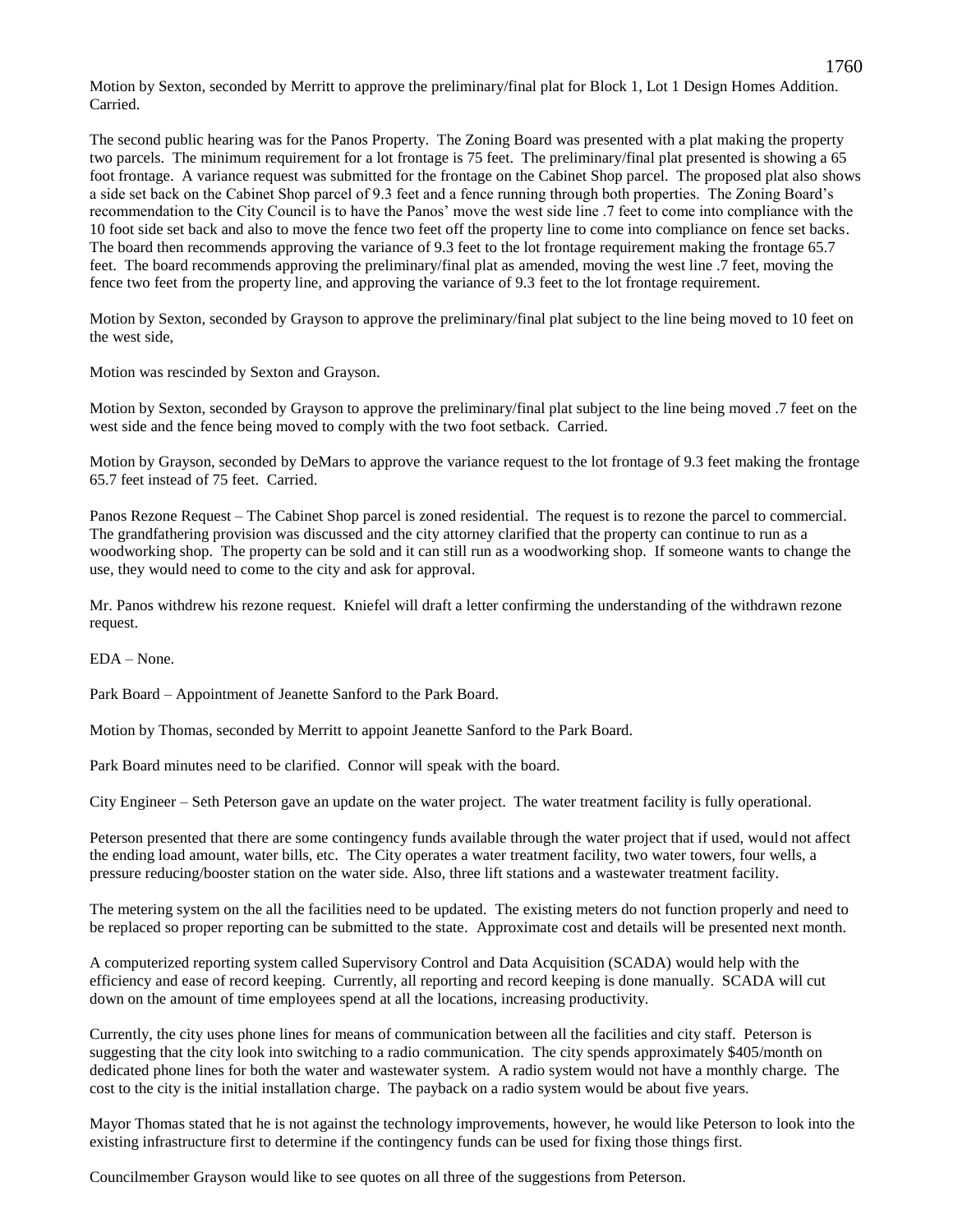City Attorney – Medford Diamond Association Agreement – Rahrick presented a draft agreement between the City and the Diamond Association for the possible updating and use of the ball field for little league tournaments and practices. The agreement has been given to Jon Chappuis.

A public hearing needs to be held on the vacation of the Christ the King parking lot as another step to completing the process of fixing the lot lines. Kniefel will publish the notices and send out the letters.

Motion by DeMars, seconded by Grayson to approve resolution 2011-29 setting a public hearing on vacation of the parking lot at Chris the King Church. Carried.

City Clerk – Kniefel informed the council that a reimbursement check went out to the Outlet Center due to double billing.

City Administrator – Pete Connor updated the council on the current status of the Nylon Board USDA loan. Rural Development would like to clear the City from this loan. Connor will work with Rural Development to accomplish this.

Public Works Department

Public Works Director, Rich Kucera addressed the Council. Kucera presented seal coating cost estimates for the 2009 area of our street maintenance schedule. There is \$15,000.00 in the budget. The bids will be higher than this. Kucera recommends using the \$18,500.00 saved from the loader lease to continue with the seal coating schedule so we do not fall any further behind. Kucera is recommended to the council to approve moving forward with the street project with a not to exceed cost of \$27,300.00.

Motion by Sexton, seconded by Grayson to allow Kucera to move forward with the 2009 street seal coating schedule with a not to exceed cost of \$27,300.00. Carried.

The City has two generators that are not needed and can be sold. Kucera contacted Ritchie Bros. with the possibility of selling the generators at the auction. Kucera recommends to the city council to sell the 200 Amp generator at the Ritchie Bros. Auction. Kucera recommends selling the 60 Amp generator to a business owner who has offered the city \$200.00.

Motion by Grayson, seconded by DeMars to allow Kucera to sell the 200 Amp generator at the Ritchie Bros. auction. Carried.

Motion by Thomas, seconded by DeMars to sell the 60 Amp generator to Advantage Lime & Trucking, LLC for \$200.00. Abstain: Grayson Yeah: Thomas, DeMars, Sexton, Merritt Nay: None. Carried.

Old Business

New Business

Motion by Grayson, seconded by DeMars to accept resolution 2011-25 a \$200 donation from Bolton & Menk for Night to Unite. Carried.

Motion by Merritt, seconded by DeMars to accept resolution 2011-26 a \$150 donation from Wapasha Construction for Night to Unite. Carried.

Motion by Sexton, seconded by Merritt to accept resolution 2011-27 a \$25 donation from Gene Luedtke for the Straight River Park. Carried.

Motion by Merritt, seconded by Sexton to accept resolution 2011-28 a \$5 donation from Patrick Lehrer for the Medford Park Endowment Fund. Carried.

US Cable – Connor informed the council that US Cable is being sold to Midcontenent Communications. Connor recommended to the city council to approve the resolution US Cable needs in order to move forward.

Motion by Grayson, seconded by Merritt to approve the resolution 2011-30 for the acknowledgement of the sale of US Cable to Midcontinent Communications. Carried.

Meeting date changes – Mayor Thomas would like all the boards, the Zoning Board, Park Board, and EDA, to adhere to the set meeting dates. A change of meeting date should only happen in an emergency.

Additional city council concerns.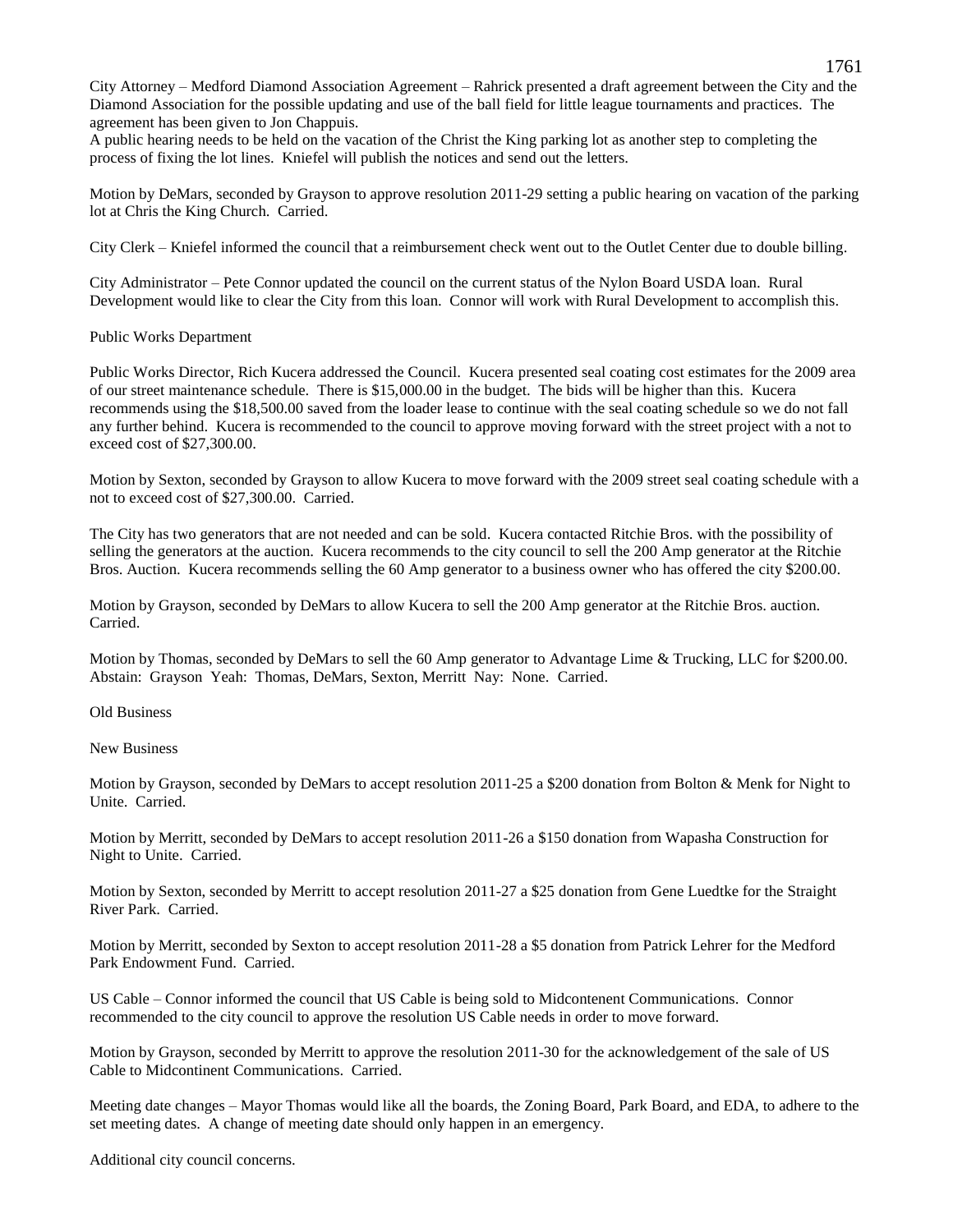Council needs to set a special meeting to discuss the preliminary 2012 budget. The preliminary budget needs to be submitted to the Auditor's office by September 15, 2011.

Special meeting is set for Monday, August 29, 2011 at 6:00 PM. Next regular council meeting will be Monday, September 26, 2011 at 7:00 p.m.

Motion by Grayson, seconded by DeMars to adjourn at 9:27 p.m. Carried

Minutes approved at \_\_\_\_\_\_\_\_\_\_\_\_\_\_\_\_\_\_\_\_\_\_\_\_\_\_\_\_\_\_\_\_\_\_\_\_\_\_\_\_\_meeting.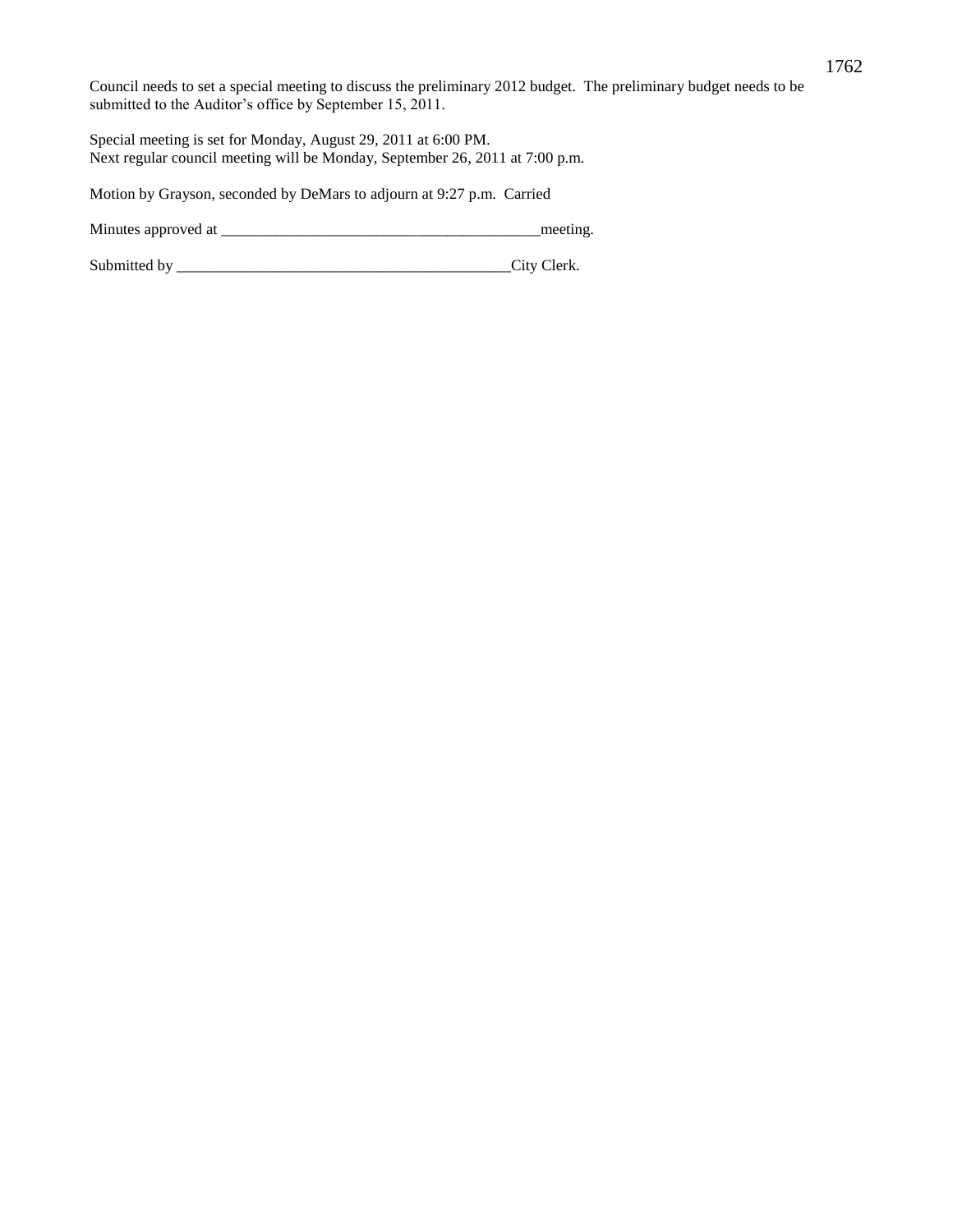Special Council Meeting August 29, 2011 Medford City Hall 6:00 PM

Council members present were Thomas, Merritt, DeMars, Sexton, and Grayson

Council members absent: None

City staff and consultants in attendance were Pete Connor, Amber Kniefel, Rich Kucera, and Seth Peterson.

Others attending: None.

Mayor Thomas called the meeting to order at 6:01 p.m.

The purpose of the special meeting is to discuss and take action on the 2012 preliminary city budget.

Mayor Thomas opened the meeting focusing on the staff memo that described changes to the budget made after the last council meeting. City staff met and added various capital outlay amounts giving a more realistic look at the expenses the city is facing. The levy increase with these changes is not feasible. Council discussed line by line and came to consensus as to which budgeted items would remain in the preliminary budget. Mayor Thomas would prefer to keep the preliminary levy increase to around 10%-12.5%.

In addition to the expenses, the city needs to take into account the approximate \$250,000 general fund deficit.

The majority of the capital outlay items were deleted from the budget. Street repair and maintenance dollars stayed in the budget. A handicap lift chair and a chlorine regulator for the pool stayed in the budget. Capital outlay for city trucks, the water fund and the sewer fund stayed in the budget. Council felt we needed to focus on the general fund deficit right now.

Discussion of the water/sewer bills. Council consensus is to increase the water and sewer usage rates by 5%. The water flat rate will be \$26.00 per account and the sewer flat rate will be \$16.50 per account. The increase to the flat rates will cover the PFA loan payments. Without these increases, the city will start pulling from reserves at an even higher rate causing the reserves to deplete in a matter of a few years.

Council decided on a 12.5% total preliminary levy increase for 2012.

Motion by Sexton, seconded by Grayson to approve the preliminary budget subject to the changes agreed upon by the council with a total preliminary levy increase of 12.5%. Carried.

Motion by DeMars, seconded by Grayson to adjourn at 8:45 p.m. Carried

Minutes approved at \_\_\_\_\_\_\_\_\_\_\_\_\_\_\_\_\_\_\_\_\_\_\_\_\_\_\_\_\_\_\_\_\_\_\_\_\_\_\_\_\_meeting.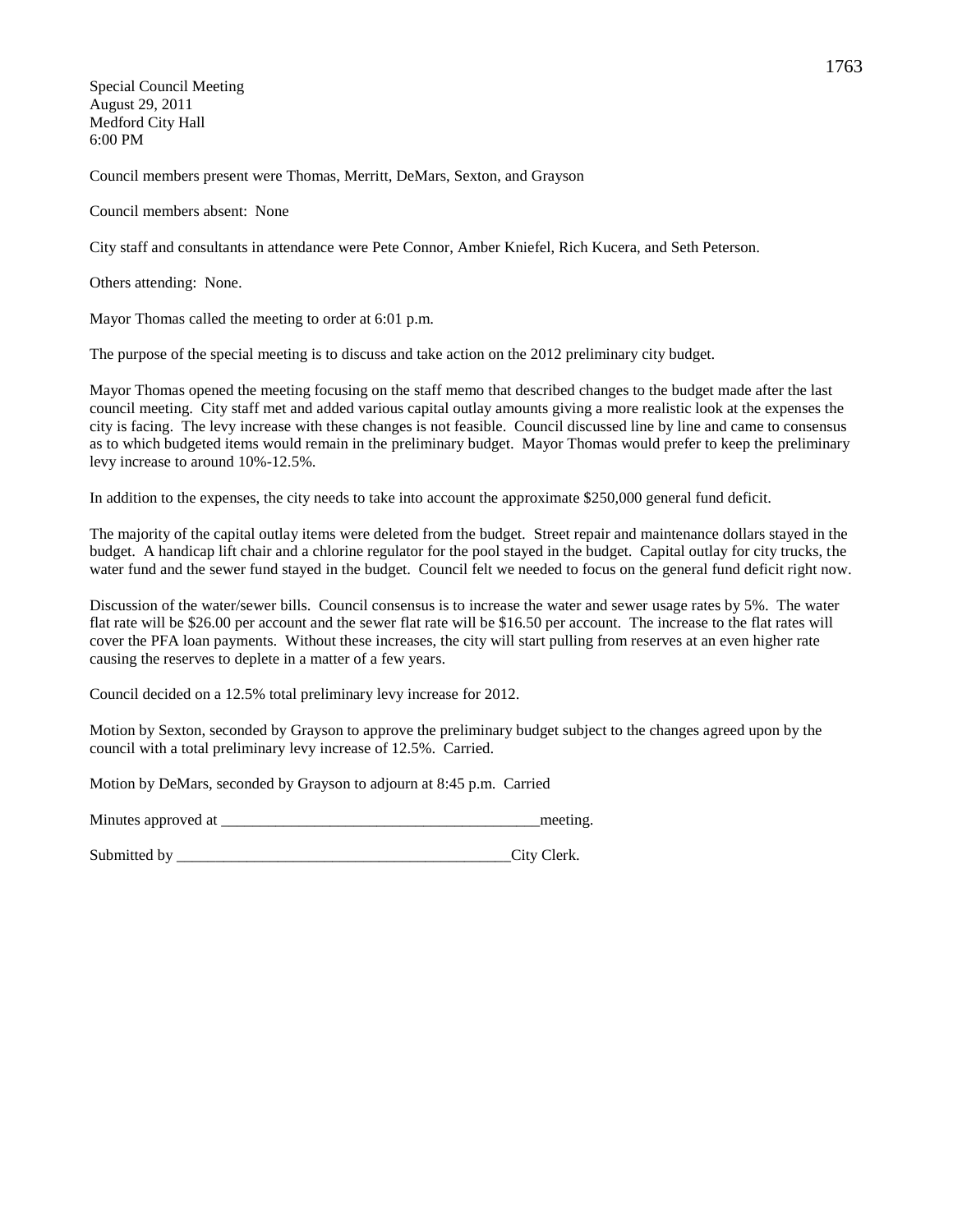Regular Council Meeting September 12, 2011 7:00 p.m. City Hall

Members present were Thomas, DeMars, Grayson, Sexton, and Merritt.

Members absent: None

City staff and consultants in attendance were Amber Kniefel, Mark Rahrick and Seth Peterson.

Others attending were Pat Merritt and Bill Cervenka.

Mayor Thomas called the meeting to order at 7:00 p.m.

Agenda: No changes.

Motion by Grayson, seconded by Sexton to approve the agenda as presented. Carried

Motion by DeMars, seconded by Merritt to approve the August 22, 2011 regular meeting minutes and the August 29, 2011 special meeting minutes as presented. Carried

City and Liquor Store Bills

Motion by Grayson, seconded by DeMars to approve the August city and liquor store bills as presented. Carried

Check Register

Motion by Sexton, seconded by DeMars to approve the August 2011 check register numbers E1521-E1538, 11510-11555, and 39340-39421 as presented. Carried

Concerns from the general public/requests from organizations. None.

Steele County Law Enforcement – None.

Consent Agenda – Agenda items are approved by one motion unless a Council member requests separate action. Consent agenda items include:

Resolution 2011-31 accepting a \$5 donation from Cory Christenson for the Medford Park Endowment Fund.

Motion by Grayson, seconded by Sexton to approve the consent agenda items as presented. Carried.

Planning and Zoning Board. Planning and Zoning Board have not held their September meeting yet. Pat Merritt, Zoning Board chairperson, requested of the city attorney information regarding the public hearing set up for Monday, September 19 for the parking lot vacation at the Christ the King Church.

EDA – None.

Park Board – Theresa Sierakowski presented the minutes from the September Park Board meeting. Park Board made a recommendation to the council for city staff to install a fence post at Frank Woodfill Wildlife Refuge to deter people from driving down to the canoe launch area. Sierakowski asked about the status of the Frank Woodfill Wildlife Refuge as to whether it is annexed or not. The area has been conveyed to the City of Medford, but has not been annexed. Pat Merritt offered to donate up to \$100 to defer the costs to annex Frank Woodfill Wildlife Refuge into the City. Council directed Rahrick to begin the annexation procedure.

Council would like to set up a joint City Council meeting with the Park Board. The Park Board will be holding the annual walk through of the park and pool on Wednesday, September 21, 2011 at 6:30 p.m. Council decided to call a special meeting to join the Park Board on the walk through on Wednesday, September 21, 2011 at 6:30 p.m.

Another special meeting between the City Council and the Park Board is set for Monday, October 3, 2011 at 7:00 p.m. for discussion of the park and pool.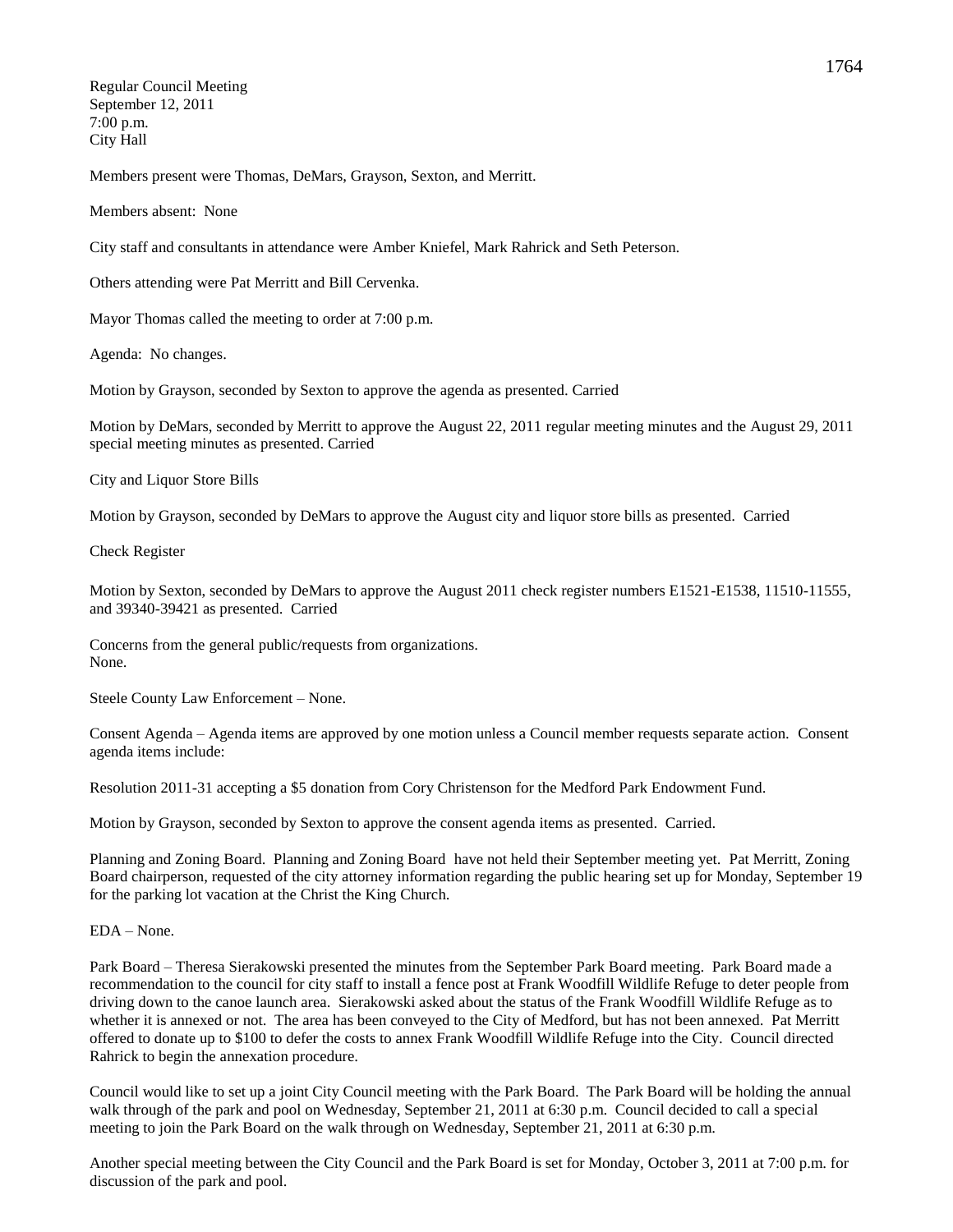City Engineer – Seth Peterson presented a memo addressing three options for the use of the contingency funds from the water project.

Option  $1$  – New meters for the Outlet Center wells 1 & 2 and Well 1. The meters are not working properly and do not provide the necessary data to the city. Estimated cost for this project is \$19,500.00.

Option 2 – Redo electrical at Well 1. The existing wiring and electrical work is original to the well and is need of replacement. Estimated cost for this project is \$12,500.00.

Option 3 – Conversion to a radio communication system for the water facility. All the major water system components would be controlled/monitored through radios instead of phone lines. Estimated cost for this project is \$26,300.00.

Total cost for all three projects would approximately be \$58,300.00. The City has approximately \$63,000.00 left in contingency funds.

Mayor Thomas is in favor of options 1 and 2. Instead of the new radio communications, Mayor Thomas would like to use the contingency funds to fix gate valves. It costs approximately \$10,000.00 to completely replace one gate valve. Council consensus is to allow Peterson to move forward with options 1 & 2.

Motion by Sexton, seconded by Grayson to allow Peterson to move forward on the new meter installation at the Outlet Center wells and Well 1 at the estimated cost of \$19,500.00 and to redo the electrical at Well 1 for an estimated cost of \$12,500.00 using the water project contingency funds. Carried.

Peterson presented information for our Public Works Director, Rich Kucera. Kucera needed the council to be aware of the effluent line at the wastewater treatment plant. The effluent line is the discharge line that runs to the Straight River. This line has been getting plugged up causing the treatment plant to flood. Tree roots are the main cause of this. Peterson is suggesting a slip line through the effluent line. A slip line coats the inside of the pipe with a plastic material that will not be punctured by tree roots. Council would like Kucera and Peterson to come up with solutions to the problem and present at the next council meeting.

City Attorney – Jaguar Franchise Agreement will be presented at the next council meeting.

City Clerk – None.

City Administrator – None.

Public Works Department – None.

Old Business

None.

New Business

I & S Group Proposal for Planning and Administrative Assistance – Currently a full-time city administrator is budgeted for next year. Bill Goldy with I & S Group is an excellent resource for the City. Right now, if the city needs additional assistance I  $&$  S Group is called. The agreement is tabled and the discussion will continue at the next council meeting.

Motion by Grayson, seconded by Sexton to approve resolution 2011-32 adopting the 2012 preliminary tax levy. Carried.

Additional city council concerns.

None.

Next regular council meeting will be Monday, October 24, 2011 at 7:00 p.m.

Motion by DeMars, seconded by Grayson to adjourn at 8:10 p.m. Carried

Minutes approved at  $\blacksquare$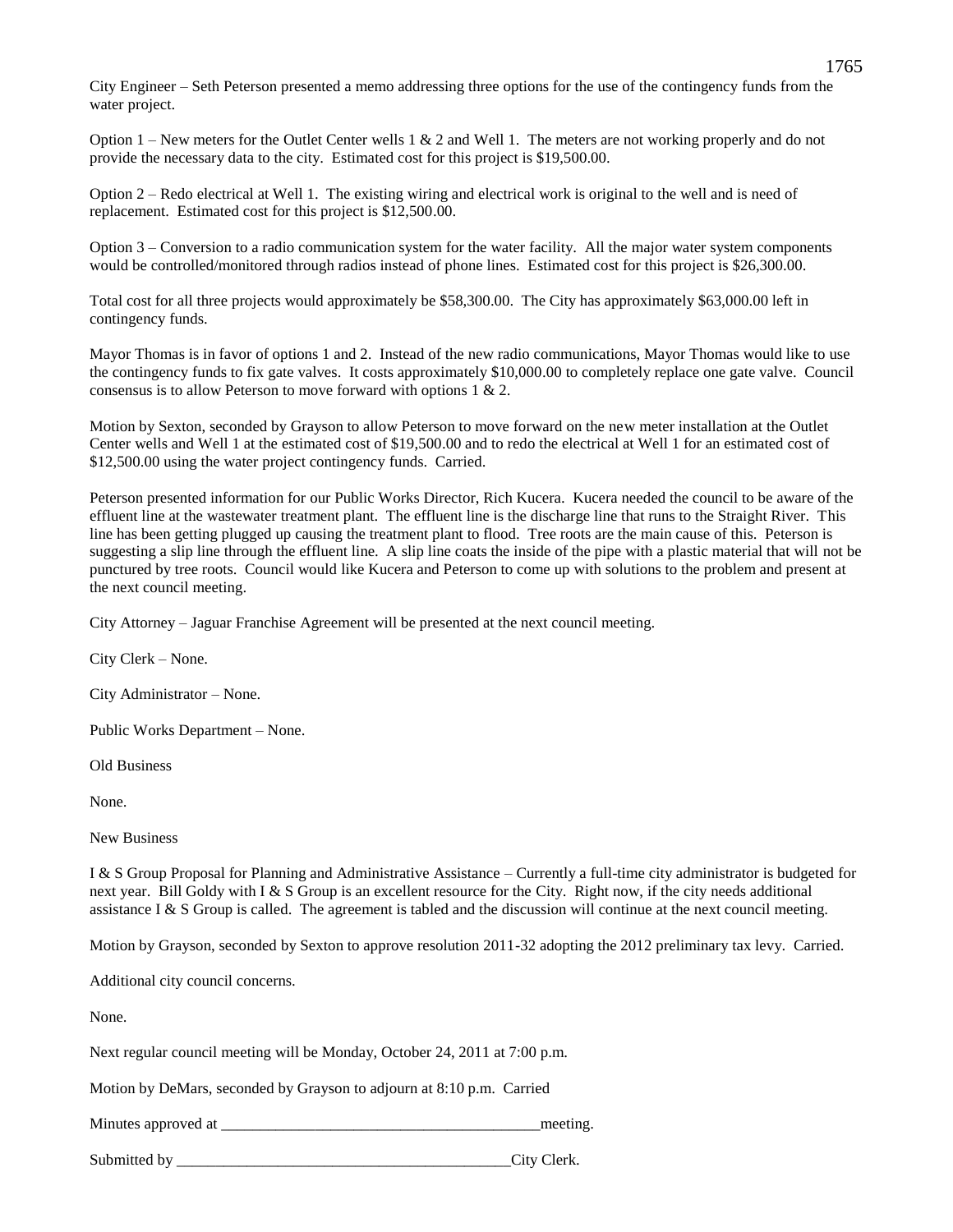Special Council Meeting Joint with the Park Board September 21, 2011 Medford Pool and Straight River Park 6:30 PM

Council members present were Thomas, Merritt, DeMars, Sexton, and Grayson

Council members absent: None

Park Board members present were Sierakowski, VanEsch, and Sanford

Park Board members absent: Hermes (came to beginning of meeting, but needed to leave)

City staff and consultants in attendance were Pete Connor, Amber Kniefel, and Rich Kucera

Others attending: Pat Merritt

Mayor Thomas called the meeting to order at 6:32 p.m.

The purpose of the special joint meeting is for the Medford Pool and Medford Straight River Park annual walk through.

The annual walk through is performed to evaluate the park and pool needs as far as infrastructure, maintenance, improvements, etc.

Discussion of the park and pool will be at the next special joint council and park board meeting being held on Monday, October 3, 2011 at 7:00 p.m. at City Hall.

Motion by DeMars, seconded by Sexton to adjourn at 7:20 p.m. Carried

| Minutes approved at | meeting |
|---------------------|---------|
|                     |         |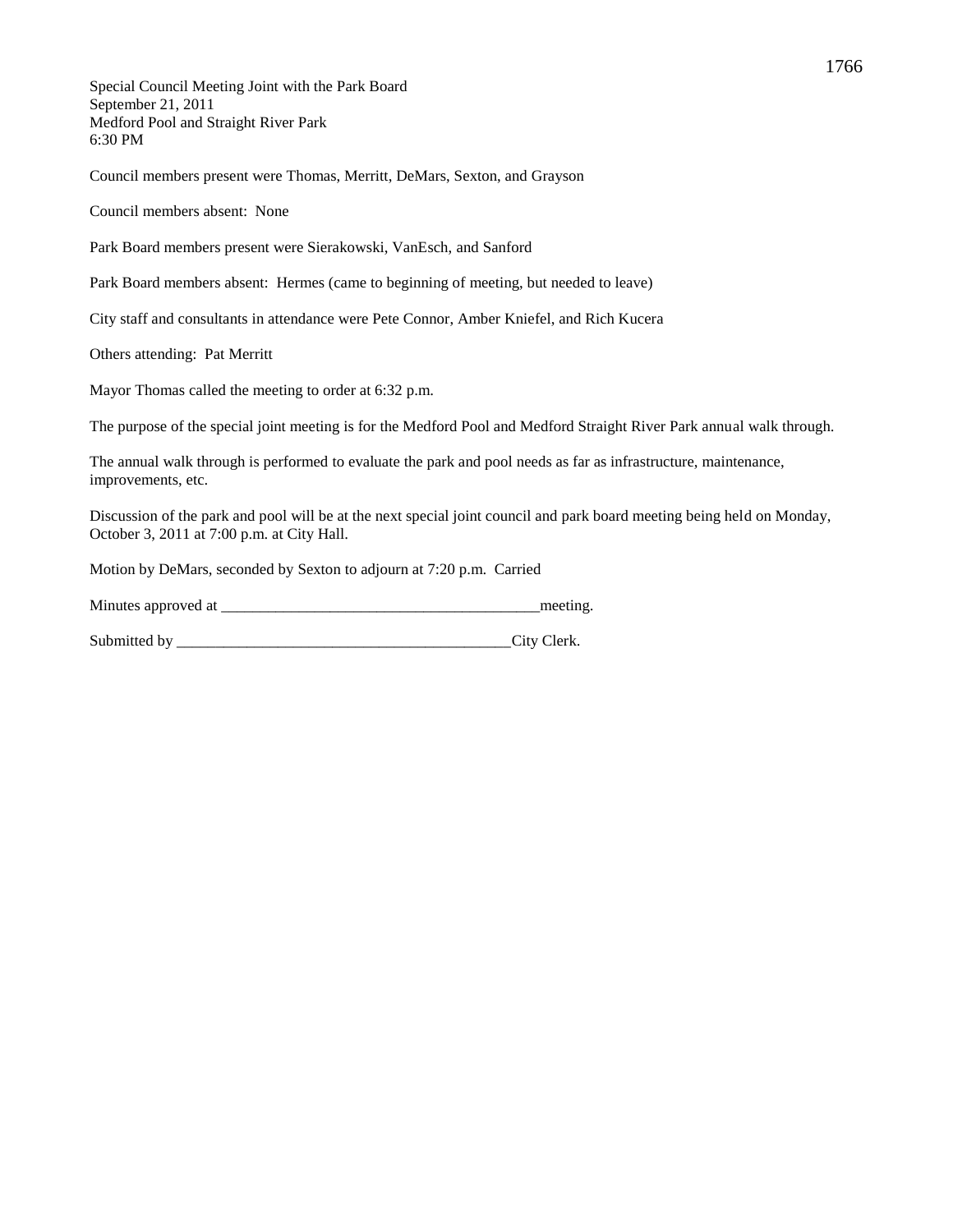Special Council Meeting Joint with the Park Board October 3, 2011 Medford City Hall 7:00 PM

Council members present were Thomas, Merritt, DeMars, and Grayson

Council members absent: Sexton

Park Board members present were Sierakowski, Hermes, VanEsch, and Sanford

Park Board members absent: None.

City staff and consultants in attendance were Pete Connor, Amber Kniefel, and Rich Kucera

Others attending: None.

Mayor Thomas called the meeting to order at 7:00 p.m.

The purpose of the special joint meeting is for the discussion of the Medford Pool and Medford Straight River Park annual walk through.

Pete Connor presented a power point presentation with pictures based on what the council and park board saw on the walk through of the Medford Pool and Straight River Park.

Discussion on possibilities for the concrete slab where the chalet used to sit, added concrete around the basketball hoops, new sand in the volleyball courts, the sand diggers and the sand box area, the horseshoe pits, the large pavilion, the baseball field, the bathrooms on the hill, the furnace in the bathrooms, and a possible drinking fountain.

Discussion on the amount of work needed at the pool. Councilmember Merritt and Public Works Director Kucera will be working together on the pool improvement possibilities.

Discussion on the ice rink and warming house location. Mayor Thomas asked the park board to come with a recommendation as soon as possible and to keep in mind that donated funds were used to move the ice rink to its new location.

Discussion on the idea of a chalet. Park Board needs to discuss this and come with a recommendation on need and possible location.

Mayor Thomas suggested to the park board to discuss and make recommendations based on all the areas that have been discussed. Suggestions were to possibly make a future park and pool plan. Mayor Thomas asked the board to work with Rich Kucera on costs.

Motion by DeMars, seconded by Merritt to adjourn at 8:55 p.m. Carried

Minutes approved at \_\_\_\_\_\_\_\_\_\_\_\_\_\_\_\_\_\_\_\_\_\_\_\_\_\_\_\_\_\_\_\_\_\_\_\_\_\_\_\_\_meeting.

Submitted by City Clerk.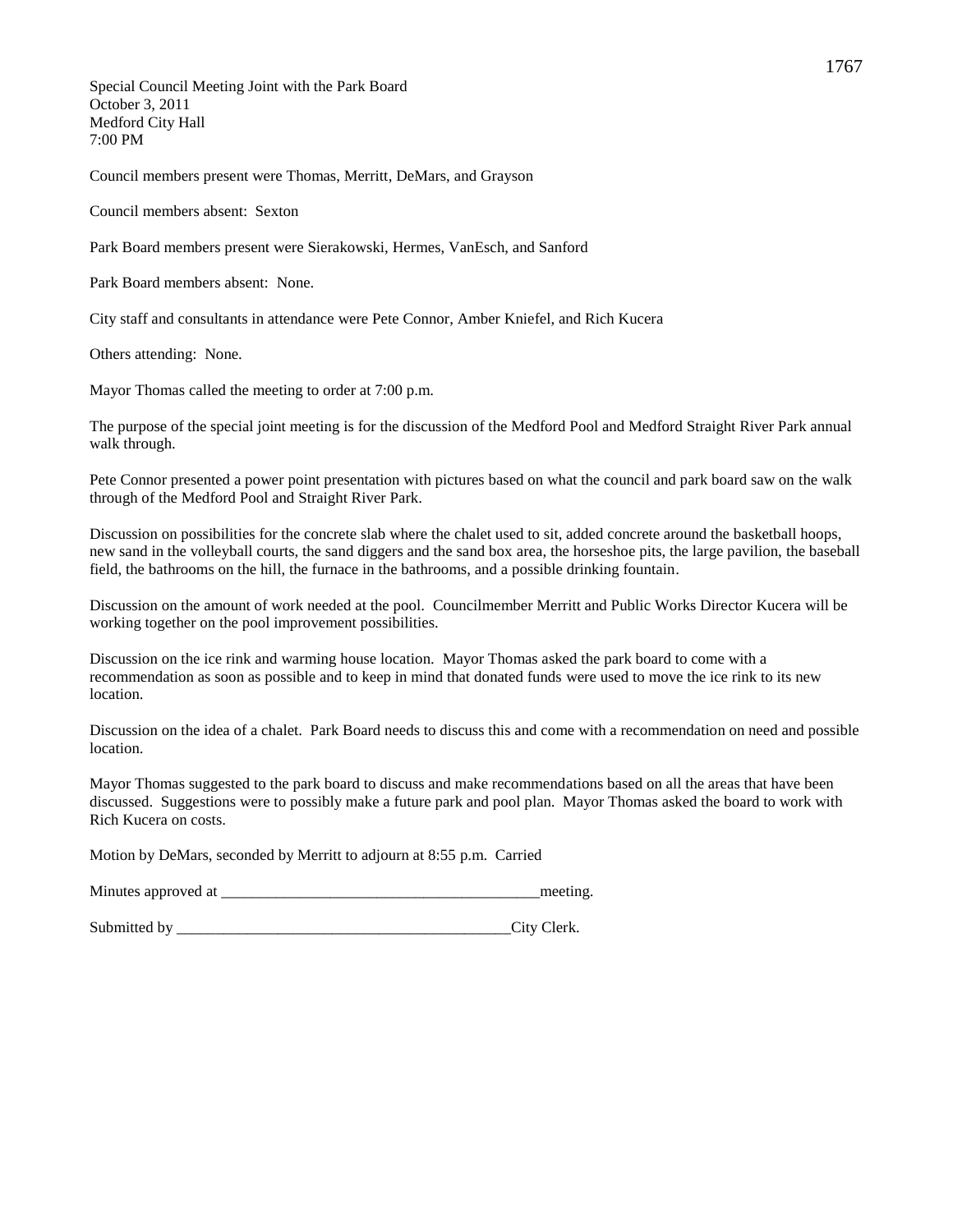Regular Council Meeting October 24, 2011 7:00 p.m. City Hall

Members present were Thomas, DeMars, Grayson, Sexton, and Merritt.

Members absent: None

City staff and consultants in attendance were Pete Connor, Amber Kniefel, Rich Kucera, Mark Rahrick and Seth Peterson.

Others attending were Theresa Sierakowski, Pastor Doug Jones, Debbie Jones, Joe Erler, Hazel Chapi, Tina Rogers, and Mary Spitzack

Mayor Thomas called the meeting to order at 7:00 p.m.

Agenda: Under Council Committees-Add D. Administration, Meeting Attendance and Participation, Under Planning & Zoning i. add Resolution 2011-39, Under New Business B. Change the date from December 17 to December 19.

Motion by DeMars, seconded by Merritt to approve the agenda as amended. Carried

Motion by DeMars, seconded by Sexton to approve the September 12, 2011 regular meeting minutes, the September 21, 2011 special meeting minutes and the October 3, 2011 special meeting minutes as presented. Carried

City and Liquor Store Bills-Grayson asked about the painting bill from Jeff Leehe and DeMars asked about the fire department bill to Whitewater Wireless.

Motion by Sexton, seconded by Merritt to approve the September and October city and liquor store bills as presented. Carried

Check Register-Sexton asked about the dehumidifier.

Motion by Sexton, seconded by DeMars to approve the September 2011 check register numbers E1539-E1554, 11556- 11583, and 39422-39485 as presented. Carried

Concerns from the general public/requests from organizations. None.

Steele County Law Enforcement – None.

Consent Agenda – Agenda items are approved by one motion unless a Council member requests separate action. Consent agenda items include:

Resolution 2011-33 accepting a \$10 donation from John and Rita McGaheran for the Medford Park Endowment Fund in memory of Frank Woodfill.

Resolution 2011-34 accepting a \$5 donation from Bryce Butler for the Medford Park Endowment Fund.

Resolution 2011-35 accepting a \$5 donation from Minerva Cassek for the Medford Park Endowment Fund.

Resolution 2011-36 approving the certification of unpaid water bills to Steele County.

Resolution 2011-37 accepting a \$10 donation from Wayne Klinkhammer for the Medford Park Endowment Fund.

Resolution 2011-38 accepting a \$20 donation from Pat and Kay Merritt for the Medford Park Endowment Fund.

Motion by Sexton, seconded by Grayson to approve the consent agenda items as presented. Carried.

Planning and Zoning Board. There was no Zoning Board member in attendance. Kniefel presented the recommendation to the council regarding the approval of the vacation request initiated by the City of Medford for a portion of the Christ the King Church parking lot.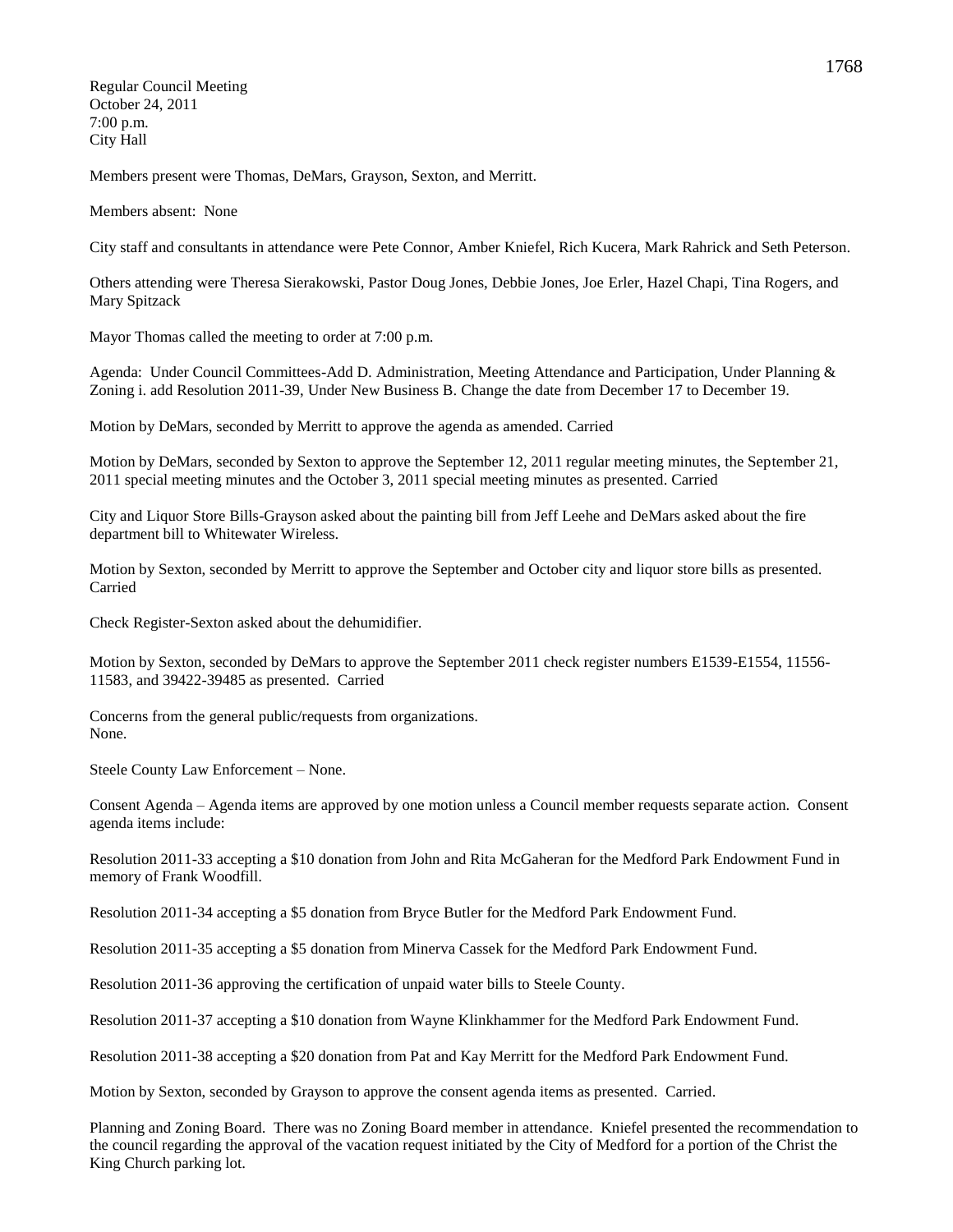Resolution 2011-39. Rahrick explained that this in another step in finalizing the agreement between the City and the Church concerning the property lines.

Motion by Grayson, seconded by DeMars to approve resolution 2011-39 approving the vacation request of a portion of the Christ the King Church parking lot. Carried.

Connor presented information on the recommendation from the Zoning Board approving an interim use permit for BBMM, LLC. BBMM, LLC is requesting approval for the use of the Celebrations building for North Elevation Church. City code requires a conditional use permit for the use of a church in a C-2 district. The City has the option of using an interim use permit in any instance where a conditional use permit is permitted.

Rahrick explained that a conditional use permit stays with the property indefinitely. Conditions can be added to an interim use permit that requires review after a certain amount of time.

Council asked the Pastor how often the church is going to have garage sales. Pastor Jones answered that it is about once a year.

Mayor Thomas is concerned with available parking. The City has a parking lot use agreement with BBMM, LLC for the use of the parking lot for the Municipal Liquor Store in exchange for the plowing of the parking lot in the winter months. Mr. Erler responded that he has no intention on changing that agreement.

Thomas would like to add a condition to the interim use permit to be reviewed after one year.

Motion by Sexton, seconded by DeMars to approve the interim use permit to BBMM, LLC for the property located at 217 N Main St for the use of a church (Elevation North Church) with a condition that the permit needs to reviewed after one year. Carried.

EDA – None.

Park Board – Theresa Sierakowski presented that the Park Board recommendation for the ice rink and warming house is to move it back down to Straight River Park.

Councilmember Sexton is not in favor of moving the ice rink down to Straight River Park. Sexton listed many reasons for not being in favor of the move: no bathrooms, it is difficult to get an ice base on the volleyball courts, costs money to move it, difficult to clean the ice off, the rinks are smaller.

Mayor Thomas asked how the ice rink attendants would be funded. MARC donated the funds to pay for the attendants last year.

Council asked the Park Board to discuss this again and research donations, attendance, coordinator, etc.

Administration, Meeting Attendance, Participation

Mayor Thomas feels the council and the boards need to get more engaged, need more focus. The council needs to show more staff support.

The Mayor is asking the Chairs of the board to talk with the board members about coming to meetings, taking the meetings seriously, keeping the scheduled meetings, attending council meetings to give reports.

Mayor Thomas also addressed the city's consultants, Seth Peterson about getting the water project tied up and the resident complaints taken care of, and Mark Rahrick about getting information to the city in a timely manner.

Mayor Thomas believes the City needs to get back to a full-time administrator. Pete Connor is not able to be here on a full time basis. Thomas believes a full time administrator will be more available to the public and give additional leadership and stability to the city.

Administrator Connor spoke about the council having a set of expectations for the administrator. Connor feels the council should be more engaged with city business in order to be able to address and answer questions from the public. Council needs to determine a vision and strategy to help this community grow.

Connor will lead the recruitment effort for the next full time administrator. Mayor Thomas would like to see a new administrator by the first of the year. It was agreed that this might be too fast.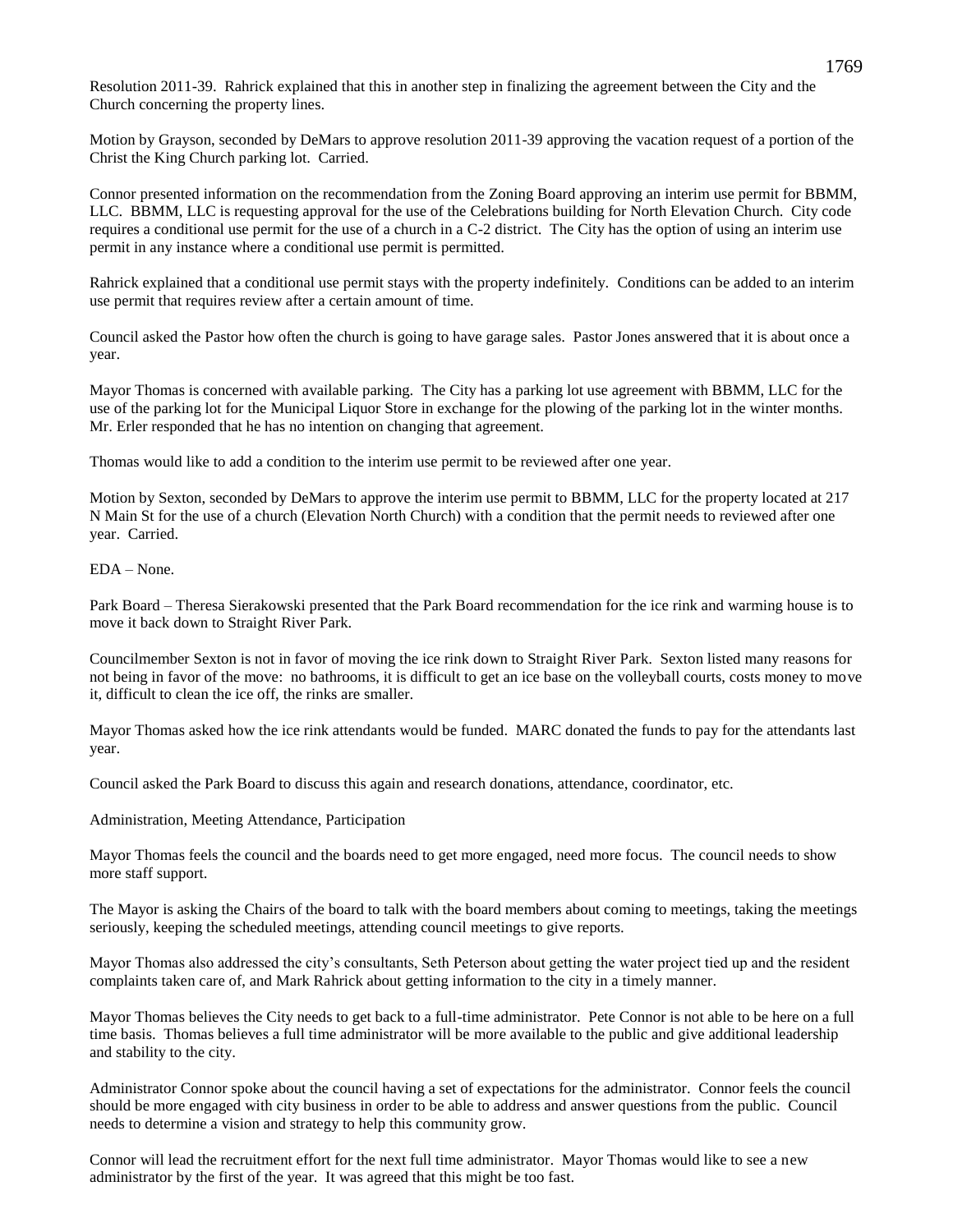Council is to e-mail Connor of their expectations for the new administrator and that is what Connor will look for in the candidates.

City Engineer – Seth Peterson presented a memo addressing an option for the use of the contingency funds from the water project.

Public Works staff flushed all the hydrants during the last week. The alarms for the new tower were erratic and unpredictable. A pressure transducer would solve this issue by giving more accurate readings.

Mayor Thomas would still like to see the contingency funds used for fixing gate valves. Kucera, Public Works Director, explained to council that without an entire water infrastructure study, we cannot pin point faulty valves. Thomas would like Peterson to look into whether or not a water infrastructure study would qualify for the use of the contingency funds.

### City Attorney – Mark Rahrick

Medford Diamond Association – Jon Chappuis has no changes to be made to the draft agreement. Council discussed mowing the ball field. Kucera will only have staff mow when it is regularly scheduled to be mowed, no special requests will be taken. Council would like this added to the agreement.

Motion by Sexton, seconded by DeMars to approve the Medford Diamond Association Agreement pending Rahrick adding an amendment clarifying city responsibility with mowing the ball field according to policy and ordinance. Carried.

Jaguar Franchise Agreement – Rahrick presented a draft franchise agreement along with points to discuss with the council. Rahrick will make sure the agreement states all the installation of the lines will be underground and the insurance coverage will be \$1,000,000. Rahrick will make the changes and Connor will submit the agreement to Jaguar for approval.

Motion by Merritt, seconded by DeMars to approve the franchise agreement subject to the amendments discussed and to authorize the mayor and the clerk to sign the agreement before sending it to Jaguar. Carried.

Frank Woodfill Wildlife Refuge – The City needs to authorize at least two people that can be on a joint committee with the township. The two members of the committee will be the Mayor and the chairperson of the Zoning Board.

City Clerk – None.

City Administrator – Connor informed the council that a draft transient merchant ordinance has been submitted to Rahrick for review. Connor has drafted a fabric structure ordinance that will also be submitted to the attorney.

Public Works Department – Kucera presented a memo addressing an update to the control panel at lift station 2. The low bid came in from Quality Flow for \$14,960.00. The update was budgeted and the council told Kucera to move forward with the plans. Kucera informed the council that the water tower at the Outlet Center is in need of some maintenance. Kucera suggested that the Capital Improvement Plan should include painting the tower both inside and out.

### Old Business

I & S Group Proposal for Planning and Administrative Assistance – Council consensus is to not sign an agreement with I & S Group at this time. A full-time administrator is in the budget. Connor has been directed to move forward with posting and recruiting a new administrator.

### New Business

Truth in Taxation Hearing has been scheduled for Monday, December 19, 2011 at the beginning of the regular December council meeting at 7:00 PM. Questions and concerns from the public will be heard during this time.

Additional city council concerns. A special meeting has been called for Monday, November 7, 2011 at 7:00 PM. Kniefel has been directed to add the 2012 Budget and Levy discussion to this special meeting agenda.

Next regular council meeting will be Monday, November 28, 2011 at 7:00 p.m.

Motion by DeMars, seconded by Grayson to adjourn at 9:40 p.m. Carried

Minutes approved at  $\blacksquare$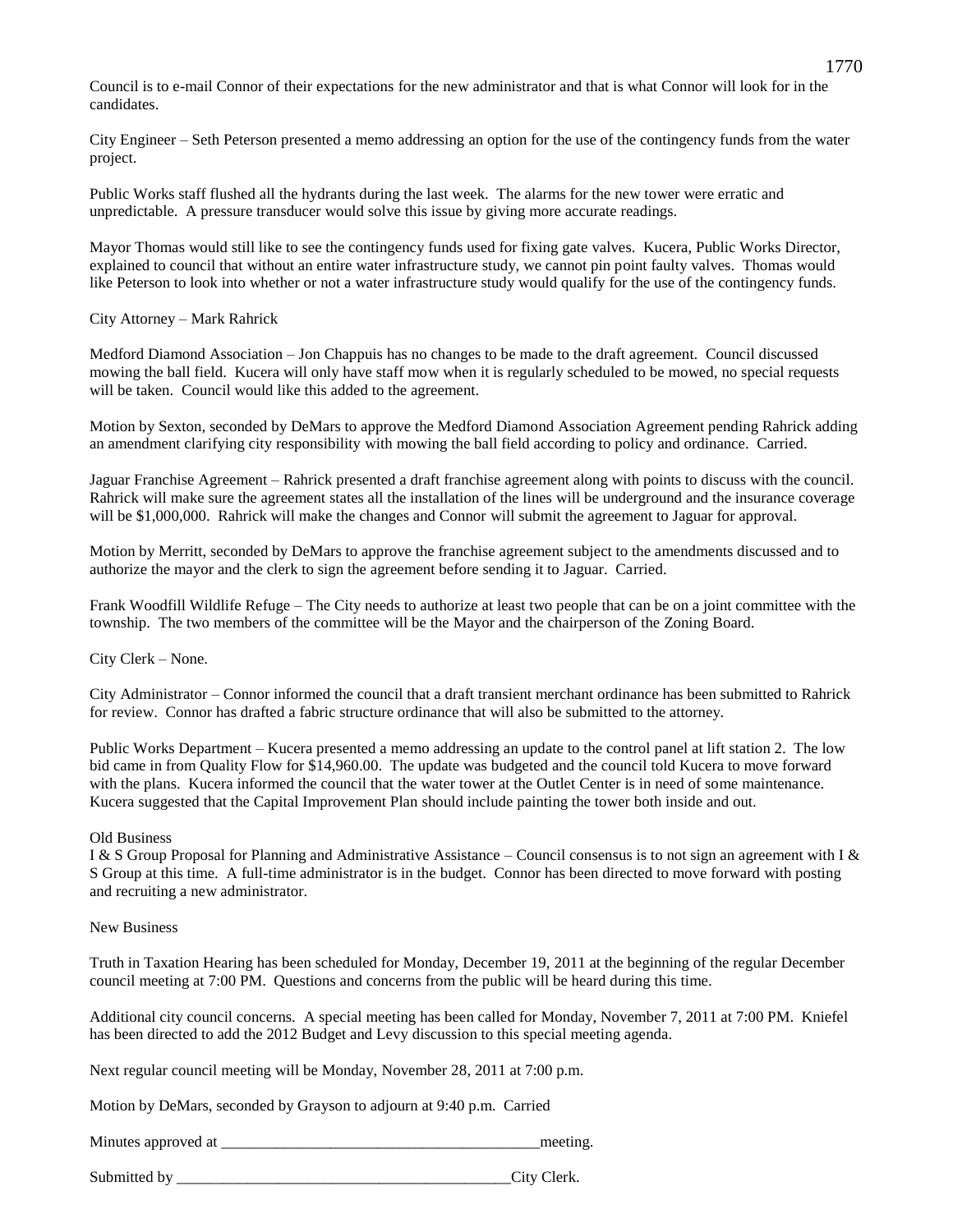Special City Council Meeting November 7, 2011 Medford City Hall 7:00 PM

Council members present were Thomas, Merritt, DeMars, Sexton, and Grayson

Council members absent: None.

City staff and consultants in attendance were Pete Connor, Amber Kniefel, Rich Kucera, Vern Wheeler, and Dennis Clark.

Others attending: Pat Merritt

Mayor Thomas called the meeting to order at 7:00 p.m.

Motion by Sexton, seconded by Merritt to approve the agenda as presented. Carried.

Discussion and possible approval of amendments made to City Code Section 4.71 Flood Plain Management Ordinance 2011-6.

Chairperson Pat Merritt of the Zoning Board presented the recommendation to city council to approve the draft of Section 4.71 Flood Plain Management as presented.

There were no questions from the council concerning the proposed amendments.

Motion by Sexton, seconded by Grayson to approve the amendments to City Code Section 4.71 Flood Plain Management Ordinance 2011-6 as presented. Carried.

Motion by Sexton, seconded by Merritt to approve Resolution 2011-41 authorizing the clerk to publish this ordinance by title and summary. Carried.

Discussion of the 2012 Budget and Levy

Administrator Connor presented a preliminary budget with a few minor changes. Administrator Connor feels this is a good solid budget.

Kniefel presented a memo outlining the changes city staff are recommending based on current budget numbers. A few minor adjustments to the revenues were needed and thus adjustments are also recommended on the expenditures.

Council went through the revenue budget page by page. No additional changes were made.

Council went through the expenditure budge page by page. Not additional changes were made.

Connor presented information on the employee wage increase and the health stipend.

The health stipend was discussed. The City pays each employee a health stipend of \$475 per month in lieu of health insurance. Mayor Thomas expressed to the council that when the health stipend was initiated, he felt that it may have been a little too high. However, currently, Thomas feels that the \$475 per month is a fair amount and the city will probably have to look at raising the amount in the future.

Councilperson DeMars also felt the stipend of \$475/month was a fair amount.

Grayson would like to the City to look into a Flex Plan for the stipend. Connor explained that administratively a flex plan would end up costing the city more.

Council consensus is to leave the health stipend at \$475 per month for full-time employees.

Employee Wage Increase

Connor presented a memo that addressed two options. The City has currently anticipated increasing all employee wages by 3%. The City adopted an employee wage scale in 2009 to assist with keeping the city in compliance with pay equity. The difference of expenditure between a 3% increase and following the adopted wage scale is \$2,518.00. Connor presented that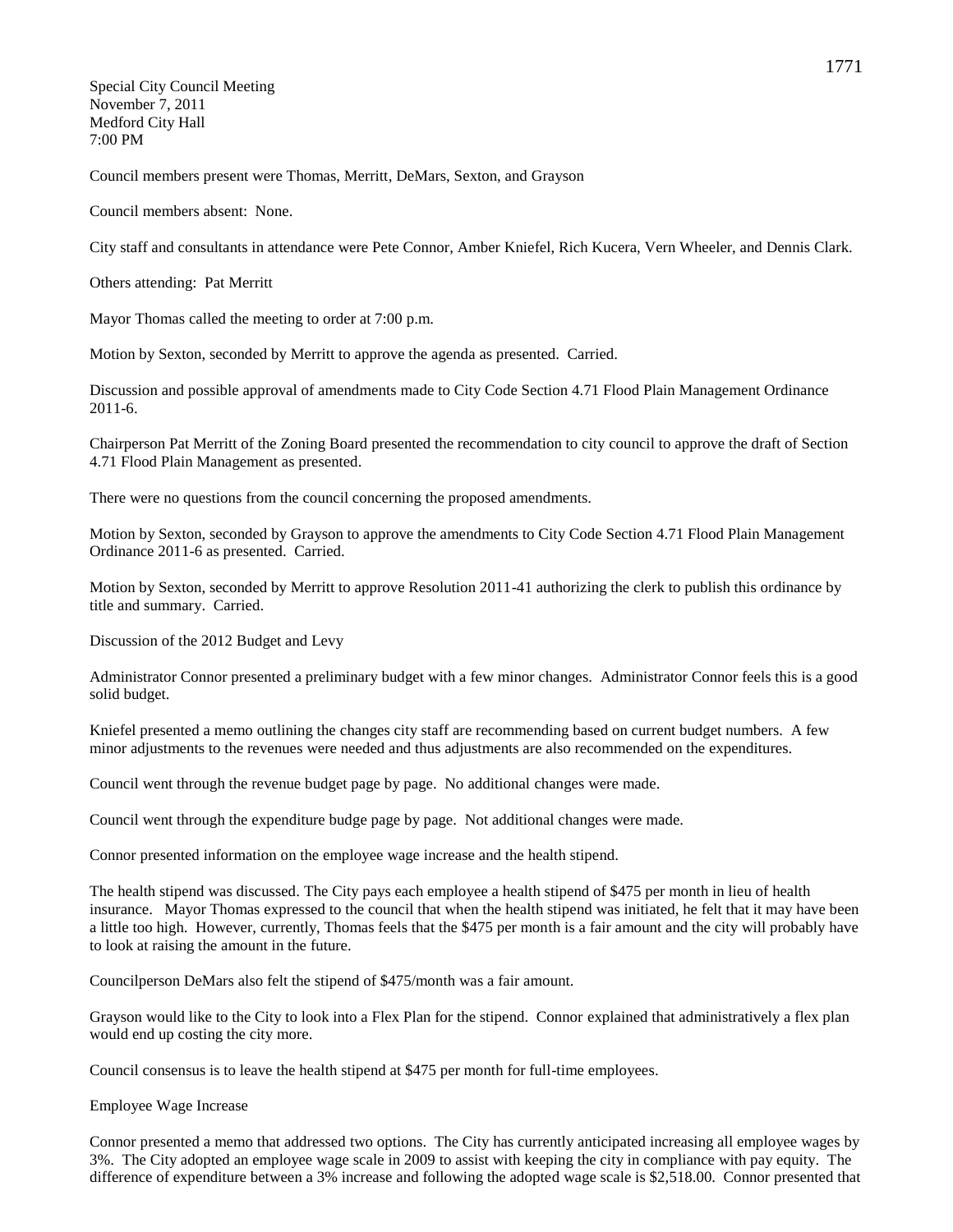the city could stay in compliance with the wage scale without having to cut any additional expenses from the budget by holding off the increase until the first pay period of March 2012.

Performance evaluations were discussed as a basis of determining wage increases. Evaluations have been done on a yearly basis, but no wage increases have been allotted since 2008.

Council consensus is to follow the wage scale on all employees and to begin the increase in March 2012.

Motion by Grayson, seconded by DeMars to approve the budget revisions as presented and to present this budget to the public for the truth-in-taxation hearing on December 19, 2011. Carried.

Motion by DeMars, seconded by Grayson to adjourn at 8:38 p.m. Carried

Minutes approved at  $\Box$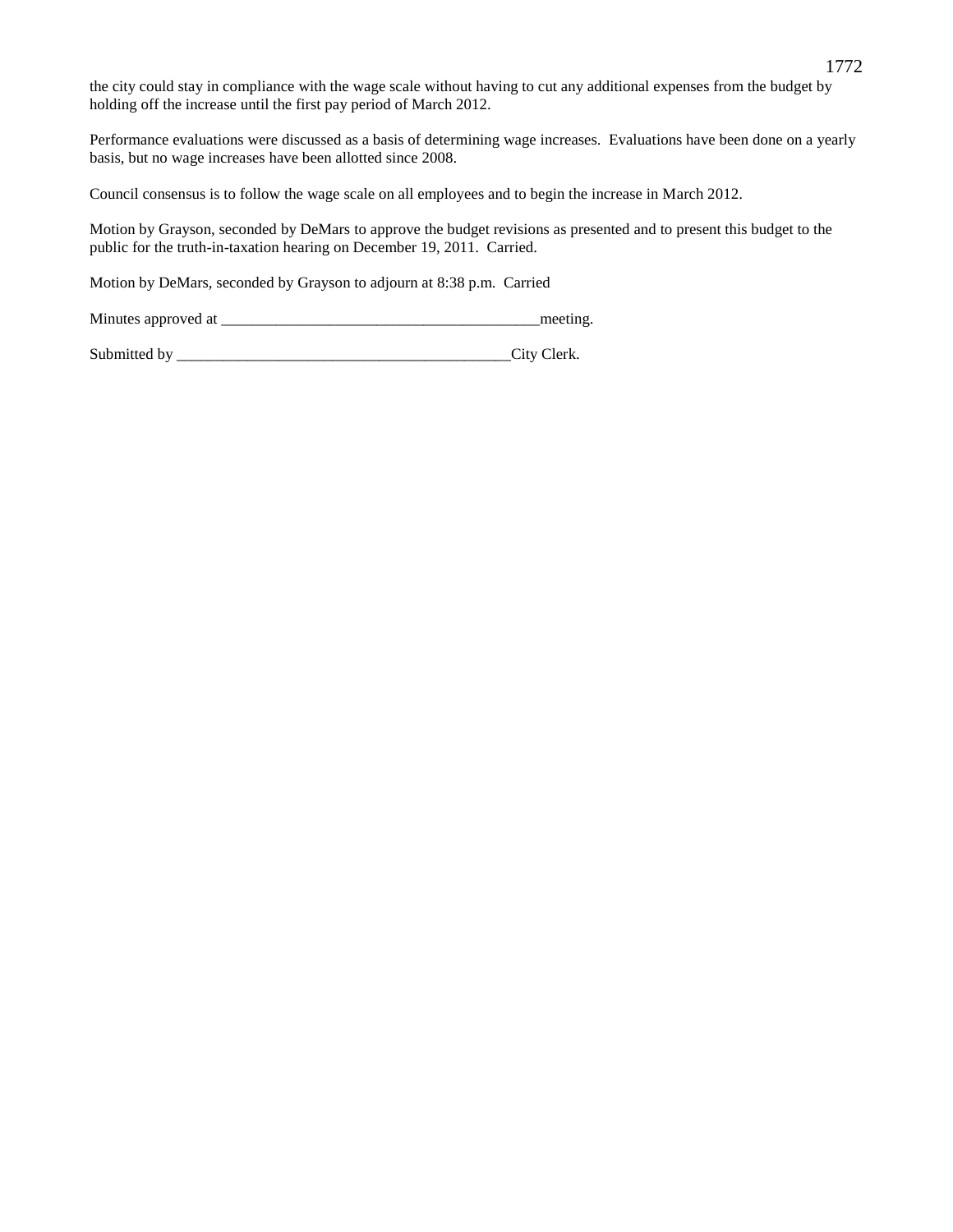Regular Council Meeting November 28, 2011 7:00 p.m. City Hall

Members present were Thomas, Grayson, Sexton, and Merritt.

Members absent: DeMars.

City staff and consultants in attendance were Pete Connor, Amber Kniefel, Rich Kucera, Mark Rahrick and Seth Peterson.

Others attending were Theresa Sierakowski, Pat Merritt, Lon Thiele, Chris Gannon.

Mayor Thomas called the meeting to order at 7:06 p.m.

Agenda: No changes.

Motion by Merritt, seconded by Sexton to approve the agenda as presented. Carried

Motion by Sexton, seconded by Merritt to approve the October 24, 2011 regular meeting minutes. Carried

City and Liquor Store Bills-Councilmember Merritt asked about the fire department bill for painting the ambulance that was donated to the city. Sexton asked about the bill for the pool license.

Motion by Sexton, seconded by Merritt to approve the October and November city and liquor store bills as presented. Carried

Check Register-Sexton asked about the fire department bill for the grant writing and the Muni bill for the new cooler.

Motion by Sexton, seconded by Grayson to approve the October 2011 check register numbers E1555-E1570, 11584-11611, and 39484-39611 as presented. Carried

Concerns from the general public/requests from organizations – Pat Merritt asked the city attorney about the status of the Frank Woodfill Wildlife Refuge annexation into city limits. Rahrick responded that he is working on it.

Steele County Law Enforcement – Sheriff Thiele was in attendance and inquired of the council the city's snow mobile ordinance. Kniefel answered that there is a snow mobile ordinance in place.

Mayor Thomas asked Sheriff Thiele to have law enforcement monitor the traffic speed on Main Street. Mayor Thomas also asked about the semi-trucks parked on residential streets. Sheriff Thiele will look into both situations.

Steele County Emergency Management – Chris Gannon presented to the council a resolution joining the City of Medford with Steele County in a Five Year All-Hazard Mitigation Plan.

Motion by Sexton, seconded by Grayson to approve resolution 2011-43 adopting Steele County's All-Hazard Mitigation Plan. Carried.

Consent Agenda – Agenda items are approved by one motion unless a Council member requests separate action. Consent agenda items include:

Resolution 2011-42 accepting a \$13,000 donation from the Medford Fire Relief Association for use towards the Medford Pool and the Medford Municipal Complex land payment. Carried.

Motion by Sexton, seconded by Grayson to approve the consent agenda items as presented. Carried.

Planning and Zoning Board. Chairperson Pat Merritt presented the minutes for the Planning & Zoning Board meeting.

Merritt asked the council for direction on a discussion from the Zoning Board about allowing churches in a commercially zoned districts. The Zoning Board had a 2-2 tie vote.

Sexton does not see any reason to not allow churches in a C1, C2, or C3 district. Sexton does not want to limit the sale of the buildings.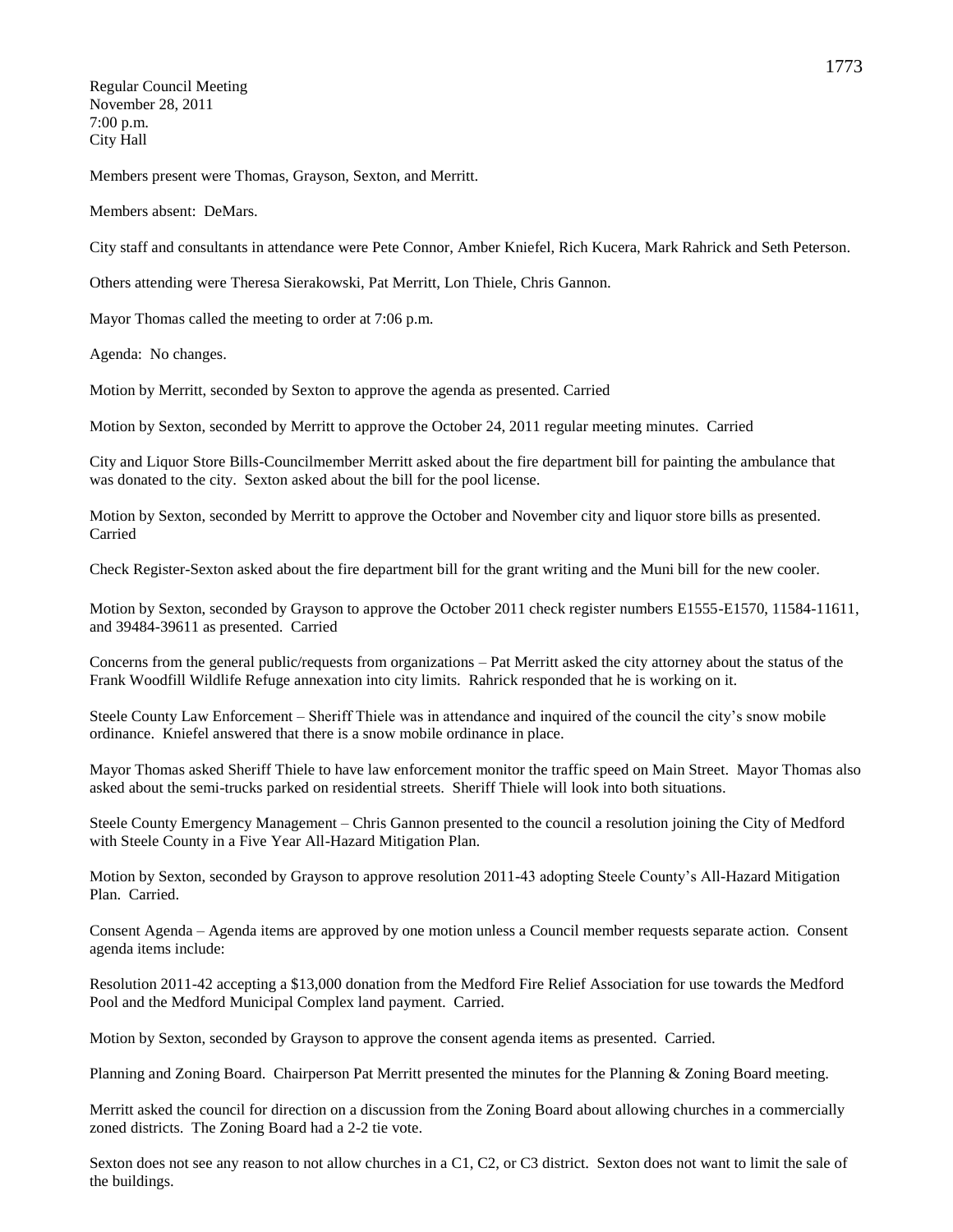Council consensus is to hold a study session on churches in commercial districts.

Peddlers, Solicitors, and Transient Merchants Ordinance – Zoning Board recommendation was to approve the draft with the changes suggested by the city attorney.

There are signs posted stating a license is required, but the current code states that peddlers, solicitors, and transient merchants are not allowed. The city needs an ordinance regulating peddlers, solicitors, and transient merchants.

Motion by Merritt, seconded by Grayson to approve Ordinance 2011-7 regulating peddlers, solicitors, and transient merchants subject to adding an exemption for invited guests selling at a residence.

Additional discussion on invited guests and times for allowing the activity to take place.

Motion for approval of Ordinance 2011-7 rescinded first by Merritt seconded by Grayson. City staff will research this type of ordinance more and present at the next council meeting.

Fabric Structures Ordinance – Rahrick stated that fabric structures over 120 sq ft must meet building code. Steele County Building Inspector would issue a permit and inspect the structure, if they don't meet the code, they will not be allowed. Zoning permits would be required for a fabric structure under 120 sq. ft. and need to follow the regulations for a building.

Interim Use Permit Language – Ordinance 2011-8 amendment does not change the current code. The amendments elaborate how an interim use permit works. A public hearing needs to be held at the next Zoning Board meeting.

Zoning Board took a vote on a discussion changing the use designation district for appliance repair shop, auto accessory store, auto repair, and auto dealership.

Council consensus is to leave the code as it stands.

Alley Research – Kniefel, Kucera, and Connor are looking at all the alleys to see if they can be vacated. Some of the alleys may have utilities under them.

EDA – Administrator Connor presented the EDA minutes from the meeting on November 16, 2011. No council action required.

Councilmember Sexton asked about grant money for the EDA. Connor explained that an application would be filled out with a specific purpose in mind for the use of the funds.

Park Board – Theresa Sierakowski presented the Park Board meeting minutes from the November  $1<sup>st</sup>$  and  $15<sup>th</sup>$  meeting. Park Board would like to survey the community on the interests for the parks and pool. The survey information would lead to a 3 year park recommendation plan. The Park Board would like to ask the Medford School if any of the classes would like to be involved with the survey as part of a lesson.

The Park Board would like to recommend to the city council to leave the ice rink and warming house at the old school location for one more year. This would give the city more time to develop a park plan. Recommendation is to only have the warming house open on weekends and school holidays.

Mayor Thomas suggested to not open the ice rink this year due to lack of funds.

Councilmember Merritt agrees with holding off on the ice rink for one year. He would also like an explanation in the CAST.

Motion by Thomas, seconded by Grayson to not open the ice rink this year, if there is citizen concern about not having the warming house in the park, council will visit that issue when it occurs. Carried.

Park Board would like the city to have a Facebook page. Mayor Thomas feels this would be a city administrator responsibility and we can talk about that when the new one hired.

City Engineer – Seth Peterson presented a memo addressing the water project final punch list items. The final pay requests will be coming. The City has a two year warranty with the contractors and access to their bonds if needed.

The Capital Improvement Plan is just about finished and will be presented at an upcoming council meeting.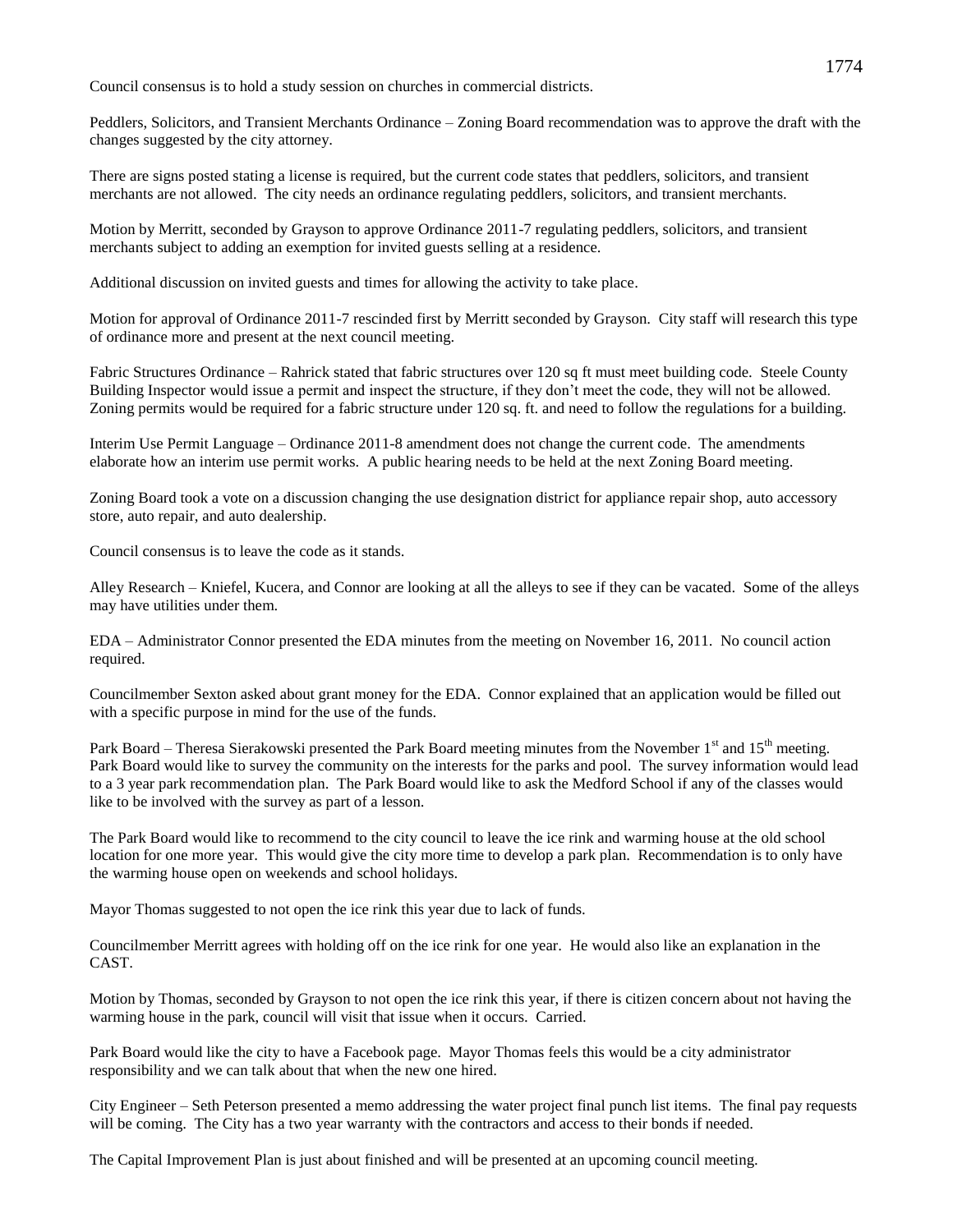Mayor Thomas asked about the over flow valve on the water tower. Peterson said the valve would not be used unless there is a malfunction with the controls. A berm is installed that will direct the water to the south and the east. Future plans involve installing storm sewer that would also take care of any over flow from the tower.

Peterson stated that the concerns from the Jones' and Kavitz have been taken care of.

City Attorney – Mark Rahrick presented a policy relating to the annexation of lands within agricultural areas.

Motion by Sexton, seconded by Grayson to approve the policy relating to annexation of land within agricultural areas. Carried.

City Clerk – Amber Kniefel presented Resolution 2011-40 closing the Scenic Heights fund to the General Fund.

Motion by Grayson, seconded by Merritt to approve Resolution 2011-40 closing the Scenic Heights Fund #406 and transfer the remaining deficit balance to the General Fund #101. Carried.

City Administrator – Connor informed the council that around 25 applications have been submitted for the city administrator position. Connor would like to have citizen involvement in screening the applicants. The ad will close on November 30, 2011.

Mayor Thomas would like to have city staff involved with the screening of the applicants. Thomas feels the citizens elect the council to make these decisions.

Councilmember Grayson likes the idea of citizen involvement.

Councilmember Sexton feels the council should be involved with the entire screening and interview process. Sexton feels citizens can attend the interviews and listen. Sexton wants to see 4-6 qualified applicants for interviewing.

Councilmember Merritt feels Connor should be the only one to pick the candidates. Merritt feels city staff should not be involved.

Administrator Connor explained that if the process is done correctly, three candidates will be enough. This is a managed process and it is important to have the senior employees involved.

The goal is to have a new administrator here by February 1, 2012.

Council consensus is to allow Connor to move forward with his process.

Public Works Department – Kucera informed the council that he will be reviving the Well Head Protection Committee. Currently, Kucera and Mayor Thomas are the only ones on the committee.

Kucera would like approval from the council to sell the old sander at a Ritchie Bros. auction. Councilmember Merritt would like to have someone from Met-Con come and look at the sander first.

Mayor Thomas did not want to put this equipment up for sealed bids and advertise it. Council approved Kucera to sell the sander at the Ritchie Bros auction.

Old Business. None.

New Business. None.

Additional city council concerns. None.

Next regular council meeting will be Monday, December 19, 2011 at 7:00 p.m. with Truth-in-Taxation at the start of the meeting

Motion by Merritt, seconded by Grayson to adjourn at 9:30 p.m. Carried

Minutes approved at  $\blacksquare$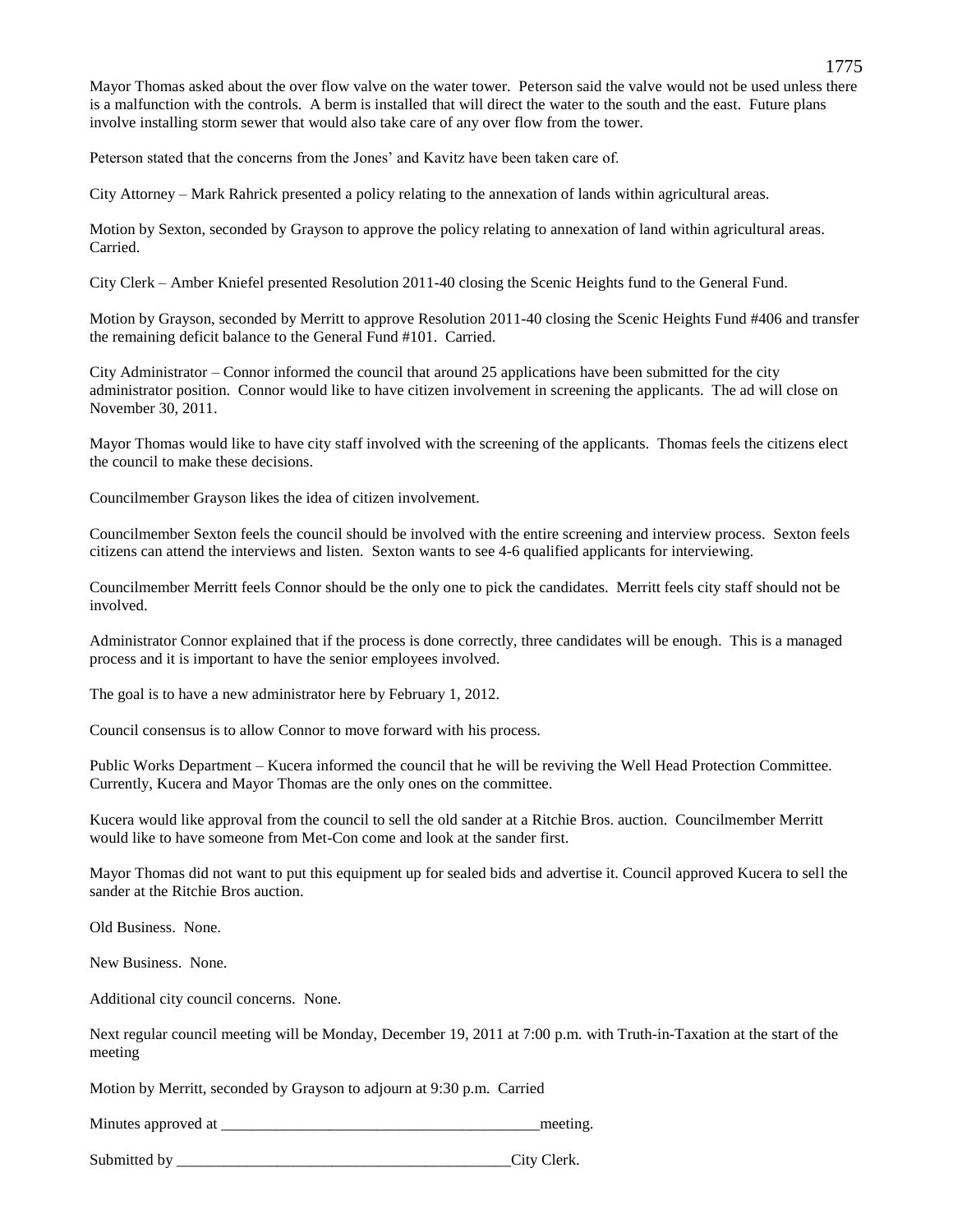Regular Council Meeting December 19, 2011 7:00 p.m. City Hall

Members present were Thomas, Grayson, Sexton, DeMars, and Merritt.

Members absent: None

City staff and consultants in attendance were Pete Connor, Amber Kniefel, Rich Kucera, and Seth Peterson.

Others attending were Theresa Sierakowski, Pat Merritt, Jeanette Sanford, Vince Steinbauer, James Slifka, and Becca Rodenborg.

Mayor Thomas called the meeting to order at 7:00 p.m.

Stand for the Pledge of Allegiance

Agenda: No changes.

Motion by DeMars, seconded by Sexton to approve the agenda as presented. Carried

Motion by Sexton, seconded by Merritt to approve the November 28, 2011 regular meeting minutes. Carried

City and Liquor Store Bills

Motion by Sexton, seconded by DeMars to approve the November and December city and liquor store bills as presented. Carried

Check Register

Motion by Sexton, seconded by DeMars to approve the November 2011 check register numbers E1571-E1583, 11612- 11656, and 39612-39702 as presented. Carried

Concerns from the general public/requests from organizations – None.

Steele County Law Enforcement – None.

Truth in Taxation Hearing for the 2012 City Budget and Levy

Mayor Thomas gave an overview of the budget. The levy increase from 2011 to 2012 is 12.5%. The increase will help make up for increase of costs, decrease in State aid, and also to put \$25,000 toward the general fund deficit.

Mayor opened the discussion up to the public in attendance for questions for concerns relating to the proposed 2012 budget and levy.

There was no public comments.

Planning and Zoning Board. There was no December meeting.

Park Board – Theresa Sierakowski presented the Park Board meeting minutes from the December 6, 2011 meeting. Park Board spoke with the Medford School and they are excited to participate with the town survey.

Sharon VanEsch has informed the Park Board that she will no longer be able to be a Park Board member due to moving out of city limits. The Park Board now has two open seats.

City Engineer – Seth Peterson presented a memo addressing the water project final punch list items and a pay request from Wapasha Construction.

Motion by Grayson, seconded by Sexton to approve pay request #14 from Wapasha Construction in the amount of \$8,150.08. Carried.